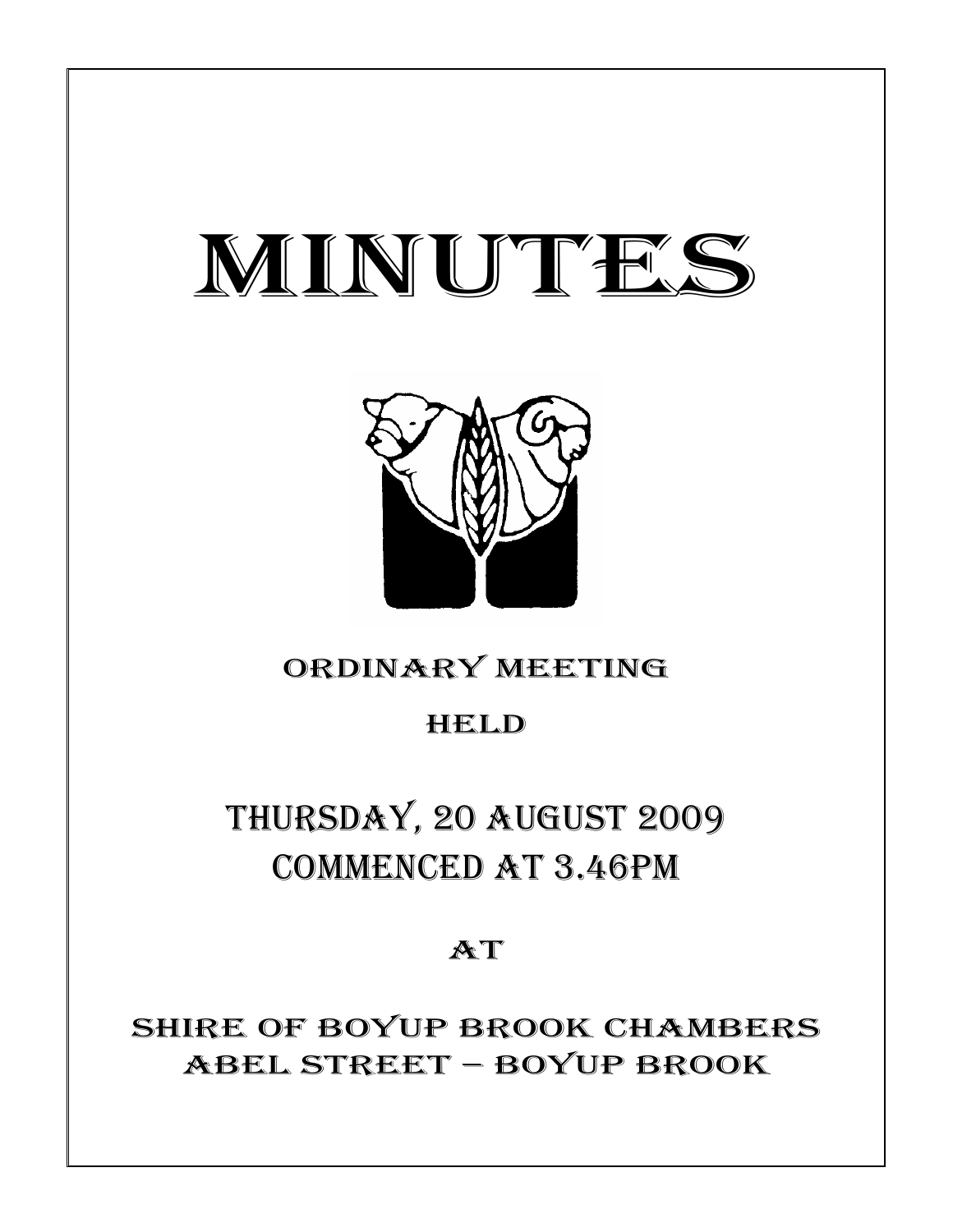# **TABLE OF CONTENTS**

| $\mathbf{1}$   |                | RECORD OF ATTENDANCE/APOLOGIES/LEAVE OF ABSENCE PREVIOUSLY APPROVED  3                 |  |
|----------------|----------------|----------------------------------------------------------------------------------------|--|
|                | 1.1            |                                                                                        |  |
|                | 1.2            |                                                                                        |  |
| $\overline{2}$ |                |                                                                                        |  |
|                | 2.1            |                                                                                        |  |
|                | 2.2            |                                                                                        |  |
|                |                |                                                                                        |  |
| 3              |                |                                                                                        |  |
| 4              |                |                                                                                        |  |
| 5              |                |                                                                                        |  |
| 6              |                |                                                                                        |  |
| $\overline{7}$ |                |                                                                                        |  |
|                | 7.1            |                                                                                        |  |
|                | 7.2            |                                                                                        |  |
|                | 7.2.1          |                                                                                        |  |
|                | 7.2.2          |                                                                                        |  |
|                | 7.2.3          |                                                                                        |  |
|                | 7.2.4          |                                                                                        |  |
|                | 7.2.5<br>7.2.6 |                                                                                        |  |
|                |                |                                                                                        |  |
|                | 7.3<br>7.3.1   |                                                                                        |  |
|                | 7.3.2          | Blackwood Basin Group - rental agreement - request for write off of outstanding rent27 |  |
|                | 7.3.3          |                                                                                        |  |
|                | 7.3.4          |                                                                                        |  |
|                | 7.3.5          |                                                                                        |  |
| 8              |                |                                                                                        |  |
|                | 8.1.1          |                                                                                        |  |
|                | 8.1.2          |                                                                                        |  |
|                | 8.1.3          |                                                                                        |  |
|                | 8.1.4          |                                                                                        |  |
|                | 8.1.5          |                                                                                        |  |
| 9              |                |                                                                                        |  |
| 10             |                | URGENT BUSINESS - BY APPROVAL OF THE PRESIDENT OR A MAJORITY OF COUNCILLORS            |  |
|                |                |                                                                                        |  |
|                |                |                                                                                        |  |
| 11             |                |                                                                                        |  |
| 12             |                |                                                                                        |  |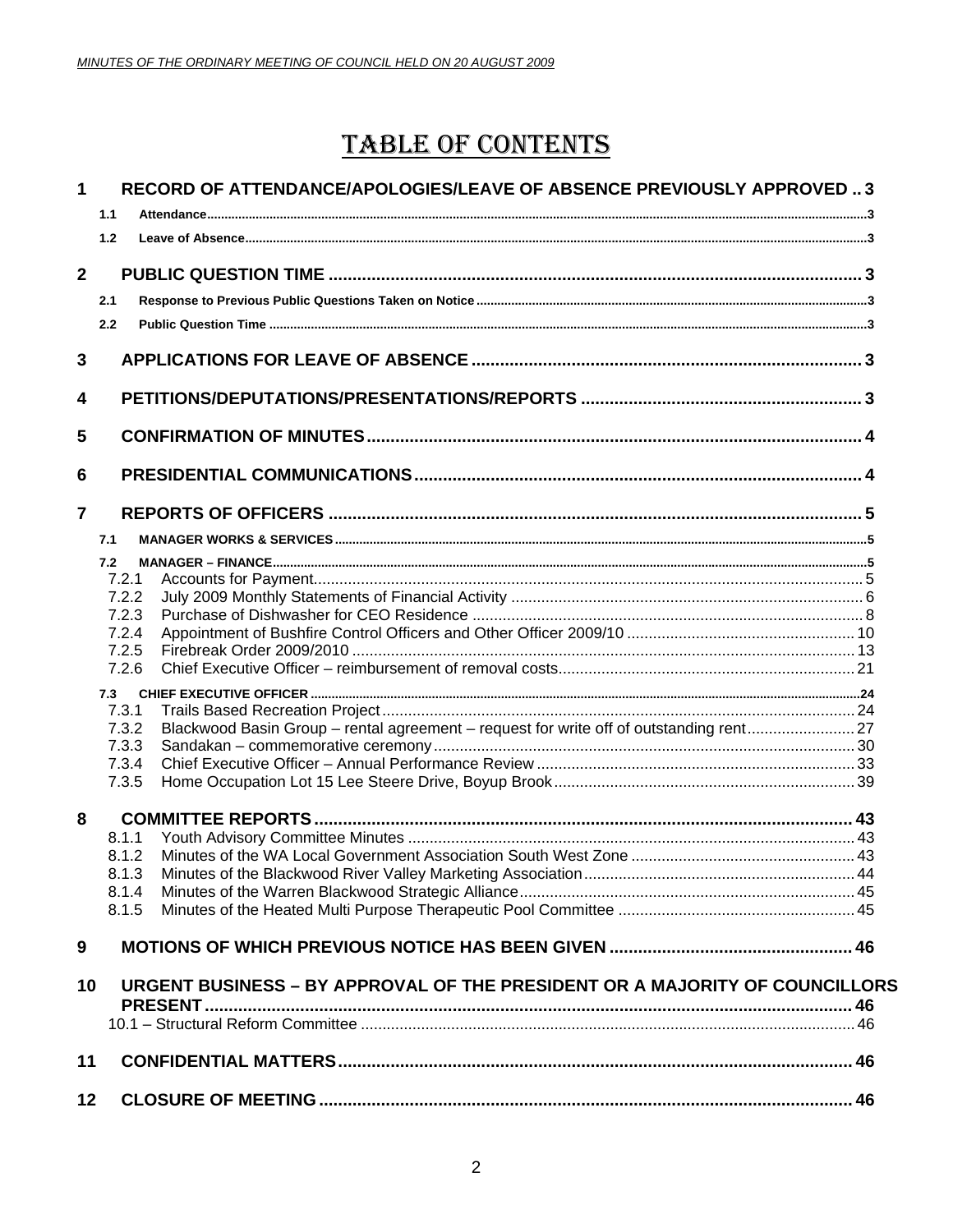### <span id="page-2-0"></span>**1 RECORD OF ATTENDANCE/APOLOGIES/LEAVE OF ABSENCE PREVIOUSLY APPROVED**

#### **1.1 Attendance**

- Cr R Downing Shire President Cr S Broadhurst Cr T Ginnane Cr K Lamshed Cr P Marshall Cr E Muncey Cr B O'Hare
- STAFF: Mr Alan Lamb (Chief Executive Officer) Mr Keith Jones (Manager of Finance) Mr John Eddy (Manager of Works and Services) Mrs Maria Lane (Executive Assistant)

#### **Apologies**

Cr Piper

- **1.2 Leave of Absence** Cr Giles
- **2 PUBLIC QUESTION TIME**  Nil

#### **2.1 Response to Previous Public Questions Taken on Notice**

Nil

**2.2 Public Question Time**

### **3 APPLICATIONS FOR LEAVE OF ABSENCE**

### **4 PETITIONS/DEPUTATIONS/PRESENTATIONS/REPORTS**

Cr Marshall spoke about the (Beacon Consulting) Biomass Plant Kojonup Sub-Station.

Cr Ginnane attended WALGA Convention in Perth, until 8 August.

Cr Broadhurst spoke about the Australia's South West Board Visit on 19<sup>th</sup> August 2009.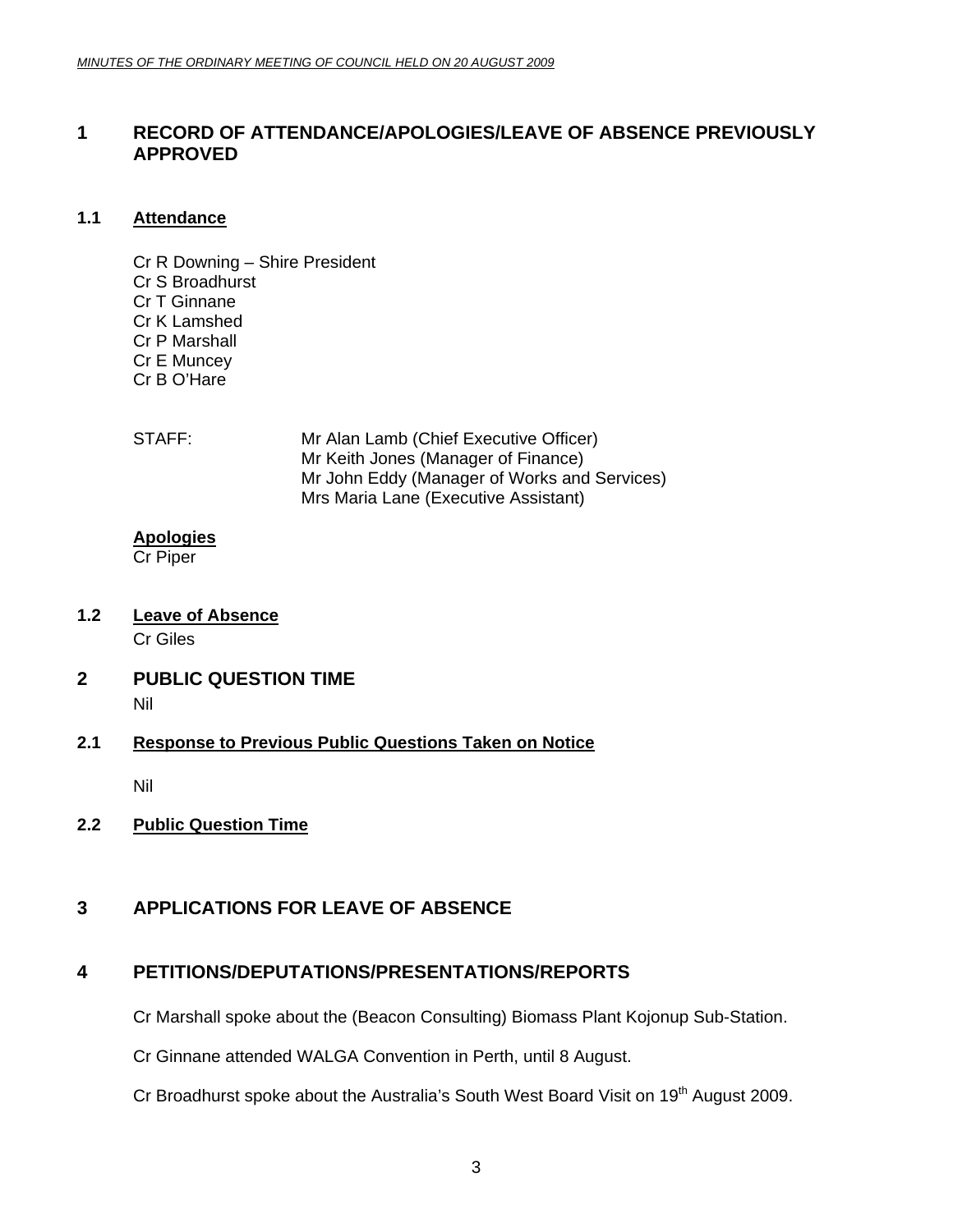<span id="page-3-0"></span>Australia's South West is one of five tourism regions which services Tourism WA. ASW, as it is colloquially known, consists of a CEO, Sascha Papalia, various office staff, and a Board. The Board is made up of representatives from various sub regions within the South West area, and over the past two days 8 members of this Board has been visiting Blackwood River Valley.

Cr Broadhurst advised Council that the Board Members of the Blackwood River Marketing Association are as follows:- Ken Wright - President Sue White - Secretary/Treasurer

### **5 CONFIRMATION OF MINUTES**

**5.1 Special meeting of Council 30 July 2009.** 

### **COUNCIL DECISION & OFFICER RECOMMENDATION – ITEM 5.1**

**MOVED: Cr Broadhurst SECONDED: Cr Muncey SECONDED: Cr Muncey** 

**That the minutes of the Special Meeting of Council held on Thursday 30 July 2009, be confirmed as an accurate record.** 

**CARRIED 7/0 Res 162/09** 

**5.2 Ordinary meeting of Council 16 July 2009.** 

### **OFFICER RECOMMENDATION – ITEM 5.1**

**That the minutes of the Ordinary Meeting of Council held on Thursday 16 July 2009, be confirmed as an accurate record.** 

#### **COUNCIL DECISION – ITEM 5.1**

**MOVED: Cr Muncey Case Conducts Account SECONDED: Cr Ginnane** 

**That the minutes of the Ordinary Meeting of Council held on Thursday 16 July 2009, be confirmed as an accurate record, subject to the following corrections:-** 

**Page 3 – Item 1.2 – Apologies – Cr Lamshed, Cr O'Hare to be removed from apologies and inserted into item 1.3 – leave of absence.** 

**CARRIED 7/0 Res 163/09** 

### **6 PRESIDENTIAL COMMUNICATIONS**

- 5 Aug Attended WALGA Convention in Perth, until 8 Aug
- 12 Aug Departed for Sandakan to represent Boyup Brook at the annual Memorial Day service. My appointment time with President James Wong was taken by the Sabah Chief Minister. In conversation with Mr. Wong at social functions we agreed to correspond by email and exchange ideas for student scholarships from Sandakan to Boyup Brook. It appears likely that five people from Sandakan will be in Boyup Brook for our Sandakan Memorial Service.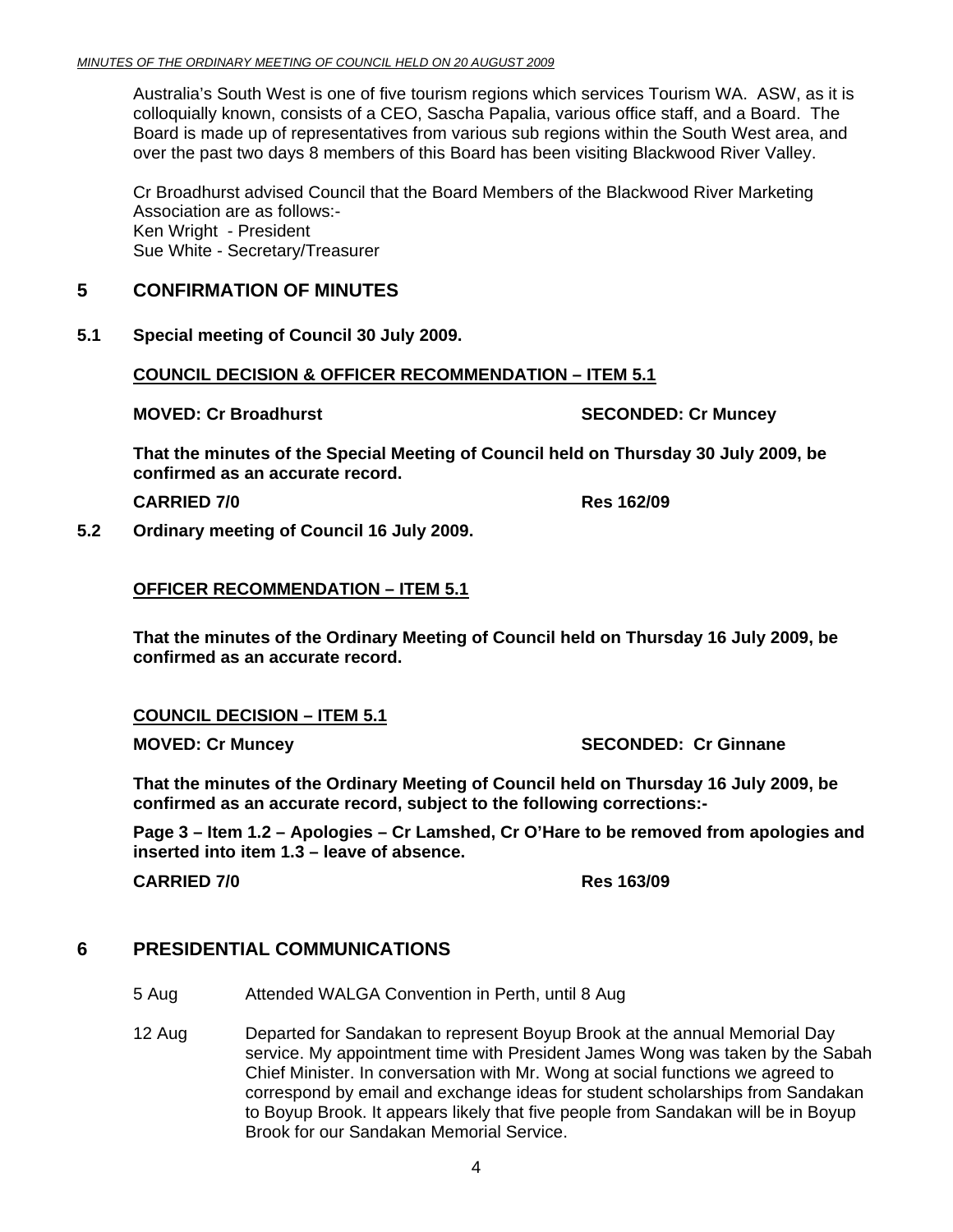<span id="page-4-0"></span>*MINUTES OF THE ORDINARY MEETING OF COUNCIL HELD ON 20 AUGUST 2009*

### **7 REPORTS OF OFFICERS**

#### **7.1 MANAGER WORKS & SERVICES**

Nil

#### **7.2 MANAGER – FINANCE**

#### **7.2.1 Accounts for Payment**

| Location:                              | Not applicable                   |
|----------------------------------------|----------------------------------|
| <b>Applicant:</b>                      | Not applicable                   |
| <b>File:</b>                           | FM/1/002                         |
| <b>Disclosure of Officer Interest:</b> | None                             |
| Date:                                  | $14th$ August 2009               |
| Author:                                | Keith Jones - Manager of Finance |
| <b>Authorizing Officer:</b>            | Not applicable                   |
| <b>Attachments:</b>                    | Yes - List of Accounts Paid      |

#### **SUMMARY**

Report recommends the acceptance and approval of the Schedule of Accounts for Payment.

#### **BACKGROUND**

Invoices have been received during the month of July 2009.

\_\_\_\_\_\_\_\_\_\_\_\_\_\_\_\_\_\_\_\_\_\_\_\_\_\_\_\_\_\_\_\_\_\_\_\_\_\_\_\_\_\_\_\_\_\_\_\_\_\_\_\_\_\_\_\_\_\_\_

#### **COMMENT**

Accounts are presented for consideration (see appendix 7.2.1) or where paid by direct debit pursuant to the Council's "Authorisation to Make Payments" policy.

#### **CONSULTATION**

Nil

#### **STATUTORY OBLIGATIONS**

Local Government (Financial Management) Regulations Act 1009, Regulation 12; and Regulations 13(3) (a) (b); 13(1); and 13(4).

#### **POLICY IMPLICATIONS**

Accounts are presented for consideration or where paid by direct debit pursuant to the Council's "Authorization to Make Payments" policy.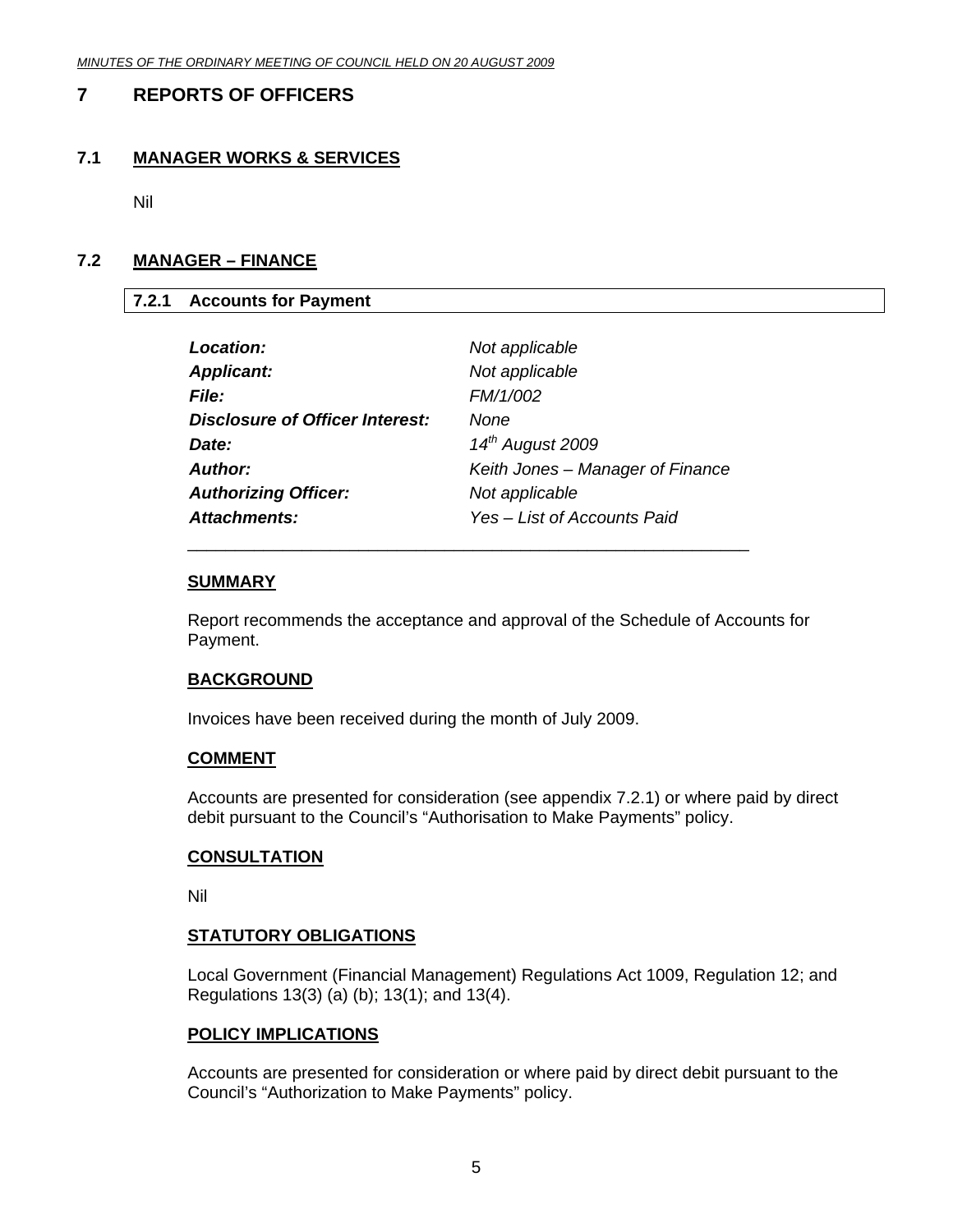#### <span id="page-5-0"></span>**BUDGET/FINANCIAL IMPLICATIONS**

Account payments are in accordance with the adopted budget for 2009/10 or authorized by separate resolution.

#### **STRATEGIC IMPLICATIONS**

Nil

#### **VOTING REQUIREMENTS**

Simple Majority

#### **COUNCIL DECISION & OFFICER RECOMMENDATION – ITEM 7.2.1**

#### **MOVED: Cr O'Hare Canadian Cr Cr Ginnane SECONDED: Cr Ginnane**

**That the payment of accounts for July 2009 as presented totalling \$555,160.97 and as represented by cheque voucher numbers 17572 – 17621 totalling \$130,576.31, and accounts paid by direct electronic payments through the Municipal Account totalling \$424,584.66 be endorsed.** 

**CARRIED 7/0 Res 164/09** 

#### **7.2.2 July 2009 Monthly Statements of Financial Activity**

| Location:                                                            | Not applicable                                                                       |
|----------------------------------------------------------------------|--------------------------------------------------------------------------------------|
| <b>Applicant:</b>                                                    | Not applicable                                                                       |
| <i>File:</i>                                                         | FM/10/003                                                                            |
| <b>Disclosure of Officer Interest:</b>                               | None                                                                                 |
| Date:                                                                | 14 August 2009                                                                       |
| <b>Author:</b><br><b>Authorizing Officer:</b><br><b>Attachments:</b> | Keith Jones - Manager of Finance<br>Not applicable<br><b>Yes - Financial Reports</b> |
|                                                                      |                                                                                      |

#### **SUMMARY**

Report recommends Council receive the Balance Sheet and Operating Statement for the month ended 30 July 2009 and Investment Schedule for the month ended 31 August 2009.

#### **BACKGROUND**

Section 6.4 of the Local Government Act 1995 places financial reporting obligations on local government operations.

Regulation 34 (1)–(4) of the Local Government (Financial Management) Regulations 1996 requires the local government to prepare a 'Monthly Statement of Financial Activity'.

The regulations also prescribe the content of the report.

The reports are attached – see appendix 7.2.2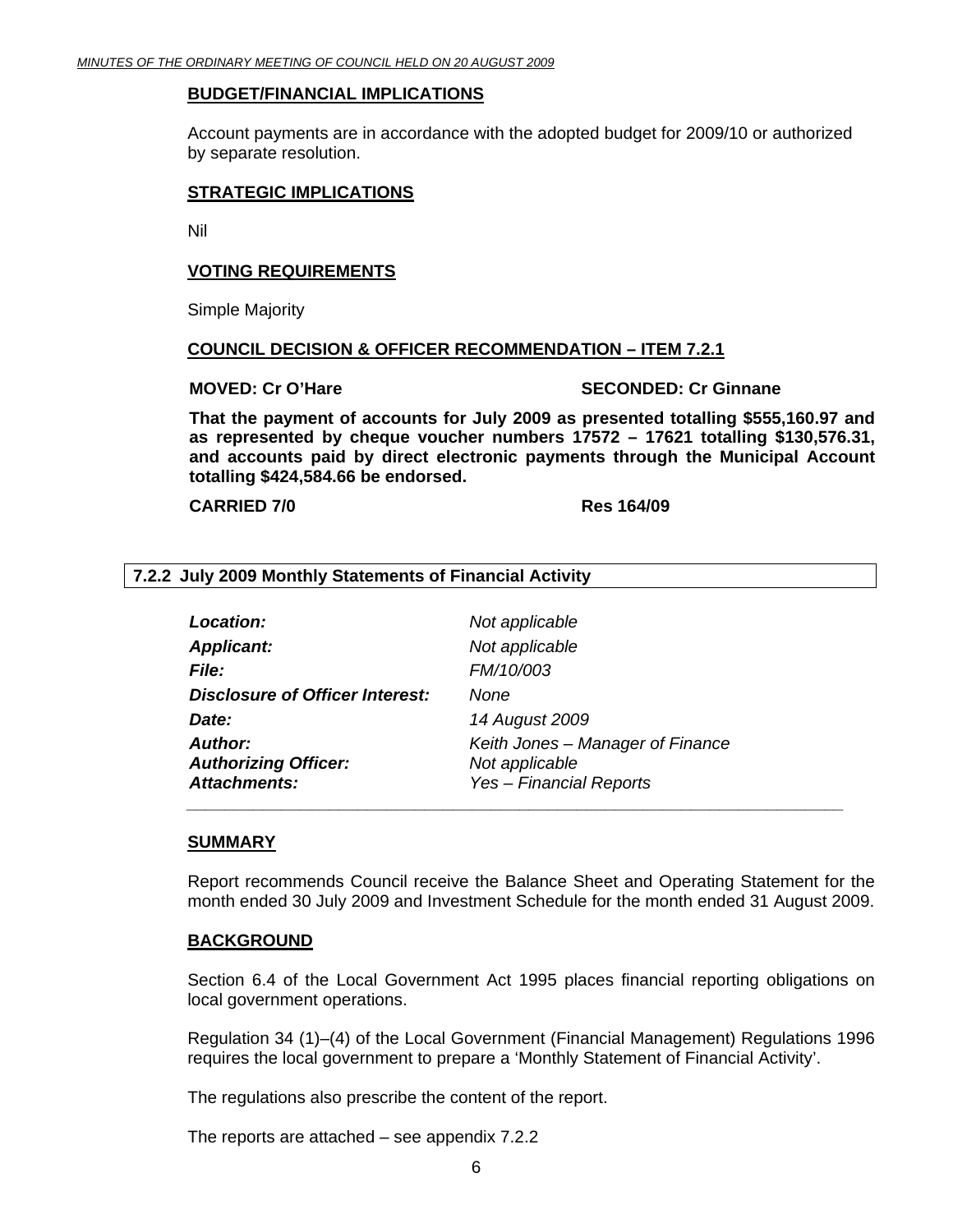#### **COMMENT**

Nil

#### **CONSULTATION**

Nil

#### **STATUTORY OBLIGATIONS**

Local Government (Financial Management) Regulations 1996, s34 (1) (a) Local Government (Financial Management) Regulations 1996, s19 (1) (2) (a) (b) Local Government (Financial Management) Regulations 1996, s34 (2) (a) (b)

#### **POLICY IMPLICATIONS**

Nil

#### **BUDGET/FINANCIAL IMPLICATIONS**

Nil

#### **STRATEGIC IMPLICATIONS**

Nil

#### **VOTING REQUIREMENTS**

Simple Majority

#### **COUNCIL DECISION & OFFICER RECOMMENDATION – ITEM 7.2.2**

**MOVED: Cr Ginnane SECONDED: Cr Marshall** 

**That the July 2009 Monthly Statements of Financial Activity as presented, be received.** 

**CARRIED 7/0 Res 165/09**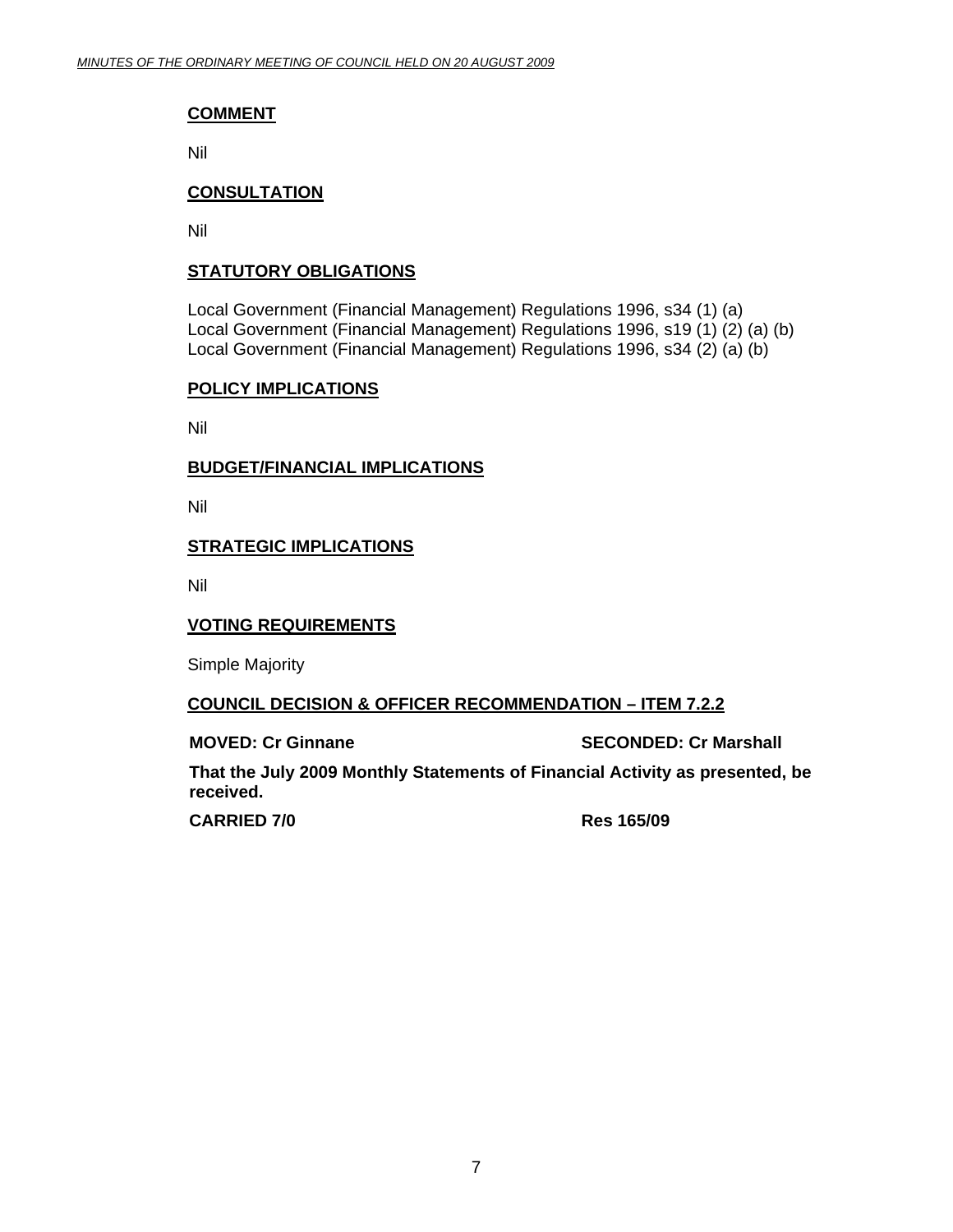#### <span id="page-7-0"></span>**Financial Interest**

4.14pm – CEO declared a financial interest in item 7.2.3 and left the Chambers.

#### **7.2.3 Purchase of Dishwasher for CEO Residence**

| <b>Location:</b>                       | Not applicable                                 |
|----------------------------------------|------------------------------------------------|
| <b>Applicant:</b>                      | Not applicable                                 |
| <b>File:</b>                           | AS1996                                         |
| <b>Disclosure of Officer Interest:</b> | A Lamb - CEO                                   |
| Date:                                  | 14 <sup>th</sup> August 2009                   |
| Author:                                | Geoff Carberry - Senior Administration Officer |
| <b>Authorizing Officer:</b>            | Not applicable                                 |
| Attachments:                           | Yes - Invoice                                  |
|                                        |                                                |

#### **SUMMARY**

Purchase of a new dishwasher for 17 Knapp Street – Chief Executive Officer's residence for a greater value than approved in the 2009/2010 budget.

#### **BACKGROUND**

Correspondence between former CEO and Alan Lamb indicated no dishwasher would be installed in the proposed residence. This information lead Alan Lamb to purchase a dishwasher as listed on the invoice. Subsequent information provided shows a dishwasher was to be installed in the residence. Alan now wishes to sell the appliance he purchased to the Shire for installation in the residence, the agreed price of the unit to be \$1800, this being \$600 over the budgeted amount.

#### **COMMENT**

The appliance offered for purchase is of a higher standard than originally budgeted for in the 2009/2010 budget.

The unit on offer is more of a standard that should be included in the residence of a Chief Executive Officer.

#### **CONSULTATION**

Harvey Norman Electrical Store Retravision Electrical Store The Good Guys Electrical Store Manager of Finance

#### **STATUTORY ENVIRONMENT**

Local Government Act 1995 Section 6.8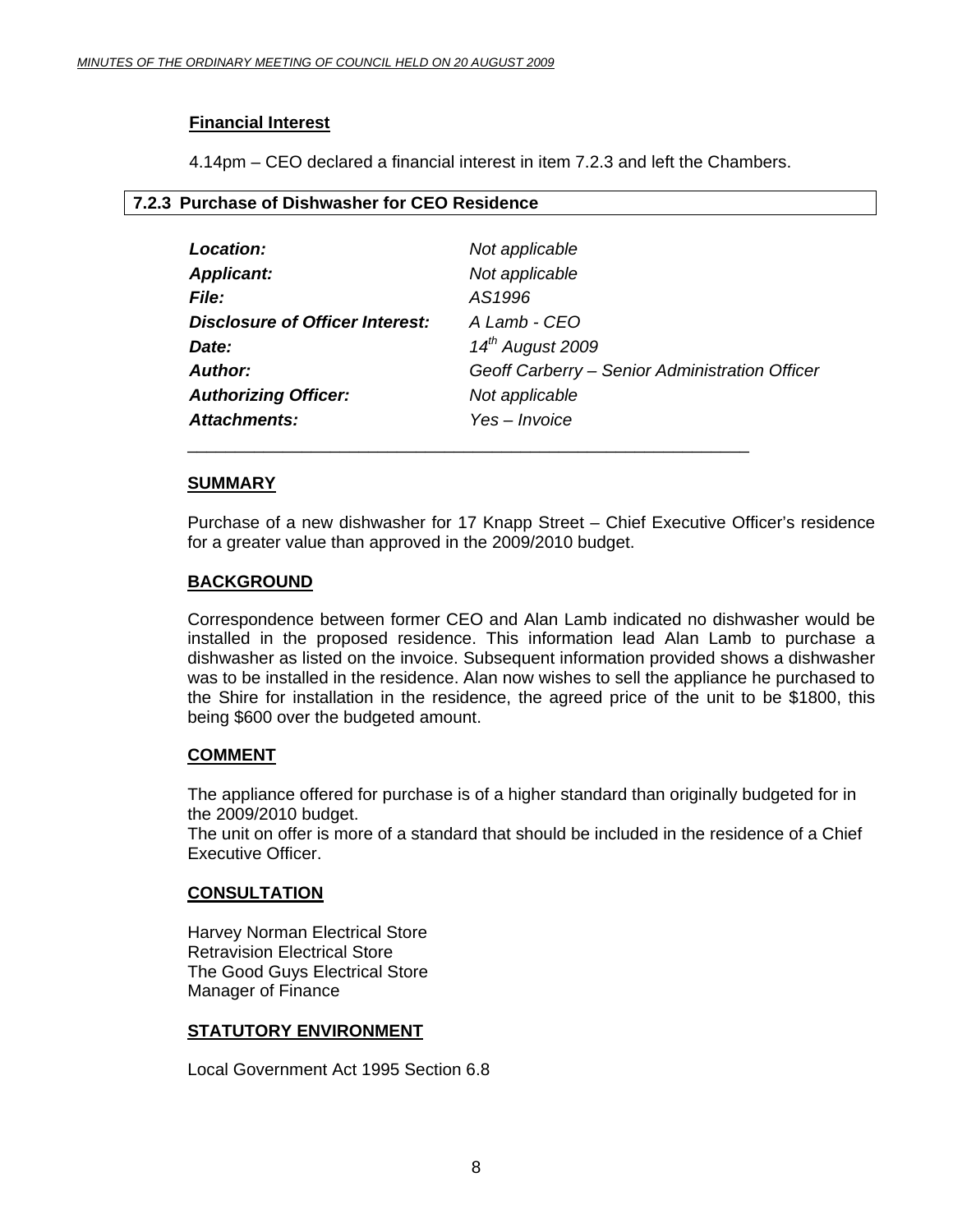#### **FINANCIAL IMPLICATIONS**

Further expenditure of \$600 over the budgeted amount but savings in other areas of expenditure on the Knapp Street house would absorb this amount.

#### **STRATEGIC IMPLICATIONS**

Nil **VOTING REQUIREMENTS**

Absolute majority

#### **COUNCIL DECISION & OFFICER RECOMMENDATION– ITEM 7.2.3**

**MOVED: Cr Lamshed SECONDED: Cr Broadhurst** 

**That council proceeds with the purchase of the dishwasher at the agreed price of \$1800.** 

 **CARRIED 7/0 - ABSOLUTE MAJORITY Res 166/09** 

4.17pm – CEO returned to the Chambers.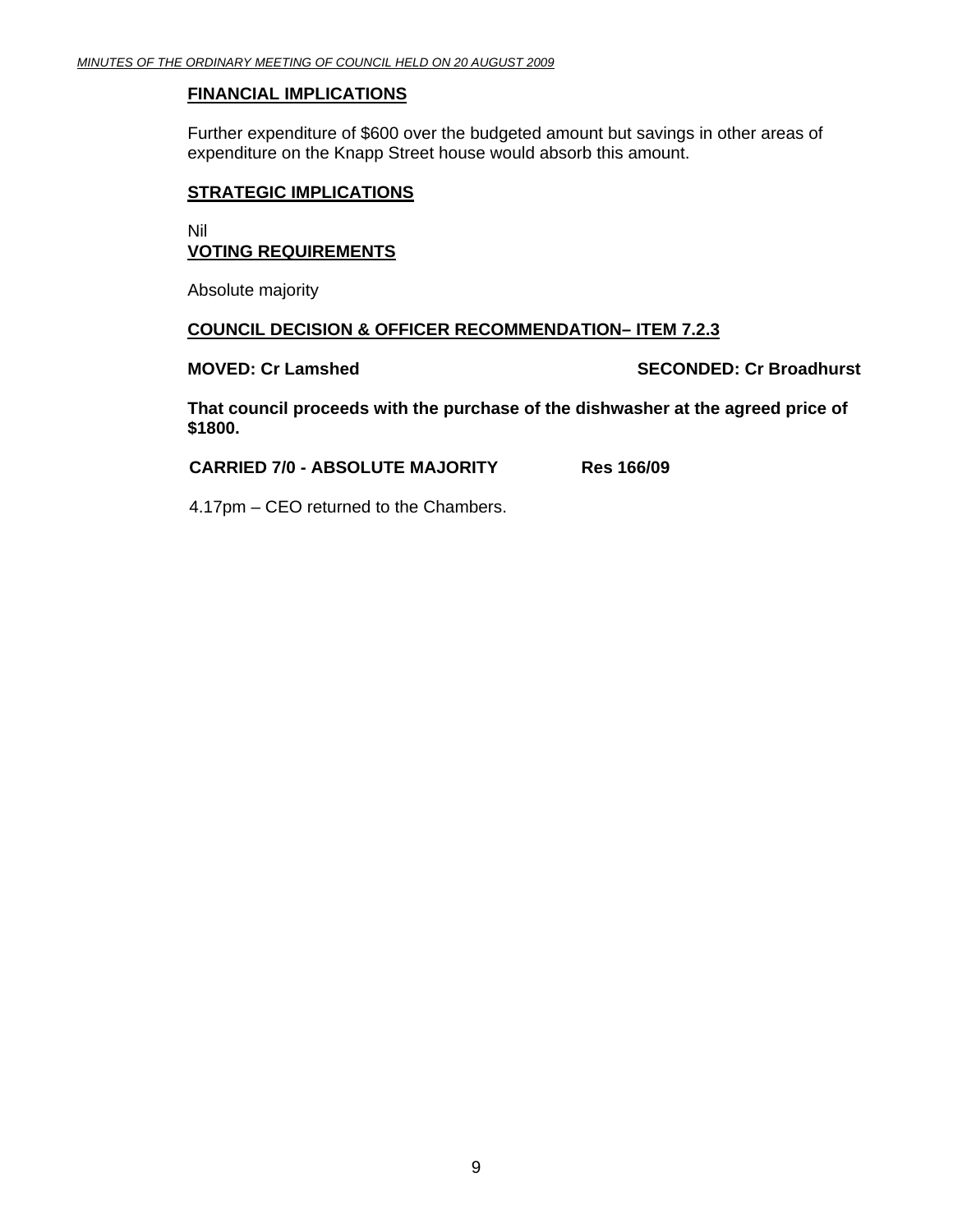#### <span id="page-9-0"></span>**7.2.4 Appointment of Bushfire Control Officers and Other Officer 2009/10**

\_\_\_\_\_\_\_\_\_\_\_\_\_\_\_\_\_\_\_\_\_\_\_\_\_\_\_\_\_\_\_\_\_\_\_\_\_\_\_\_\_\_\_\_\_\_\_\_\_\_\_\_\_\_\_\_\_\_\_

| Location:                       | Not applicable                   |
|---------------------------------|----------------------------------|
| <b>Applicant:</b>               | Not applicable                   |
| <i>File:</i>                    | EM/51/003                        |
| Disclosure of Officer Interest: | None                             |
| Date:                           | $30th$ July 2009                 |
| Author:                         | Keith Jones – Manager of Finance |
| <b>Authorizing Officer:</b>     | Not applicable                   |
| <b>Attachments:</b>             | Νo                               |

#### **SUMMARY**

This report recommends the formal appointment of Bush Fire Officers for the Shire of Boyup Brook for the year 2009/10.

#### **BACKGROUND**

The Council is required to appoint officers to carry out their responsibilities under the Bush Fires Act 1954. This is best done on an annual basis given the changes that occur from year to year.

#### **COMMENT**

The Bush Fire Advisory Committee Annual General Meeting was held on the  $26<sup>th</sup>$  May 2009 at which the members present elected officers for the various positions within the Shire Bush Fire organization. In the past the Shire has also had reciprocal arrangements with adjoining Local Governments for the appointment of Bush Fire Control Officers from Brigades in the areas adjacent to the Shire boundary.

#### **CONSULTATION**

Nil

#### **STATUTORY ENVIRONMENT**

Bush Fires Act 1954 Section 38

#### **38. Local government may appoint bush fire control officer**

- (1) A local government may from time to time appoint such persons as it thinks necessary to be its bush fire control officers under and for the purposes of this Act, and of those officers shall subject to section 38A(2) appoint 2 as the Chief Bush Fire Control Officer and the Deputy Chief Bush Fire Control Officer who shall be first and second in seniority of those officers, and subject thereto may determine the respective seniority of the other bush fire control officers appointed by it.
- (2)(a) The local government shall cause notice of an appointment made under the provisions of subsection (1) to be published at least once in a newspaper circulating in its district.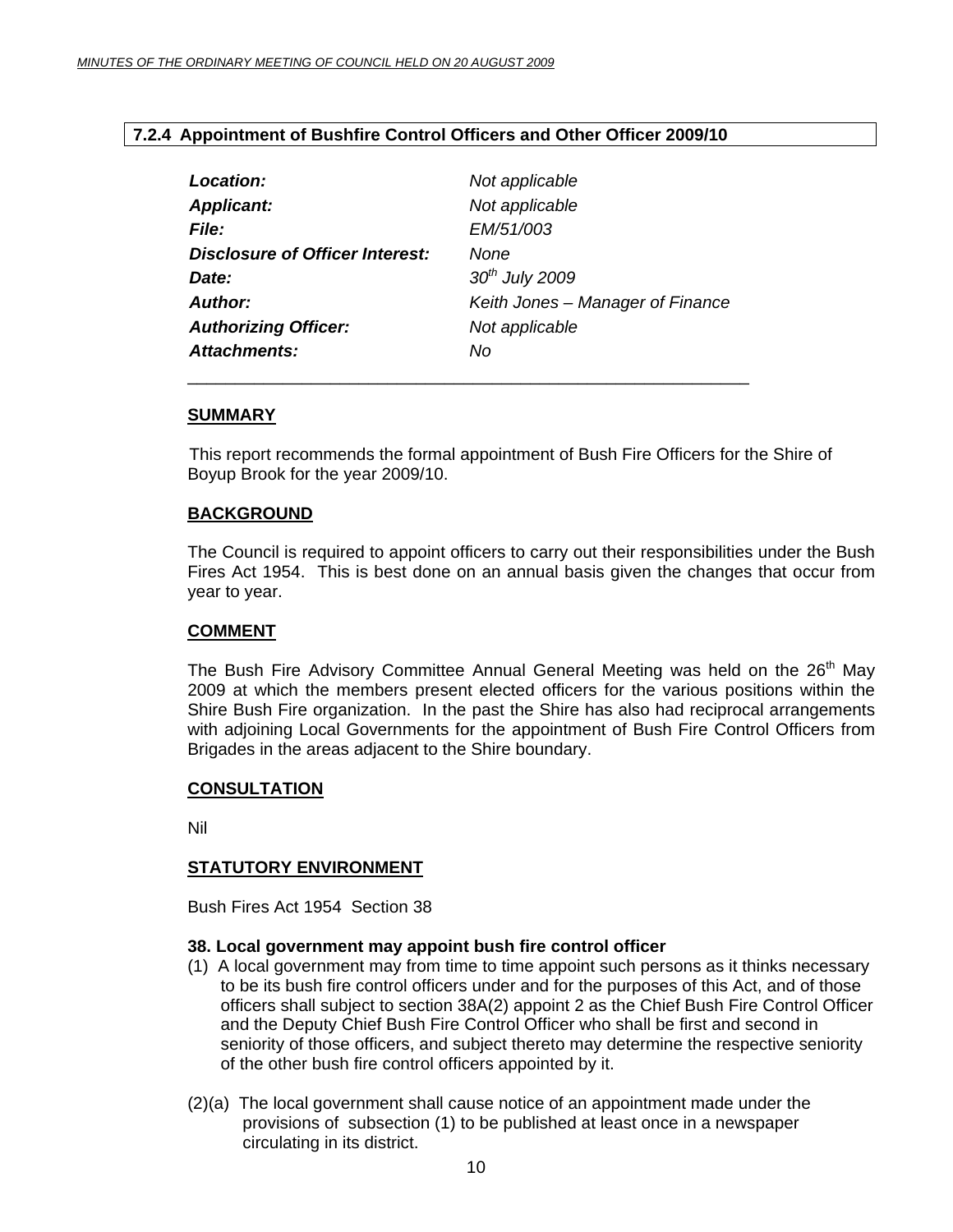#### *[(b) deleted]*

- (c) The local government shall fill any vacancy occurring in the office of Chief Bush Fire Control Officer or Deputy Chief Bush Fire Control Officer within one month after the vacancy occurs and if the local government fails or neglects to do so within that time, the Authority may by notice in writing require the local government to appoint a person to the vacant office within one month after service on it of such notice.
- (d) Where a local government that has been served with a notice pursuant to paragraph (c) fails or neglects to comply with the requirements of that notice, the Authority may appoint a person to the vacant office.
- (e) A bush fire control officer appointed under the provisions of this section shall be issued with a certificate of appointment by the local government or, if he is appointed by the Authority, by the Authority.

Shire of Boyup Brook Bush Fire Brigades Local Law:-

- Division (3) Annual General Meeting of Bush Fire Brigades
- Division (4) Bush Fire Advisory Committee

#### **POLICY IMPLICATIONS**

Council has adopted a "Bush Fire Control –Operational Issue" Policy that determines procedures and practices relating to Bush Fire matters. Whilst it does not specifically relate to the appointment of Bush Fire Officers it does provide requirement in relation to the role of the Chief Fire Control Officer format for the Annual Meeting of the Fire Advisory and Brigades, Bush Fire Communications and Bush Fire Infringements.

#### **FINANCIAL IMPLICATIONS**

Funding for the advertising will be provided in the 2009/10 budget.

#### **STRATEGIC IMPLICATIONS**

The formal appointment of the Bush Fire Control Officers will ensure the objective of providing an effective Bush Fire organization to the needs of the community.

#### **VOTING REQUIREMENTS**

Simple Majority

#### **COUNCIL DECISION & OFFICER RECOMMENDATIONS – ITEM 7.2.4**

#### **MOVED: Cr Ginnane SECONDED: Cr Lamshed**

**That the following persons be appointed in the positions shown for the year 2009/10:-** 

| <b>Chief Bushfire Control Officer</b> | K Henderson        |
|---------------------------------------|--------------------|
| 1 <sup>st</sup> Deputy                | <b>G</b> Robertson |
| 2 <sup>nd</sup> Deputy                | R Bingham          |
| <b>Communications Officer</b>         | <b>B</b> Huisman   |
| <b>Fire Weather Officer</b>           | J Potter           |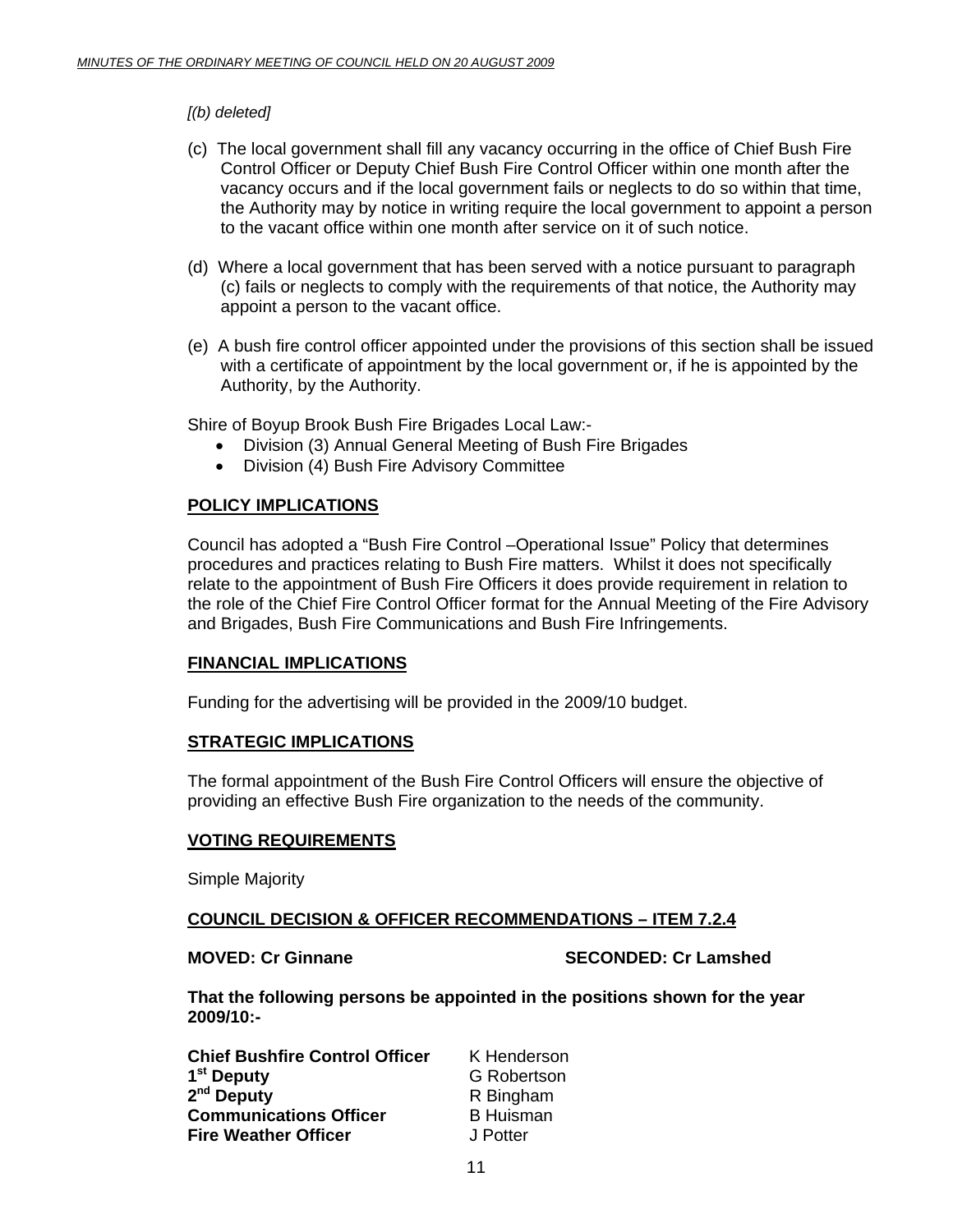**Deputy Fire Weather Officer** L Elliott<br> **Training Officer** R Gifford

**Training Officer** 

Delegates to Advisory Committee Meetings (one Member (FCO) and one Deputy per Brigade)

| <b>Brigade</b>       | <b>Member</b>    | <b>Deputy</b>        |
|----------------------|------------------|----------------------|
| Benjinup             | <b>D INGLIS</b>  | D GUAZELLI (deputy)/ |
|                      |                  | I AFFLECK(delegate)  |
| Chowerup             | <b>B EVANS</b>   | <b>R FRASER</b>      |
| Dinninup             | W WHITE          | P BRADFORD           |
| East Boyup Brook     | W GORDON         | <b>J RITSON</b>      |
| Gibbs Road           | R BINGHAM        | <b>M GILES</b>       |
| Kenninup             | N BAGSHAW        | <b>B SKRAHA</b>      |
| Kulikup              | <b>L ELLIOTT</b> | <b>B FAIRBRASS</b>   |
| Mayanup              | <b>J FORTUNE</b> | P LLOYD              |
| McAlinden            | <b>SHARLEY</b>   | <b>D FORTUNE</b>     |
| Mickalarup/Dwalganup | <b>R FORBES</b>  | <b>K LLOYD</b>       |
| Nollajup             | <b>M GIFFORD</b> | R NIELD              |
| North Dinninup       | <b>M WRIGHT</b>  | N CHAMBERS           |
| <b>Scotts Brook</b>  | P BROOCKMANN     | <b>C KNAPP</b>       |
| Tonebridge           | <b>D TURNER</b>  | <b>R TUCKETT</b>     |
| Tweed                | <b>M WALLACE</b> | C CONNOP             |
| West Boyup Brook     | <b>G HALES</b>   | <b>B CAILES</b>      |

**CARRIED 7/0 Res 167/09**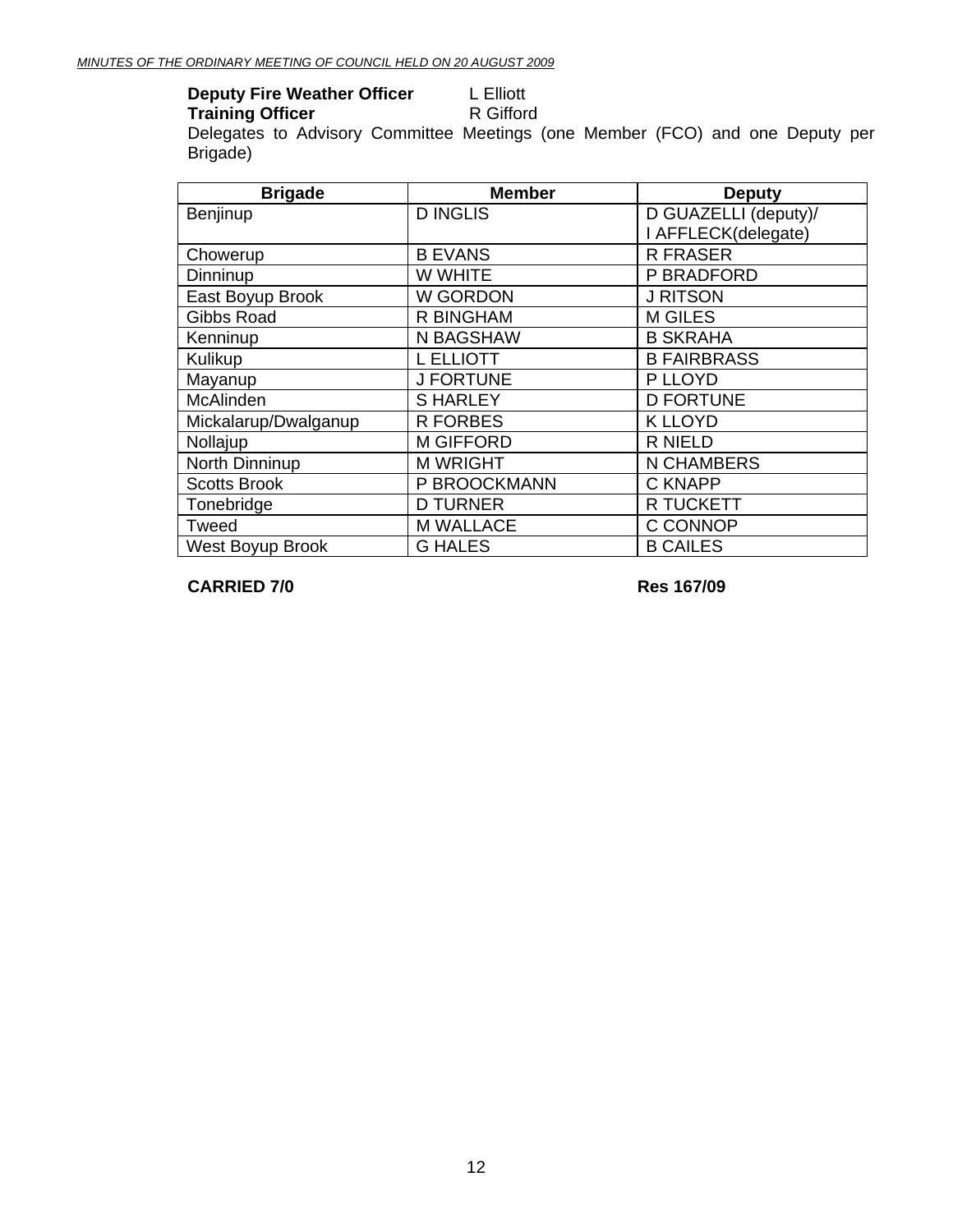#### <span id="page-12-0"></span>**7.2.5 Firebreak Order 2009/2010**

| Location:                       | Not applicable                   |
|---------------------------------|----------------------------------|
| <b>Applicant:</b>               | Not applicable                   |
| <b>File:</b>                    | EM/51/001                        |
| Disclosure of Officer Interest: | None                             |
| Date:                           | $30th$ July 2009                 |
| Author:                         | Keith Jones – Manager of Finance |
| <b>Authorizing Officer:</b>     | Not applicable                   |
| Attachments:                    | Νo                               |

\_\_\_\_\_\_\_\_\_\_\_\_\_\_\_\_\_\_\_\_\_\_\_\_\_\_\_\_\_\_\_\_\_\_\_\_\_\_\_\_\_\_\_\_\_\_\_\_\_\_\_\_\_\_\_\_\_\_\_

#### **SUMMARY**

The purpose of this item is to adopt the firebreak order for 2009/2010 for advertising and distribution with the rates notices.

#### **BACKGROUND**

The Bush Fires Act 1954 provides Local Government with the power to require owner/occupiers of land to provide firebreaks to prevent the spread or extension of a bushfire. When determining this is necessary, Council is required to implement the provisions outlined within the act including a notice in the Government Gazette and a newspaper circulating the area, outlining the details of the firebreaks required and within the time specified. The Act also provides that a firebreak notice may be served on the owner/occupier of land, which is undertaken for all rateable properties, however there is land within the Shire that is not rateable and the owners/occupiers have an obligation to comply with the order. To ensure all land owner/occupiers are informed of the requirement it is good practice to undertake the advertising as well as the notice with the rates.

#### **COMMENT**

The fire break order for 2008/09 was considered by the Bushfire Advisory Committee and a different layout was determined along similar lines to the style used by the Shires of Cranbrook and Plantagenet.

#### **CONSULTATION**

Chief Bush Fire Control Officer Brigade Delegates Manager of Finance Communications Officer

#### **STATUTORY ENVIRONMENT**

Section 33 Bush Fires Act 1954 Section  $(1) - (2)$ 

#### **POLICY IMPLICATIONS**

Not Applicable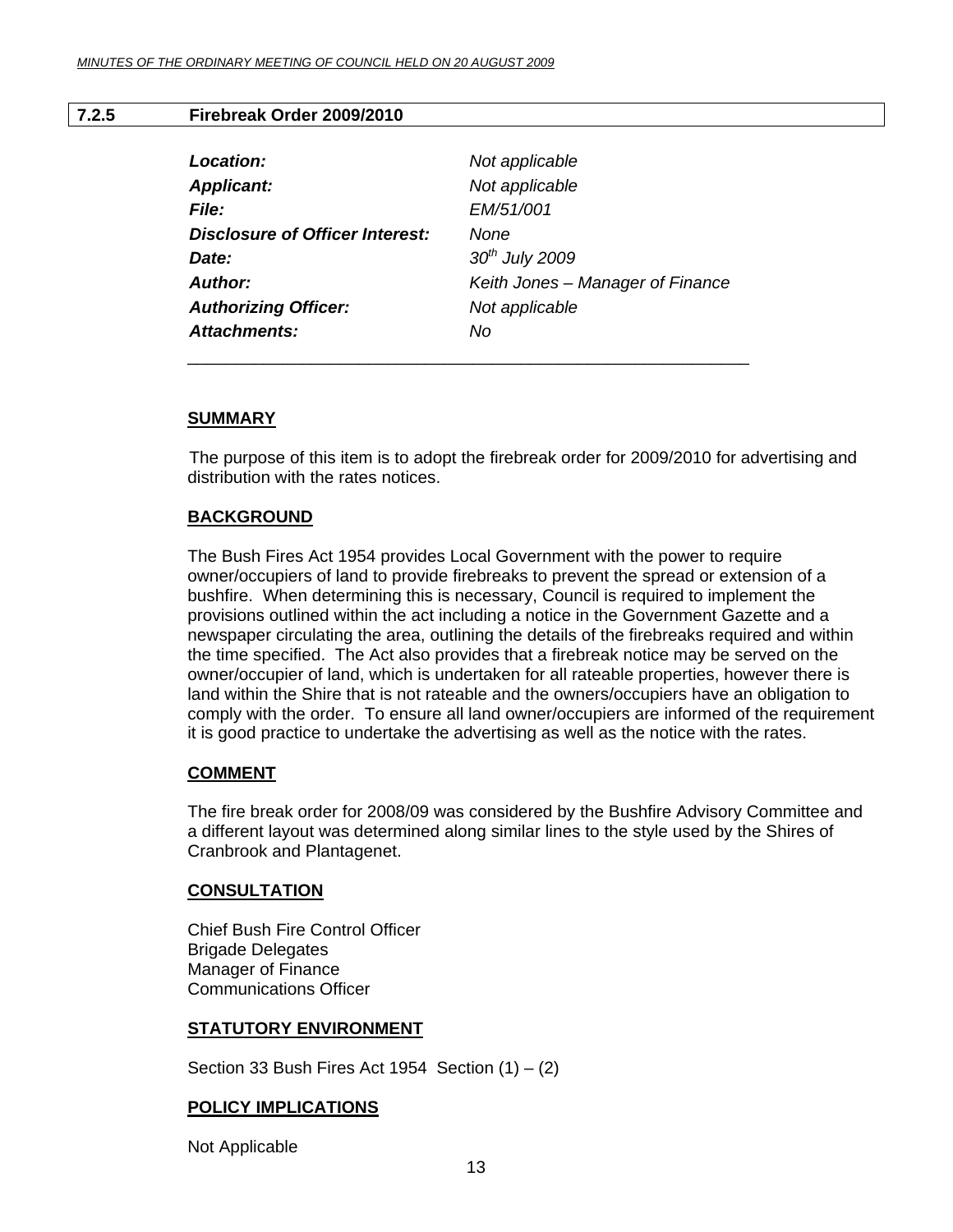#### **FINANCIAL IMPLICATIONS**

Funding for the advertising will be provided in the 2009/2010 budget.

#### **STRATEGIC IMPLICATIONS**

The formal appointment of the Bush Fire Control Officers will ensure the objective of providing a Bush Fire organization to meet the needs of the community.

#### **VOTING REQUIREMENTS**

Simple Majority

#### **COUNCIL DECISION & OFFICER RECOMMENDATIONS – ITEM 7.2.5**

#### **MOVED: Cr Ginnane SECONDED: Cr O'Hare**

**That Council adopts the following as the Fire Break Order for 2009/2010 year:-** 

**THE REQUIREMENTS OF THIS ORDER ARE CONSIDERED TO BE THE MINIMUM STANDARD OF FIRE PREVENTION WORK REQUIRED TO PROTECT NOT ONLY INDIVIDUAL PROPERTIES, BUT THE DISTRICT GENERALLY. IN ADDITION TO THE REQUIREMENTS OF THIS ORDER, THE COUNCIL MAY ISSUE SEPARATE SPECIAL ORDERS ON OWNERS OR OCCUPIERS IF HAZARD REMOVAL IS CONSIDERED NECESSARY IN SOME SPECIFIC AREAS.** 

**BY ORDER OF THE COUNCIL CHIEF EXECUTIVE OFFICER**

### **PROHIBITED BURNING TIME**

21 NOVEMBER to 28 FEBRUARY

### **RESTRICTED BURNING TIME**

### 9 OCTOBER to 20 NOVEMBER

#### 1 MARCH to 30 APRIL

1 Permits for hazard reduction of bush will not be issued before 1 April unless permitted by the Chief Bush Fire Control Officer.

- 2 Burning of garden refuse is not permitted during the prohibited burning time.
- 3 A mobile working fire fighting power unit is to be in the paddock when harvesting (see definition of harvesting) is being carried out during the periods 1 December to 15 April. The responsibility to supply the unit being that of the land holder.
- 4 The only automatic harvesting and total movement ban in the Shire of Boyup Brook is CHRISTMAS DAY.
- 5 Camping and cooking fires in the open are banned from 30 October to 1 April each year.
- 6 Cut off date to have all fire breaks installed is the 30 November.

These dates are subject to slight variation according to seasonal conditions, alterations will be advertised locally. Please check with the Shire of Boyup Brook Chief Fire Control Officer

A special permit is to be obtained from the Chief Bush Fire Control Officer to burn tree plantation waste at any time of the year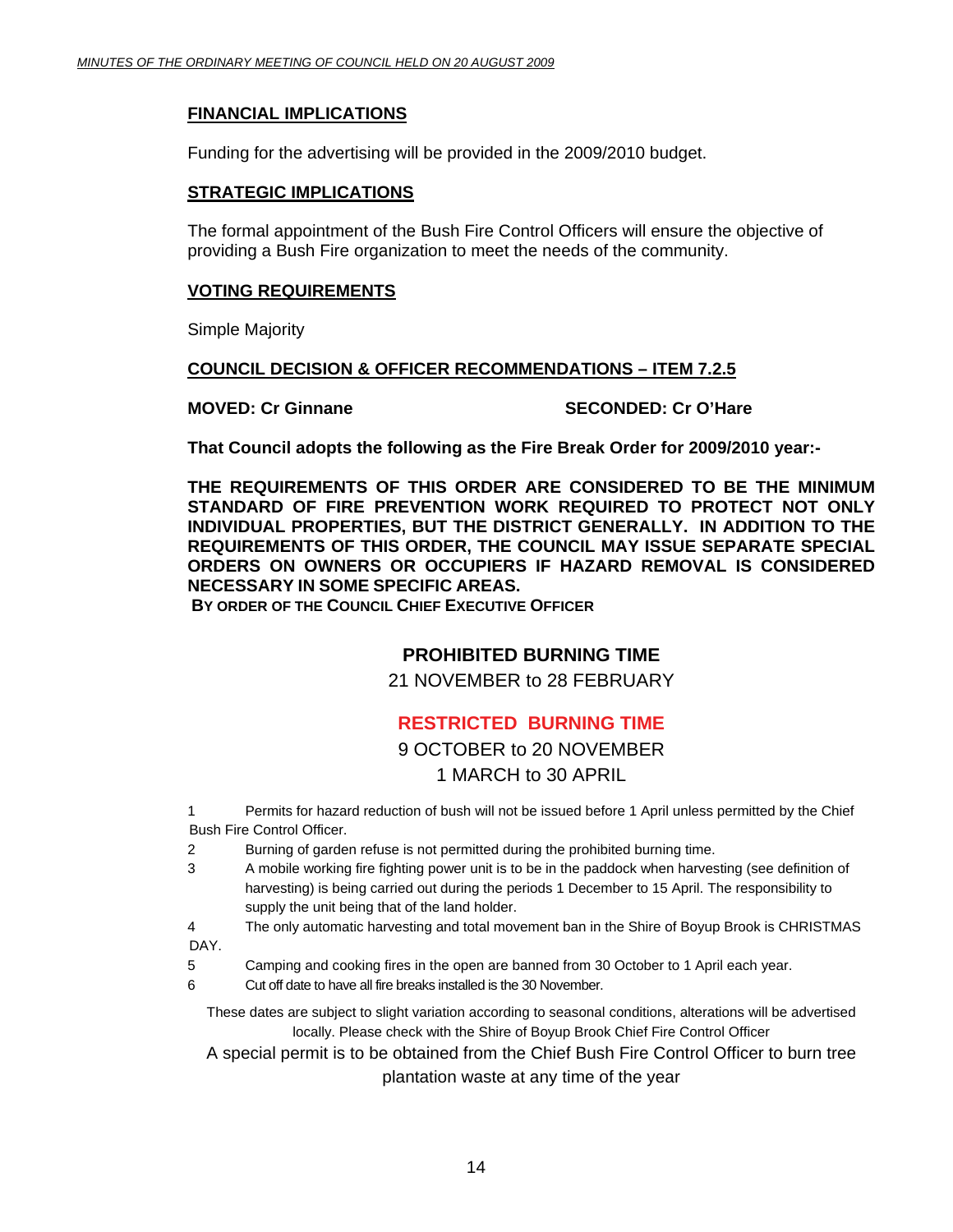#### **TOWNSITES**

Where the area of land is 2023m2 or less and the land is not used for agriculture or grazing purposes, all hazardous inflammable materials shall be removed from the whole of the land.

For the purposes of this order, inflammable materials does not include live standing trees, cultivated plants, shrubs or gardens.

Where the area of the land is in excess of 2023m2, or is used for agriculture or grazing purpose, firebreaks at least 2.5 metres wide shall be cleared immediately inside all external boundaries of the land, or immediately surrounding all buildings situated on the land.

Whilst buildings are under construction, all flammable material shall be removed within a 15 metre radius of the construction site. The Chief Fire Control Officer and Fire Control Officer for the area will be notified by Council staff of building permits granted for that area. This is applicable from 9 October to 1 May

 BURNING OF GARDEN REFUSE Burning of garden refuse is not permitted during the prohibited burning time.

 OXYACETYLENE, ARC WELDERS, ANGLE GRINDERS AND OTHER POWER EQUIPMENT Operation of oxyacetylene, arc welders, angle grinders and other power equipment during Restricted Burning Period requires the worksite to be adequately cleared of inflammable material prior to the use of the above mentioned equipment and an appropriate fire extinguisher in attendance.

#### PLANTATIONS

#### 1. DEFINITION

A PLANTATION-TREE FARM is defined as an area exceeding three (3) hectares within the TOWNSITES or an area exceeding twenty (20) hectares within RURAL areas of trees planted for COMMERCIAL PURPOSE.

A Plantation shall only be required to comply with the Fire Order for the fire season under which the plantation was approved by the Council under its Town Planning Scheme for the life of the plantation.

The 'life' of the plantation is defined as the period between planting and the first harvest. It does not include further plantings post-harvest or coppice re-growth ('second rotation'). In these situations the then current firebreak order must be complied with.

#### 2. SPECIFICATIONS

The following fire break standards are required for plantations.

BOUNDARY BREAKS – Fire breaks constructed 15 metres wide on the boundaries of plantations or on such alternative locations as may be agreed between the Local Government Authority and the plantation owner

COMPARTMENT BREAK — Internal fire breaks between compartment up to 30 hectares must be a minimum of 6 metres wide and for compartments over 30 hectares, a minimum of 10 metres wide. In all cases a 5 metre running surface should be maintained to allow access by fire fighting appliances.

**Note:** For all fire breaks it may be necessary for trees on both sides of fire breaks to be progressively pruned to a minimum height of 4 metres to allow unrestricted access for maintenance and fire fighting equipment and so as to maintain an effective width of fire break.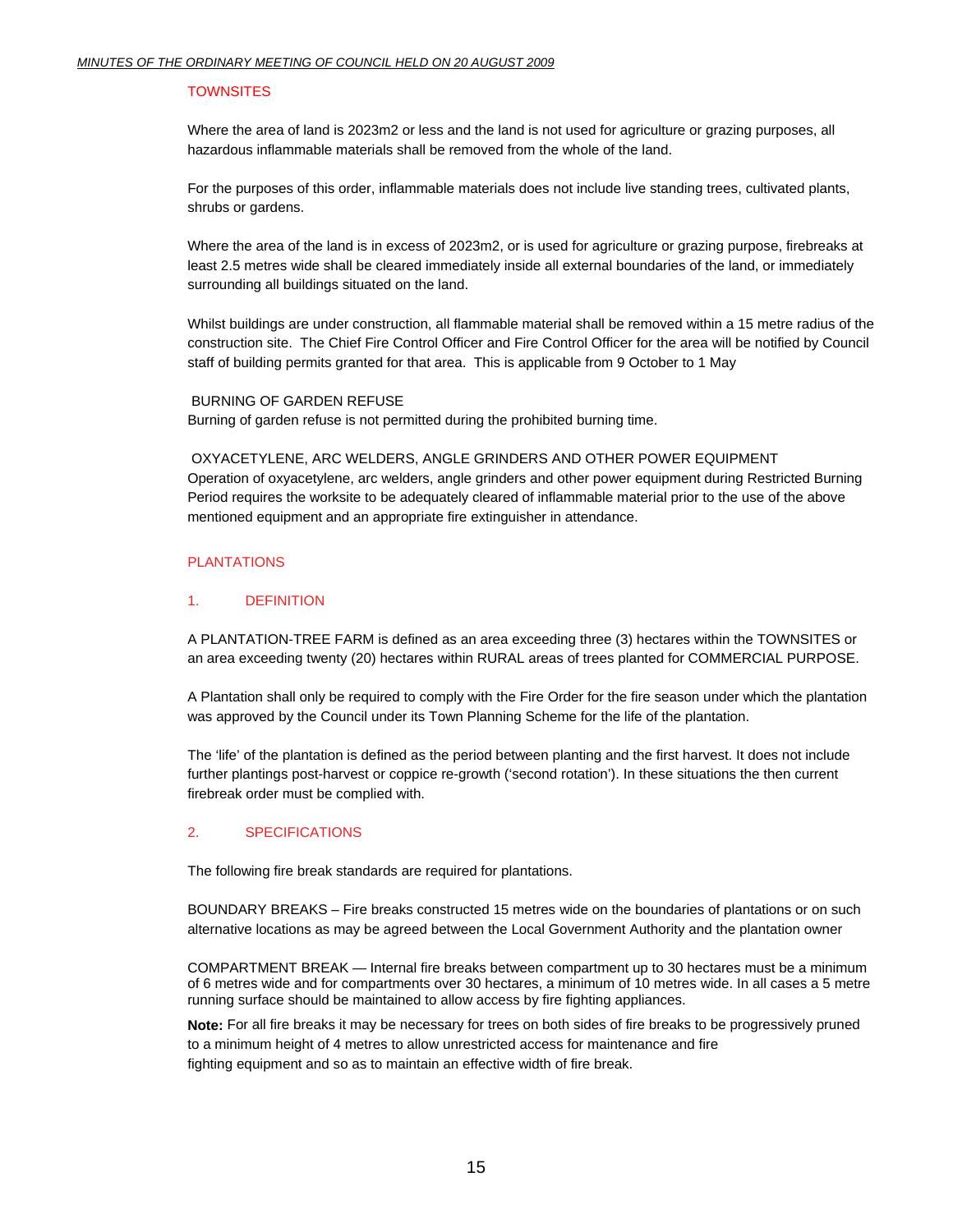INTERNAL FIRE BREAKS Minimum horizontal clearance 5 metres Minimum vertical clearance 4 metres Minimum trafficable surface 5 metres Firebreak width 6 or 10 metres

Firebreaks are to be maintained as required by the firebreak order, for the life of the plantation including the harvesting process.

#### 3. BUILDINGS/FUEL STORAGE

A fifty (50) metre total fire break around all buildings and fuel storage areas, cleared of flammable materials is required.

#### 4. WESTERN POWER LINES - CLEARANCE

Western Power have a minimum requirement of ten (10) metres clearance either side of the outside power pole. As a general rule the clearance distance from the pole should be no less than the expected mature height of the trees planted in the outside row. However, in all instances where power lines are crossing land where plantations are proposed to be planted, the owner should consult Western Power - Bunbury, Phone 13 13 53.

#### SPECIAL RURAL BLOCKS

1 Shall have a 10 metre total fire break around all buildings and fuel storage areas, and MUST be cleared of all flammable materials.

2 Shall have a 2.5 metre minimum break around all property boundaries. These breaks must be installed by 30 November.

3 Whilst buildings are under construction, all flammable material shall be removed within a 15 metre radius of the construction site. The Chief Fire Control Officer and Fire Control Officer for the area will be notified by Council staff of building permits granted for that area. This is applicable from 9 October to 1 May.

#### BURNING OF GARDEN REFUSE

Burning of garden refuse is not permitted during the prohibited burning time.

#### OXYACETYLENE, ARC WELDERS, ANGLE GRINDERS AND OTHER POWER EQUIPMENT

Operation of oxyacetylene, arc welders, angle grinders and other power equipment during Restricted Burning Period requires the worksite to be adequately cleared of inflammable material prior to the use of the abovementioned equipment and an appropriate fire extinguisher in attendance.

#### **RURAL LAND**

- 1 A 2.5 metre break is to be installed adjacent to all buildings, homesteads, haysheds, fuel storage areas, caravans and mobile accommodation. A second break of 2.5 metres in width shall be installed not less than 20metres and no more than 100 metres from the initial break and the breaks shall be cleared of flammable materials by the 30 November. All flammable material shall be removed between the two breaks by 15 December.
- 2 As an alternative to the two break system (as described in point 1.), a single break not less than 10 metres in width, is allowed adjacent to all buildings, homesteads, hayshed, fuel storage areas, caravans and mobile accommodation. These breaks must be installed by 30 November.
- 3 Whilst buildings are under construction, all flammable material shall be removed within a 15 metre radius of the construction site. The Chief Fire Control Officer and Fire Control Officer for the area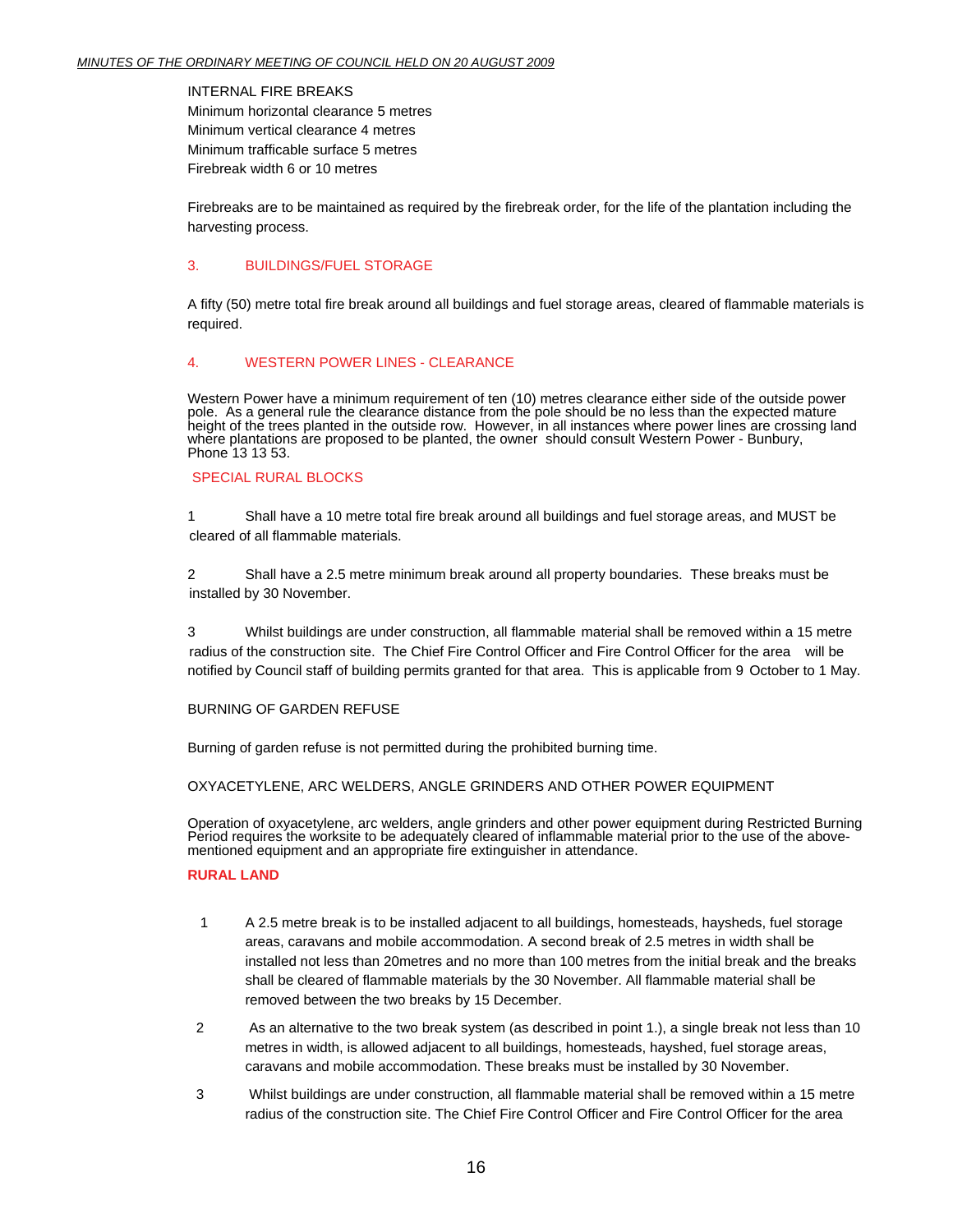will be notified by Council of building permits granted for that area. This is applicable from 9 October to 1 May.

4 a) One adult is to be in attendance on the day following protective burning around a house, hayshed, etc, unless permission is given otherwise.

 b) Household protective burns are to consist of a minimum of two units between 4.00 pm and 6.00 pm, and after 6.00 pm one unit with a minimum of two people. This information is intended as a guide only. The Fire Control Officer in the brigade area concerned must issue a permit for any protective burning that is to be carried out.

5 Permits will not be issued for protective burning of bush before 1 April unless permitted by the Chief Fire Control Officer. No fires to be lit before 1.00 pm unless otherwise authorised by the Chief Fire Control Officer.

6 Protective burning is permitted around homesteads up to the 15 December, in each year, subject to final approval being granted by the Chief Fire Control Officer.

Arrangements beyond that date need to be confirmed by the Chief Fire Control Officer.

7 a) In the event of a ban being placed on the operation of combustion engines in paddocks, clover harvesting may still continue provided that the fire hazard in the area being harvested has been previously removed and also that no combustion engine is less than 20 metres from the firebreak. No vehicles may enter or leave a paddock except on a cleared roadway. This regulation is also pertinent to aircraft except in the instance of an emergency landing.

 b) All holders of clover burning permits are to notify their base station on the day of the burn, unless the fire is being lit after 6pm.

8 A mobile working fire fighting power unit is to be in the paddock when harvesting (see definition of harvesting) is being carried out during the periods 1 November to 15 April. The responsibility to supply the unit being that of the land holder.

 A person shall not operate any harvesting machine or header in any crop during the prohibited or restricted burning times unless a Fire Extinguisher is carried on the machine.

- 9 A 3 metre firebreak, clear of all flammable materials is required around all grassed and stubble areas prior to burning. Permits for stubble burns will not be issued to allow the land holder to commence burning before 4.00 pm on any day, unless a specific permit is obtained from the Chief Fire Control Officer and if he approves, three mobile working fire fighting units will be required to be in attendance during the burn. This regulation is to be in force until 1 April, each year, after which time the Brigade Fire Control Officer be permitted to use his judgement on the conditions of issuing permits and burning.
- 10 The only automatic harvesting and total movement ban in the Shire of Boyup Brook is CHRISTMAS DAY.

11 For additional fire protection, land holders are urged to clean up roadsides wherever possible. Removal of logs, grass, etc., will be considered following application for a permit.

#### **For current information relating to Harvest and Vehicle Movement Bans, phone 9765 1543**

#### **IMPORTANT INFORMATION**

With reference to Section 33 of the Bush Fires Act, 1954, you are required to carry out fire prevention work on land owned or occupied by you in accordance with the provisions of this Order.

This work must be carried out by 30 November 2009, unless approved otherwise, and maintained throughout the summer months until 1 May 2010.

An inspection of firebreaks will be carried out in all areas of the Shire by an Authorised Officer.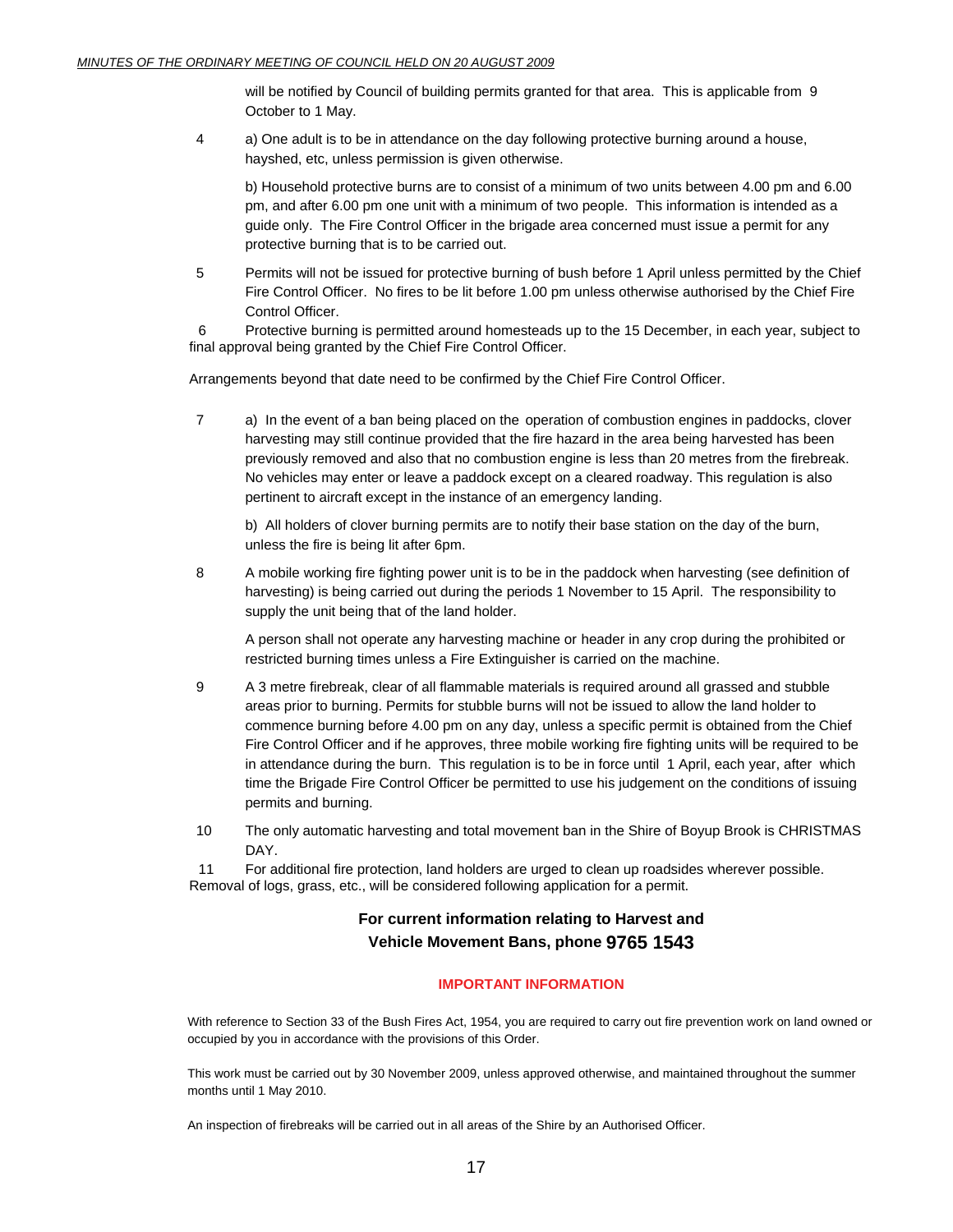PERSONS WHO FAIL TO COMPLY WITH THE REQUIREMENTS OF THIS ORDER MAY BE ISSUED WITH AN INFRINGEMENT ORDER (Penalty \$250) OR PROSECUTED, AND ADDITIONALLY, THE COUNCIL MAY CARRY OUT THE REQUIRED WORK AT THE COST OF THE OWNER OR OCCUPIER.

IF IT IS CONSIDERED FOR ANY REASON TO BE IMPRACTICAL TO CLEAR OR REMOVE FLAMMABLE MATERIALS, AS REQUIRED BY THIS ORDER, OR IF NATURAL FEATURES RENDER FIRE BREAKS UNNECESSARY, YOU MAY APPLY TO THE COUNCIL IN WRITING NO LATER THAN 11 NOVEMBER FOR PERMISSION TO PROVIDE FIRE BREAKS IN ALTERNATIVE POSITIONS OR TO TAKE ALTERNATIVE ACTION TO ABATE FIRE HAZARDS ON THE LAND. IF PERMISSION IS NOT GRANTED, YOU SHALL COMPLY WITH THE REQUIREMENTS OF THIS ORDER.

#### **ROADSIDE BURNING**

Burning on Road Sides requires a Permit at all times of the year and there are other requirements. IF IN DOUBT CONTACT CHIEF BUSH FIRE CONTROL OFFICER OR THE SHIRE OFFICE (08) 9765 1200.

"MOBILE WORKING FIRE FIGHTING UNIT", where referred to in these clause, means: the tank must be filled at all times with at least 450 litres of water. If a trailer type unit, it must be attached at all times to a suitable towing vehicle, during burning or harvesting operations. The pump on the unit must be efficient and in working condition.

 $-$  DEFINITIONS  $-$ 

"HARVESTING" means mechanical cutting of all crops or pasture for seed, grain and or hay including mowing and baling of straw.

#### CAMPING/COOKING FIRES

Camping and cooking fires in the open are banned from 30 October to 1 April each year. An exception is the use of a wood fire in a properly constructed barbecue at a domestic dwelling with ALL flammable material removed for a distance of 3 metres.

#### PROTECTIVE CLOTHING

It is recommended that all firefighters wear adequate protective clothing when fighting fires. It is pointed out that flammable synthetic clothing is not considered sufficiently protective.

#### **Summary of Bush Fires Act**

1 Permits to burn are required for the whole of the restricted burning periods and can only be obtained from the Brigade Fire Control Officer.

2 Any special conditions imposed by the Fire Control Officer when issuing permits must be strictly adhered to.

3 The permit holder should give notice of his intention to burn to:

a) The owner or occupier of adjoining land.

 b) The nearest Department of Environment and Conservation (DEC) Office, if the land is situated within three (3) kilometres of State Forest Land.

4 PERIOD OF NOTICE to neighbours prior to burning cannot be more than 28 days or less than 4 days although lesser notice may be determined by mutual agreement between neighbours.

5 Your attention is drawn to items 5, 6 and 7 printed on the back of each permit.

6 All landowners and occupiers who incur a bush fire have an obligation to assist each Brigade Fire Control Officer to compile a Fire Report Form.

7 Any INCINERATOR used to burn rubbish must be properly constructed - an open drum with or without a lid is not an appropriate incinerator.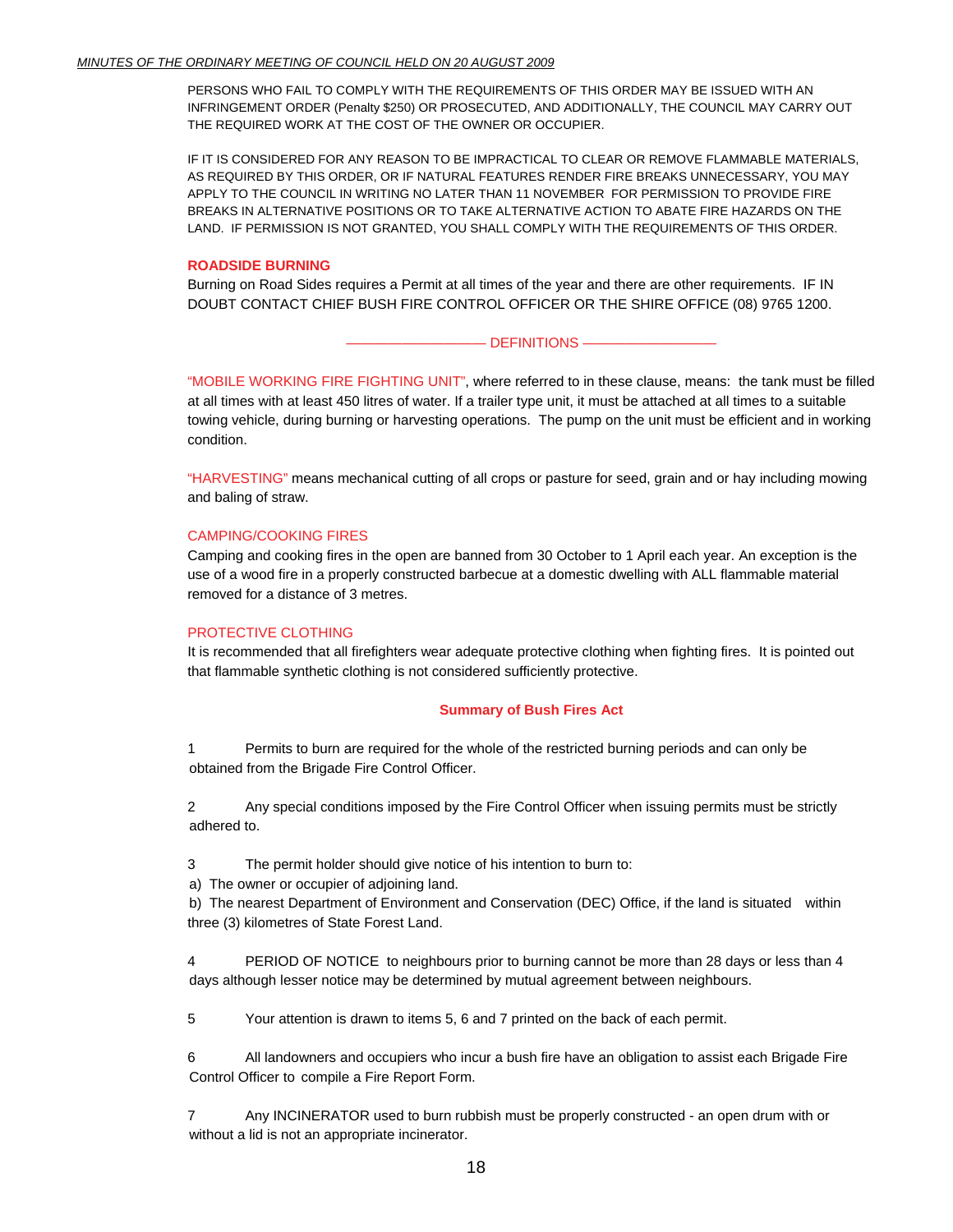#### **BRIGADE AND SHIRE CONTACTS BASE SET CALL VL6X (HOTEL X-RAY)**

|                               |                       |                                   | SHIRE CONTACT DETAILS   |  |
|-------------------------------|-----------------------|-----------------------------------|-------------------------|--|
| <b>Shire Office</b>           |                       |                                   | 9765 1200               |  |
| Manager of Works              |                       |                                   | 0429 651 050            |  |
| <b>Works Supervisor</b>       |                       |                                   | 0427 651 222            |  |
|                               |                       | <b>X-RAY TEAM CONTACT DETAILS</b> |                         |  |
| CHIEF FIRE CONTROL OFFICER    |                       |                                   |                         |  |
| K Henderson                   | <b>HOTEL X-RAY</b>    | 9765 3081                         | 0428 198 303            |  |
| <b>1ST DEPUTY</b>             |                       |                                   |                         |  |
| <b>G</b> Robertson            | X-RAY 1               | 9767 3043                         | 0427 673 043            |  |
| 2ND DEPUTY                    |                       |                                   |                         |  |
| R Bingham                     | X-RAY 2               | 9767 1280                         | 0429 900 058            |  |
| <b>COMMUNICATIONS OFFICER</b> |                       |                                   |                         |  |
| <b>B</b> Huisman              | X-RAY 3               | 9765 3075                         | 0428 653 075            |  |
| FIRE WEATHER OFFICER          |                       |                                   |                         |  |
| J Potter                      | X-RAY 4               | 9765 3091                         | 0429 653 091            |  |
| DEPUTY WEATHER OFFICER        |                       |                                   |                         |  |
| L Elliott                     | KLK <sub>1</sub>      | 9833 2252                         | 0427 332 252            |  |
| <b>TRAINING OFFICER</b>       |                       |                                   |                         |  |
| R Gifford                     | NOLLAJUP 1            | 9764 4040                         | 0429 644 040            |  |
|                               |                       |                                   |                         |  |
|                               |                       |                                   | <b>BENJINUP</b>         |  |
| <b>FCO</b>                    |                       |                                   |                         |  |
| D Inglis                      | <b>BENJINUP1</b>      | 9765 1423                         | 0418 651 088            |  |
| <b>DEPUTY FCO</b>             |                       |                                   |                         |  |
| D Guazelli                    | <b>BENJINUP 2</b>     | 9766 1045                         | 0427 040 268            |  |
|                               |                       |                                   | <b>CHOWERUP</b>         |  |
| <b>FCO</b><br><b>B</b> Evans  | CHOWERUP 1            | 9833 7528                         | 0417 925 455            |  |
| <b>DEPUTY FCO</b>             |                       |                                   |                         |  |
| R Frazer                      | CHOWERUP 2            | 9769 1014                         |                         |  |
|                               |                       |                                   | <b>DINNINUP</b>         |  |
| <b>FCO</b>                    |                       |                                   |                         |  |
| W White                       | DINNINUP 1            | 9767 1214                         | 0429 671 215            |  |
| <b>DEPUTY FCO</b>             |                       |                                   |                         |  |
| P Bradford                    | DINNINUP <sub>2</sub> | 9767 1218                         | 0427 379 247            |  |
|                               |                       |                                   | <b>EAST BOYUP BROOK</b> |  |
| <b>FCO</b>                    |                       |                                   |                         |  |
| W Gordon                      | EAST 1                | 9765 1098                         | 0428 651 098            |  |
| <b>DEPUTY FCO</b>             |                       |                                   |                         |  |
| J Ritson                      | EAST <sub>2</sub>     | 9765 1074                         | 0429 651 073            |  |
|                               |                       |                                   | GIBBS ROAD              |  |
| <b>FCO</b>                    |                       |                                   |                         |  |
| R Bingham                     | GIBBS 1               | 9767 1280                         | 0429 900 058            |  |
| <b>DEPUTY FCO</b>             |                       |                                   |                         |  |
| M Giles                       | GIBBS 2               | 9767 1238                         | 0428 671 232            |  |
|                               |                       |                                   | <b>KENINUP</b>          |  |
| <b>FCO</b>                    |                       |                                   |                         |  |
| N Bagshaw                     | <b>KENINUP1</b>       | 9767 1272                         | 0428 993 909            |  |
| <b>DEPUTY FCO</b>             |                       |                                   |                         |  |
| <b>B</b> Skraha               | KENINUP 2             | 9767 3030                         | 0428 673 058            |  |
|                               |                       |                                   | <b>KULIKUP</b>          |  |
| <b>FCO</b>                    |                       |                                   |                         |  |
| L Elliott                     | KLK 1                 | 9833 2252                         | 0427 195 014            |  |
| <b>DEPUTY FCO</b>             |                       |                                   |                         |  |
| <b>B</b> Fairbrass            | KLK 2                 | 9767 3054                         | 0428 673 054            |  |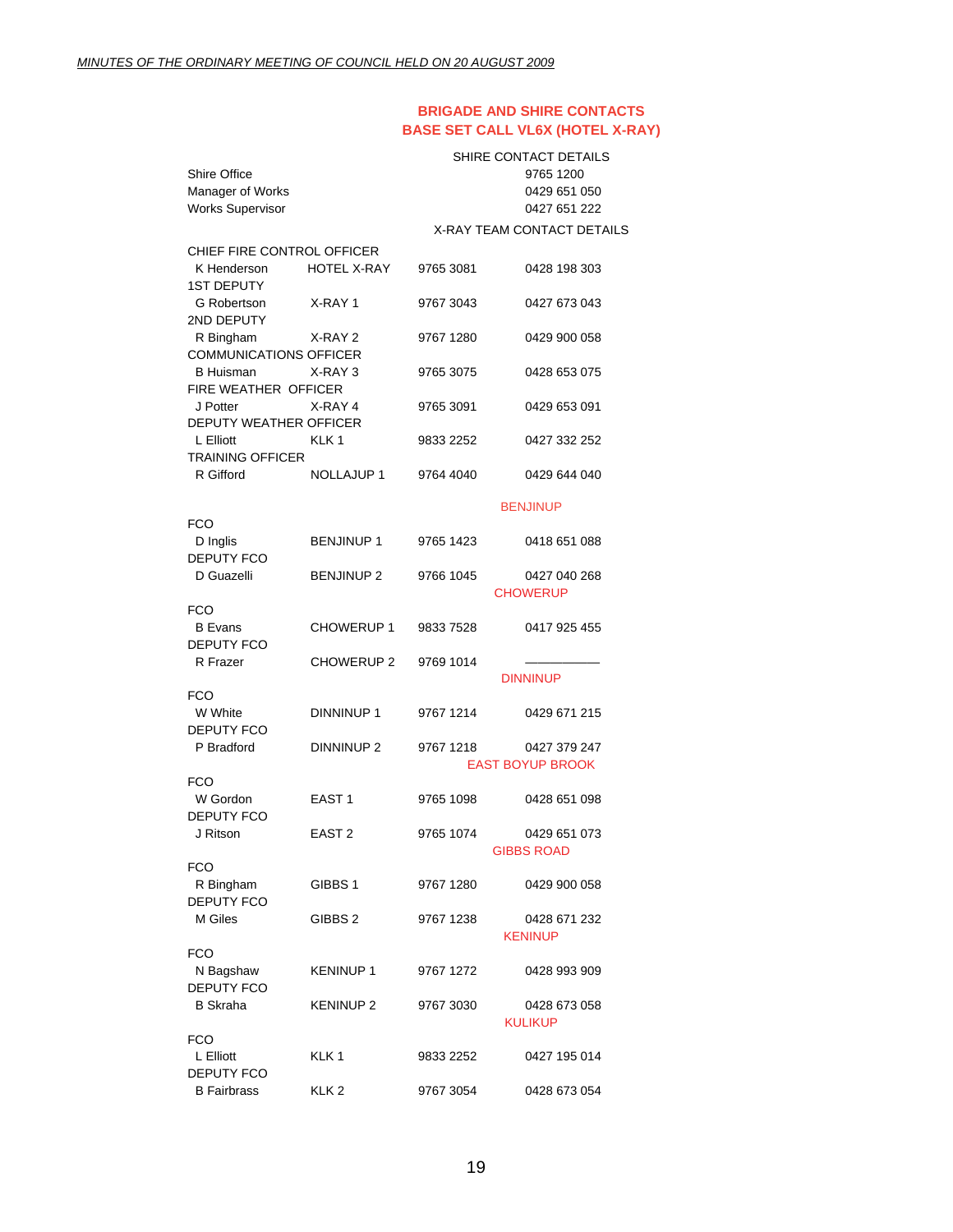#### MAYANUP

|            | <b>CARRIED 7/0</b>                |                                |           | <b>Res 168/09</b>                    |  |
|------------|-----------------------------------|--------------------------------|-----------|--------------------------------------|--|
|            | <b>B</b> Cailes                   | WEST 2                         | 9765 1999 | 0408 151 800                         |  |
| FCO        | G Hales<br><b>DEPUTY FCO</b>      | WEST <sub>1</sub>              | 9765 1042 | 0427 651 046                         |  |
|            |                                   |                                |           | <b>WEST BOYUP BROOK</b>              |  |
|            | <b>DEPUTY FCO</b><br>C Connop     | TWEED <sub>2</sub>             | 9761 7536 | 0428 617 536                         |  |
| <b>FCO</b> | M Wallace                         | TWEED 1                        | 9765 3057 | 0429 205 200                         |  |
|            | <b>DEPUTY FCO</b><br>R Tuckett    | TONE <sub>2</sub>              | 9769 1036 | 0429 691 010<br><b>TWEED</b>         |  |
| <b>FCO</b> | D Turner                          | TONE 1                         | 9769 1069 |                                      |  |
|            | C Knapp                           | <b>SCOTTS BROOK 29767 3025</b> |           | 0416 156 404<br><b>TONEBRIDGE</b>    |  |
| <b>FCO</b> | P Broockmann<br><b>DEPUTY FCO</b> | <b>SCOTTS BROOK 19769 1013</b> |           | 0428 691 013                         |  |
|            |                                   |                                |           | <b>SCOTTS BROOK</b>                  |  |
|            | <b>DEPUTY FCO</b><br>N Chambers   | NTH DINNINUP 2 9833 2264       |           | 0428 332 264                         |  |
| <b>FCO</b> | M Wright                          | NTH DINNINUP 1 9767 2062       |           | 0427 191 785                         |  |
|            |                                   |                                |           | <b>NORTH DINNINUP</b>                |  |
|            | <b>DEPUTY FCO</b><br>R Nield      | <b>NOLLAJUP 2</b>              | 9765 1192 | 0408 090 987                         |  |
| FCO        | M Gifford                         | NOLLAJUP 1                     | 9764 4040 | 0428 644 040                         |  |
|            | K Lloyd                           | MICKALARUP 2                   | 9765 3044 | 0428 653 044<br><b>NOLLAJUP</b>      |  |
| <b>FCO</b> | R Forbes<br><b>DEPUTY FCO</b>     | MICKALARUP 1                   | 9765 3036 | 0427 887 397                         |  |
|            | <b>DEPUTY FCO</b><br>D Fortune    | McALINDEN 2                    | 9767 2061 | 0428 672 061<br>MICKALARUP/DWALGANUP |  |
| FCO        | S Harley                          | McALINDEN 1                    | 9732 2061 | 0428 322 061                         |  |
|            | P Lloyd                           | <b>MAYANUP 2</b>               | 9765 3035 | 0428 653 020<br><b>MCALINDEN</b>     |  |
|            | J Fortune<br><b>DEPUTY FCO</b>    | <b>MAYANUP1</b>                | 9765 3471 | 0427 881 259                         |  |
| FCO        |                                   |                                |           |                                      |  |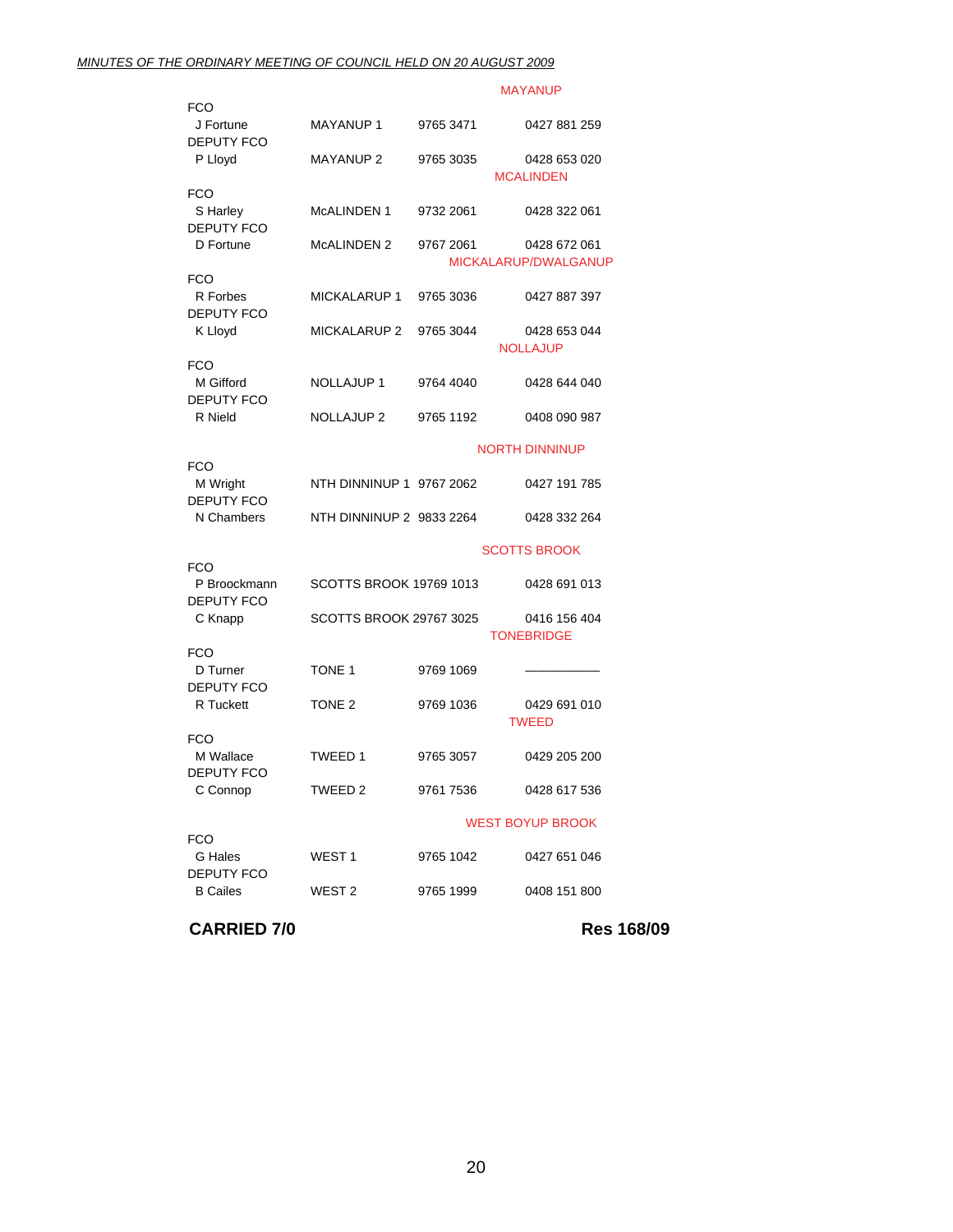#### <span id="page-20-0"></span>**Behind Closed Doors**

#### **MOVED: Cr Ginnane SECONDED: Cr Marshall**

**That in accordance with Section 5.23 (2) (b) of the Local Government Act 1995 the next part of the meeting be closed to members of the public to allow the Council to consider a matter dealing with the personal affairs of the CEO, the time being 4.23pm.** 

#### **CARRIED 7/0 Res 169/09**

#### **Financial Interest**

4.22pm – CEO declared a financial interest in item 7.2.6 and left the Chambers.

4.22pm – MWKS, MF & EA left the Chambers.

#### **7.2.6 Chief Executive Officer – reimbursement of removal costs**

| Location:                       | Not applicable     |
|---------------------------------|--------------------|
| <b>Applicant:</b>               | Alan Lamb          |
| <b>File:</b>                    |                    |
| Disclosure of Officer Interest: | None               |
| Date:                           | 14 August 2009     |
| Author:                         | <b>Keith Jones</b> |
| <b>Authorizing Officer:</b>     | Not applicable     |
| <b>Attachments:</b>             | Nil                |

\_\_\_\_\_\_\_\_\_\_\_\_\_\_\_\_\_\_\_\_\_\_\_\_\_\_\_\_\_\_\_\_\_\_\_\_\_\_\_\_\_\_\_\_\_\_\_\_\_\_\_\_\_\_\_\_\_\_\_

#### **SUMMARY**

The purpose of this report is to put before Council the officer's request for reimbursement of removal costs with a recommendation that costs be reimbursed.

#### **BACKGROUND**

 The application package supplied to applicants for the Chief Executive Officer (CEO) position included the following information that related to removal costs:

2. *The Shire will meet the cost of the Chief Executive Officer's relocation expenses up to \$3,000 with 50% of the reimbursement to be made after successful completion of six (6) months service and the balance to be paid on the successful completion of twelve (12) months service. Receipts must be produced to claim reimbursement*.

Actual costs for the removal totalled to \$3,659.13 and the officer seeks reimbursement of that amount.

#### **COMMENT**

It is common practice for Local Government's to meet removal costs of employees.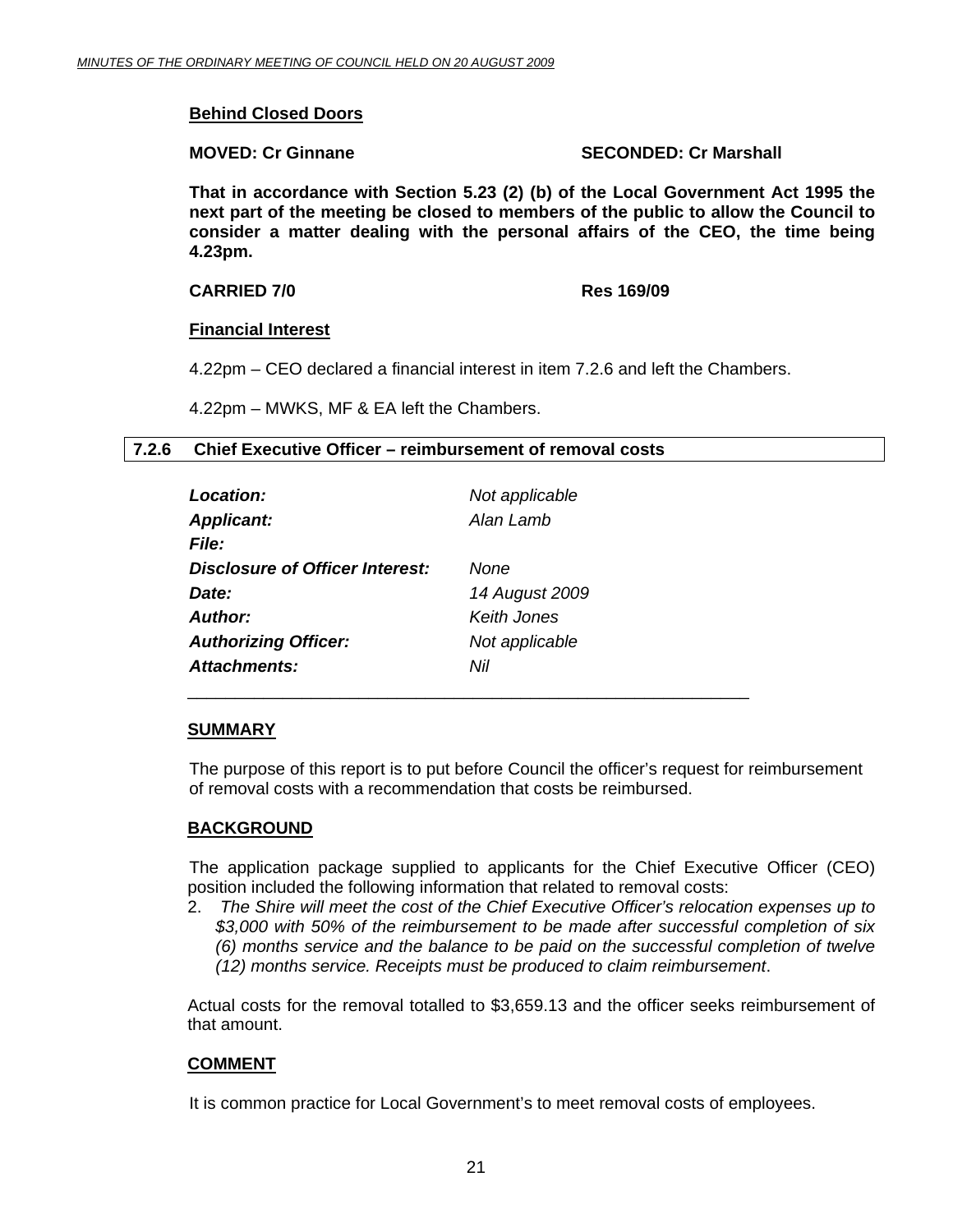The Local Government Act provides that meetings are to be open to the public also that some matters may be dealt with behind closed doors (see Statutory Obligations). Council may close to members of the public a part of a meeting dealing with matters affecting employees.

#### **CONSULTATION**

Nil other than with the officer.

### **STATUTORY OBLIGATIONS**

Section 5.23 of the Local Government Act has application.

#### *5.23. Meetings generally open to the public*

(1) Subject to subsection (2), the following are to be open to members of the public — (a) all council meetings; and

(b) all meetings of any committee to which a local government power or duty has been delegated.

(2) If a meeting is being held by a council or by a committee referred to in subsection (1)(b), the council or committee may close to members of the public the meeting, or part of the meeting, if the meeting or the part of the meeting deals with any of the following

(a) a matter affecting an employee or employees;

(b) the personal affairs of any person;

(c) a contract entered into, or which may be entered into, by the local government and which relates to a matter to be discussed at the meeting;

(d) legal advice obtained, or which may be obtained, by the local government and which relates to a matter to be discussed at the meeting;

(e) a matter that if disclosed, would reveal —

(i) a trade secret;

(ii) information that has a commercial value to a person; or

(iii) information about the business, professional, commercial or financial affairs of a person,

where the trade secret or information is held by, or is about, a person other than the local government;

(f) a matter that if disclosed, could be reasonably expected to  $-$ 

(i) impair the effectiveness of any lawful method or procedure for preventing, detecting,

investigating or dealing with any contravention or possible contravention of the law;

(ii) endanger the security of the local government's property; or

(iii) prejudice the maintenance or enforcement of a lawful measure for protecting public safety;

(g) information which is the subject of a direction given under section 23(1a) of the *Parliamentary Commissioner Act 1971*; and

(h) such other matters as may be prescribed.

(3) A decision to close a meeting or part of a meeting and the reason for the decision are to be recorded in the minutes of the meeting.

#### **POLICY IMPLICATIONS**

Nil

#### **BUDGET/FINANCIAL IMPLICATIONS**

Nil, provision was made in the 2009/10 budget for this expense.

#### **STRATEGIC IMPLICATIONS**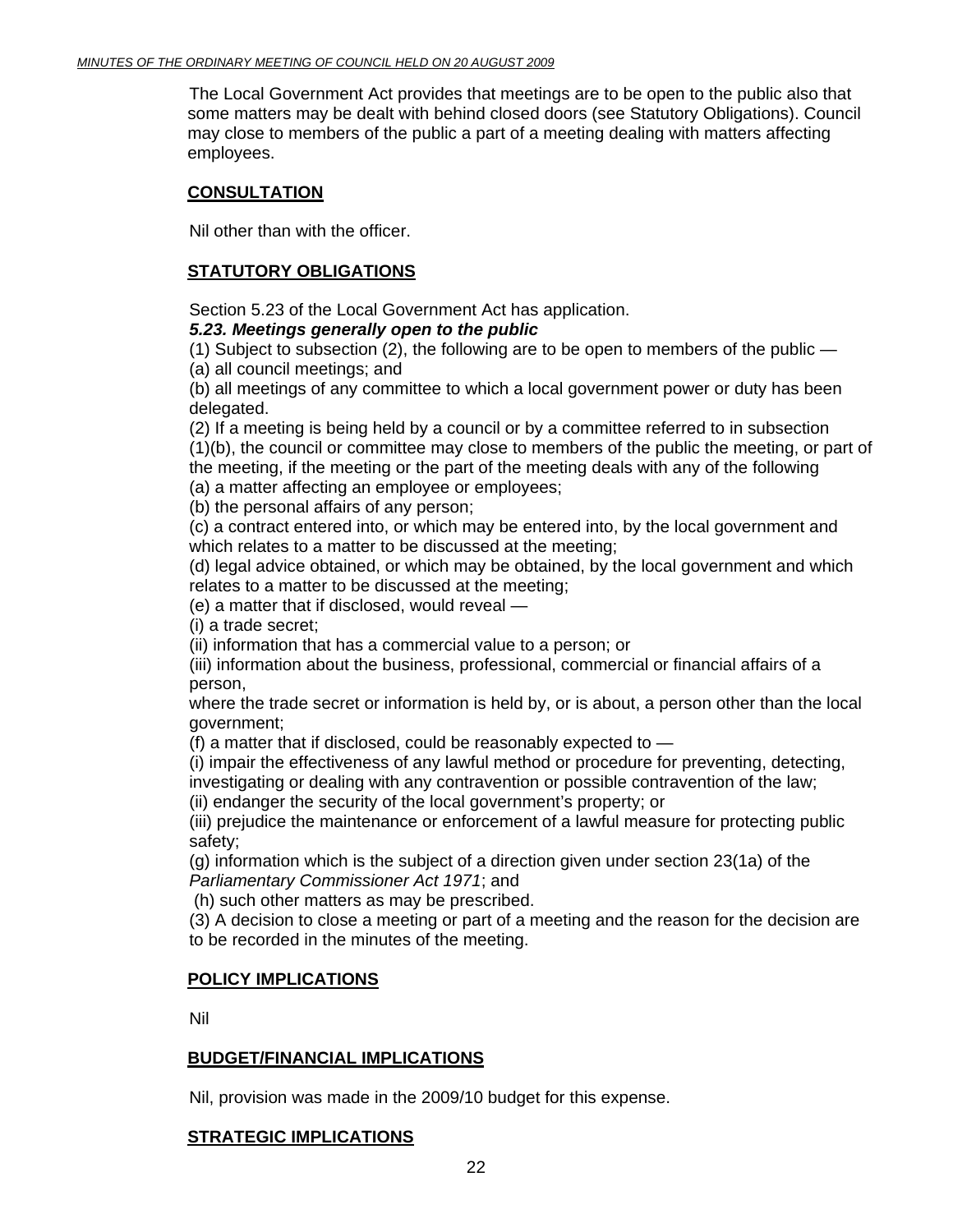Nil

#### **SUSTAINABILITY IMPLICATIONS**

- ¾ **Environmental**  There are no known significant environmental issues.
- ¾ **Economic**  There are no known significant economic issues.
- ¾ **Socia**l There are no known significant social issues.

#### **VOTING REQUIREMENTS**

Absolute majority

**MOVED: Cr Marshall SECONDED: Cr Muncey**  SECONDED: Cr Muncey

**In accordance with Section 5.23 (2) of the Local Government Act 1995 the next part of the meeting is open to the members of the public, the time being 4.25pm.** 

**CARRIED 7/0 Res 170/09** 

#### **OFFICER RECOMMENDATION – ITEM 7.2.6**

**That Council reimburse the Chief Executive Officer's removal costs associated with his take up of the appointment to the value of \$3,659.13.** 

#### **COUNCIL DECISION – ITEM 7.2.6**

**MOVED: Cr Ginnane SECONDED: Cr O'Hare** 

**That Council reimburse the Chief Executive officer's removal costs associated with his take up of the appointment to the value of \$3,000.00 as indicated in the information package supplied to all applicants.** 

**CARRIED 7/0 – ABSOLUTE MAJORITY Res 171/09** 

4.30pm – The CEO, MWKS, MF and EA returned to the Chambers.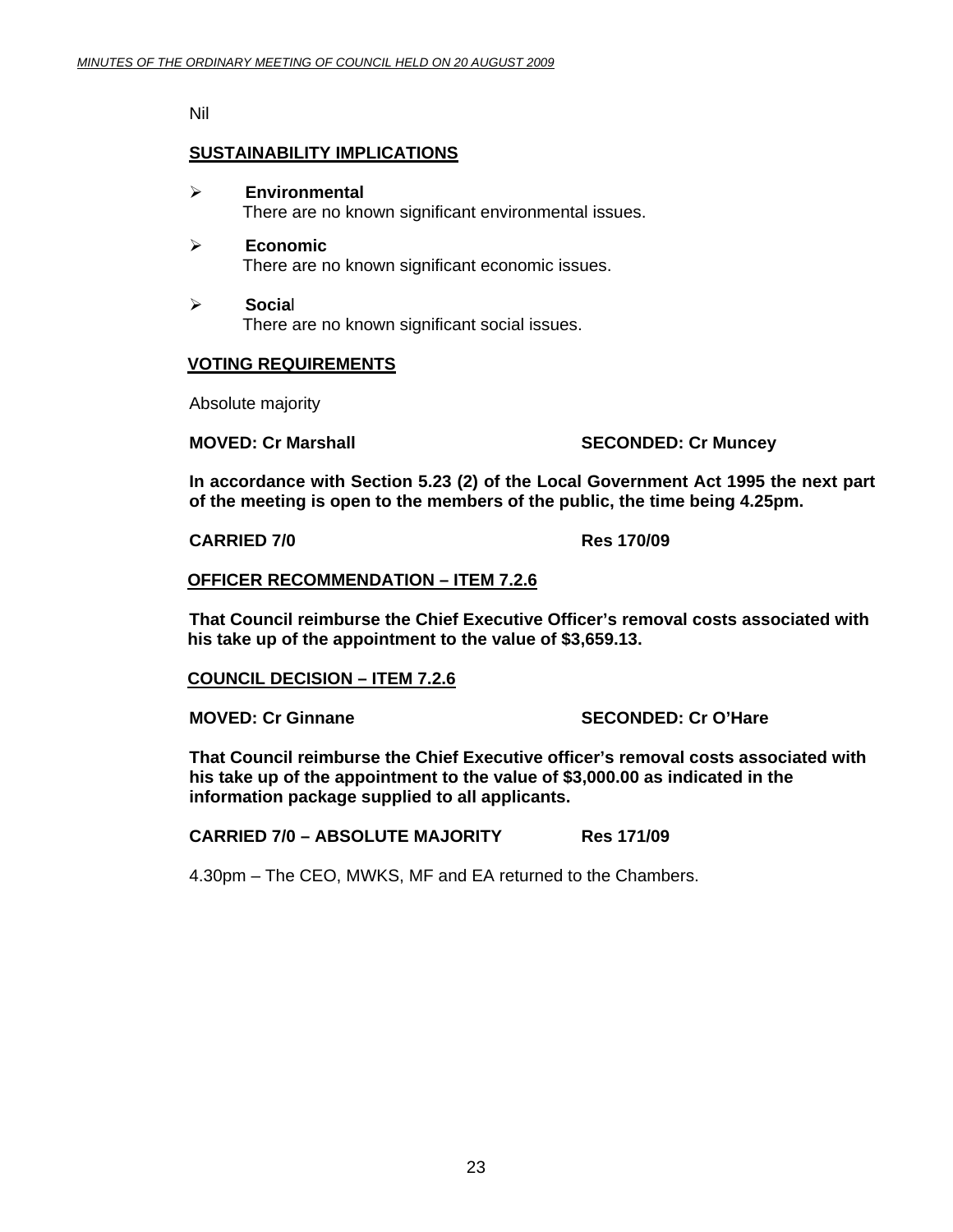### <span id="page-23-0"></span>**7.3 CHIEF EXECUTIVE OFFICER**

| 7.3.1 Trails Based Recreation Project |  |
|---------------------------------------|--|
|                                       |  |

| <b>Boyup Brook district</b>            |
|----------------------------------------|
| Warren Blackwood Strategic Alliance    |
| GR/31/006                              |
| Nil                                    |
| 13 August 2009                         |
| Mr Alan Lamb - Chief Executive Officer |
| <b>Not Applicable</b>                  |
| Yes - Correspondence from WBSA         |
|                                        |

 *\_\_\_\_\_\_\_\_\_\_\_\_\_\_\_\_\_\_\_\_\_\_\_\_\_\_\_\_\_\_\_\_\_\_\_\_\_\_\_\_\_\_\_\_\_\_\_\_\_\_\_\_\_\_\_\_\_\_\_* 

#### **SUMMARY**

 The Warren Blackwood Strategic Alliance (WBS) is seeking funding assistance to appoint a project officer for a trails project. The request was put to Council in May 2009 and rejected but is put to Council again with the recommendation that Council support the project.

#### **BACKGROUND**

 WBAS has been working on a trail project for some months. The trail is to enhance recreational opportunities for walkers, cyclists/mountain bikers, canoeists and horse riders in the Warren Blackwood region by providing quality information and marketing of existing trails. The project will also consider facilitating the upgrading and building of new recreational trails through the development of a comprehensive trails plan. The project aims to build on and augment features such as the Bibbulmun Track and Munda Biddi Trail.

 The project is to be undertaken in two stages, the first from August 2009 concentrates on research and planning and the second stage will use data and information from the first to produce the needed materials and to access the required funding.

 WBSA has received a \$30,000 grant from Lotterywest for cartographic, web design and other aspects of the project it appears there are good prospects of obtaining funding for the project. The funding sought from the four Shire Council members of WBSA is to employ a project officer.

 This request for funding was put to the May 2009 Council meeting and Council resolved as follows:-

*That the Warren Blackwood Strategic Alliance's request, for \$4,000 toward the cost of appointing a Project Officer to work on its trails based recreational project be declined as it was considered this expenditure was discretionary and non essential.*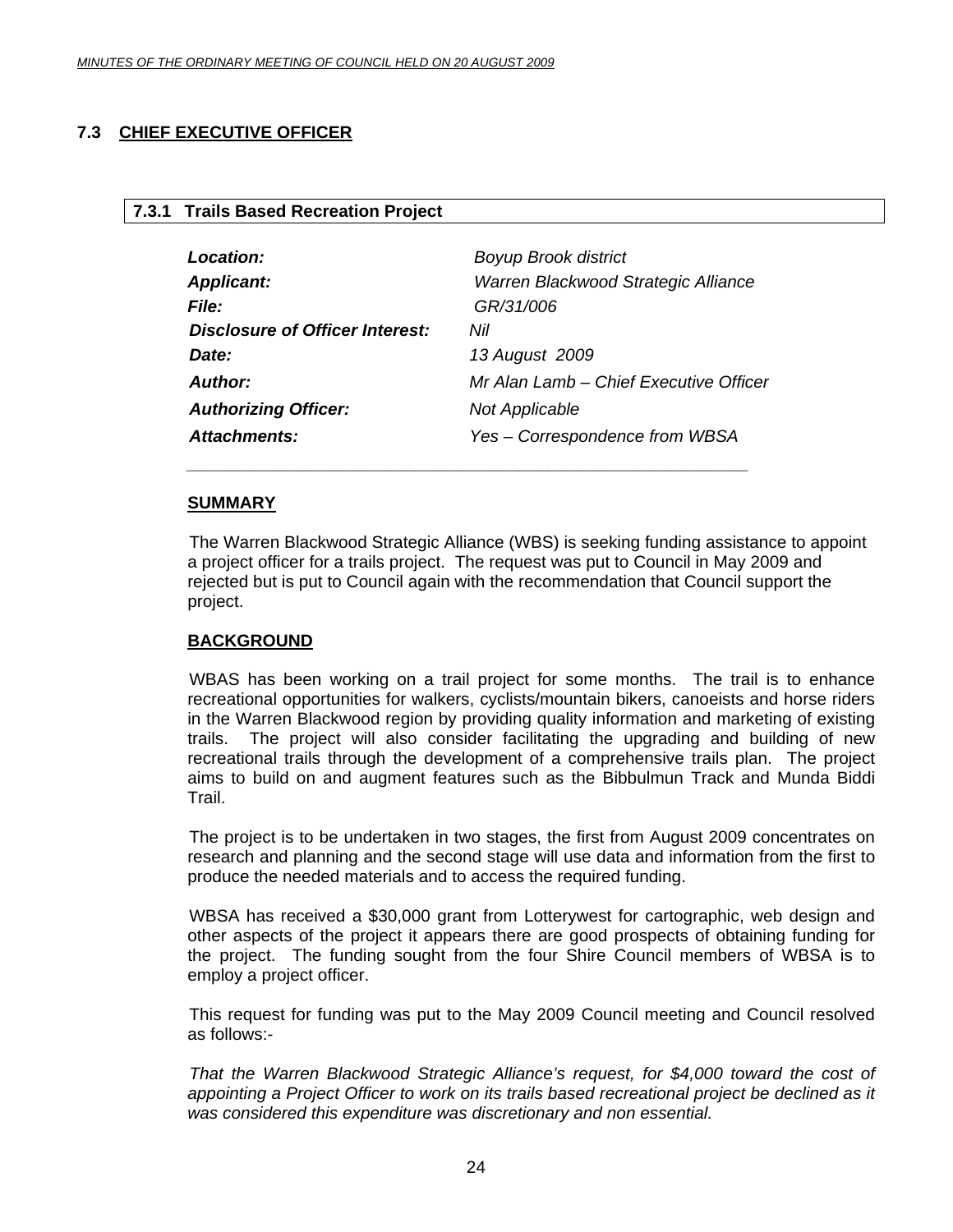#### **COMMENT**

 This matter is brought back before Council because of subsequent events that may result in Council wishing to review its earlier decision.

Subsequent to Council making its decision to not support the project WBSA has received confirmation of success in its Lotterywest grant application. Also, Cr Carol Pinkerton (Nannup Shire) spoke at the last Council meeting on the significance of the project to the Blackwood Valley region and especially to this Shire.

It has been suggested that as

- the project has already attracted significant grant funding,
- the project is supported by the other three Shire members of WBSA,
- Boyup Brook instigated the project,
- the majority of the trail will be in Boyup Brook,

Council may now wish to support the project.

#### **STATUTORY OBLIGATIONS**

Nil

#### **POLICY IMPLICATIONS**

Council could view this as a donation to the WBSA and if so the Donations Policy would apply. It is suggested though that the WBSA is becoming more of a regional organisation of Councils and as such the funding might be more correctly seen as a joint project arrangement relating to tourism and area promotion.

#### **BUDGET/FINANCIAL IMPLICATIONS**

No provision was made in the 2009/10 budget for this proposed expenditure.

#### **STRATEGIC IMPLICATIONS**

Action 208 calls for "Investigation into the development of a regional Council" and whilst the WBSA project is not strictly in line with this action it is the type of activity that would flow from a regional approach.

#### **SUSTAINABILITY IMPLICATIONS**

#### ¾ **Environmental**

There are no known environmental issues at this stage.

- ¾ **Economic**  There are no known economic issues at this stage.
- ¾ **Social**  There are no known social issues at this stage.

#### **VOTING REQUIREMENTS**

Absolute Majority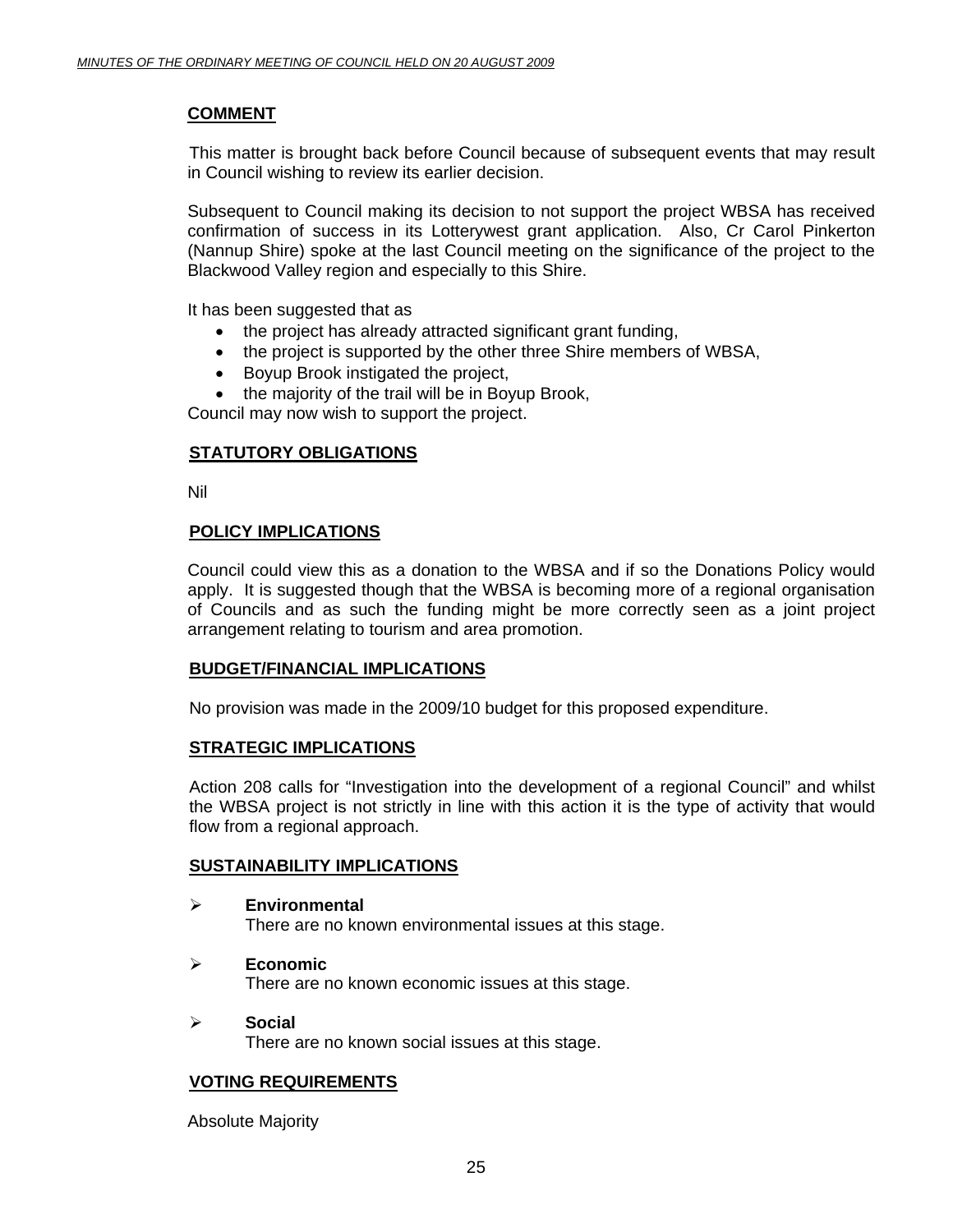#### **COUNCIL DECISION & OFFICER RECOMMENDATION – ITEM 7.3.1**

#### **MOVED: Cr Broadhurst SECONDED: Cr Muncey**

**That Council** 

- **1. amend the 2009/10 Budget to provide for expenditure of \$4,000 in the area of Tourism and Area Promotion.**
- **2. agree to the Warren Blackwood Strategic Alliance's request for \$4,000 toward the cost of appointing a Project Officer to work on its trails based recreational project.**

**CARRIED 7/0 – ABSOLUTE MAJORITY Res 172/09**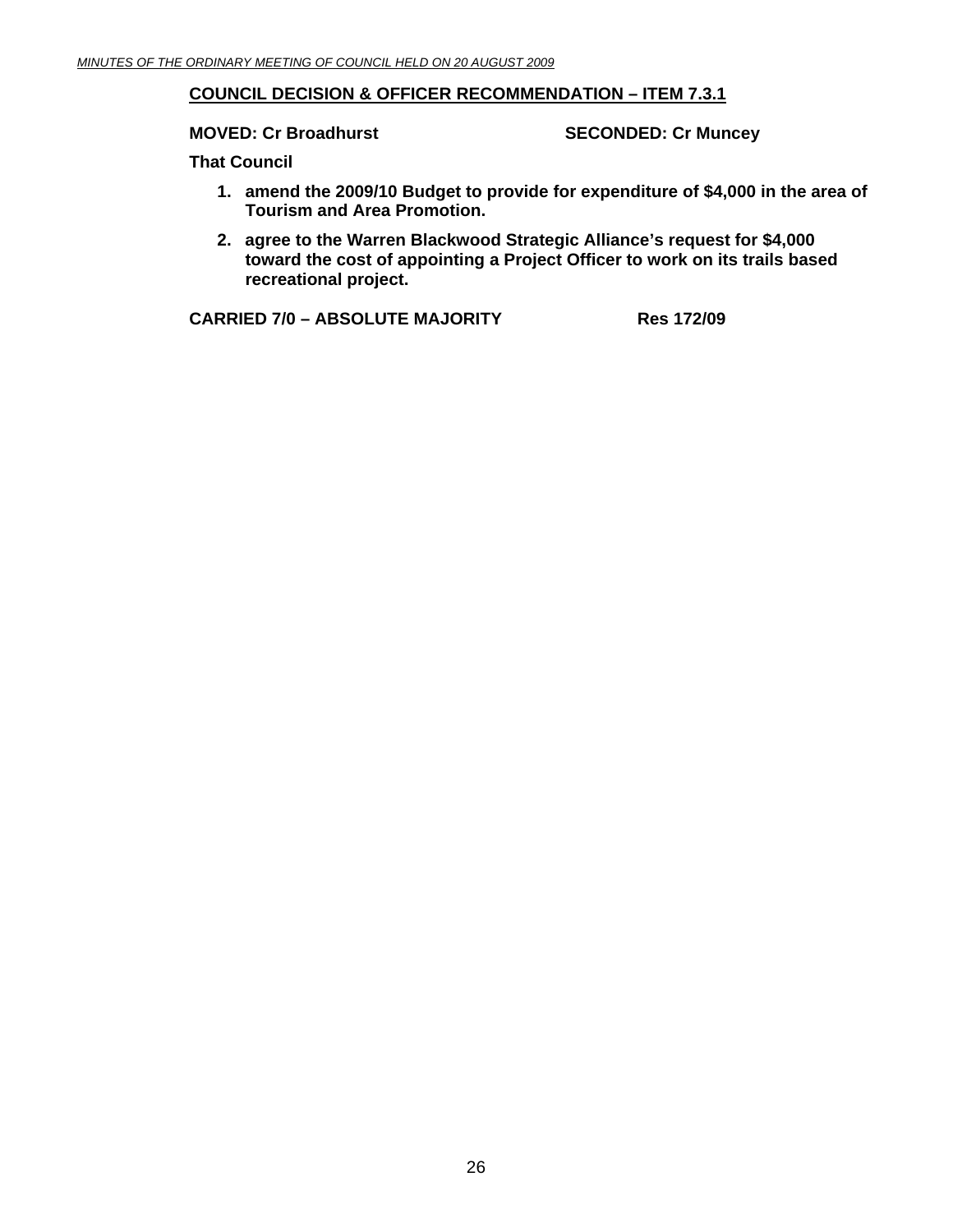<span id="page-26-0"></span>

| 7.3.2 | Blackwood Basin Group - rental agreement - request for write off of outstanding |
|-------|---------------------------------------------------------------------------------|
|       | rent                                                                            |

| Location:<br><b>Applicant:</b>         | Portion of Railway Reserve Boyup Brook<br><b>Blackwood Basin Group</b> |
|----------------------------------------|------------------------------------------------------------------------|
| <i>File:</i>                           | CR/31/004                                                              |
| <b>Disclosure of Officer Interest:</b> | None                                                                   |
| Date:                                  | 13 August 2009                                                         |
| Author:                                | Alan Lamb – Chief Executive Officer                                    |
| <b>Authorizing Officer:</b>            | <b>Not Applicable</b>                                                  |
| <b>Attachments:</b>                    | Letter from Blackwood Basin Group                                      |

 *\_\_\_\_\_\_\_\_\_\_\_\_\_\_\_\_\_\_\_\_\_\_\_\_\_\_\_\_\_\_\_\_\_\_\_\_\_\_\_\_\_\_\_\_\_\_\_\_\_\_\_\_\_\_\_\_\_\_\_* 

#### **SUMMARY**

 The Blackwood Basin Group (BBG) proposes that the outstanding rental owed to Council be written off and a three year lease be entered into.

#### **BACKGROUND**

 It appears that the BBG has occupied premises at the old Railway Reserve since 1/7/01. Council charged rent from that date to 30/6.2007 but BBG did not pay and in August 2007 Council looked at this, and other debts, for write off. The officer report to that meeting noted the following:

 *Blackwood Basin Group (BBG) – \$17,060.00 - rent for the period 1/7/01 – 30/6/07 on railway accommodation they believe is not payable due to a discussion with the previous CEO Will Pearce. They said that as they were meeting the operational and maintenance costs that there would be no rent. This matter was never formalized and a question arises as to whether these are collectible. The CEO is in the process of confirming arrangements with the BBG from the 1 July 2007.* 

It is noted that Council's lease on the Railway Reserve had expired in 2002 and the process to renew the lease was commenced in May 2008 (with a request from Council). Burgess Rawson (BR) on behalf of the Public Transport Authority (the Government agency than has a management order for the Reserve) wrote in June 2008 to advise that the lease could not be renewed however a commercial lease could be entered into for 10 years and the annual cost would be \$600. BR noted that this could be appealed and gave a Westnet Rail contact. It is not clear if this was followed up. BR has subsequently provided a draft lease which Administration is working through. BR's letter dated 6/6/2008 noted that the lease "may continue to roll over monthly".

It is noted that the agreement between Council and the Western Australian Government Railways to lease the Reserve to Council (Clause 1(e)) provides that the lessee cannot "assign or underlet or part with the possession of the demised premises or any part thereof without consent in writing". No evidence of any application or granting of consent could be located.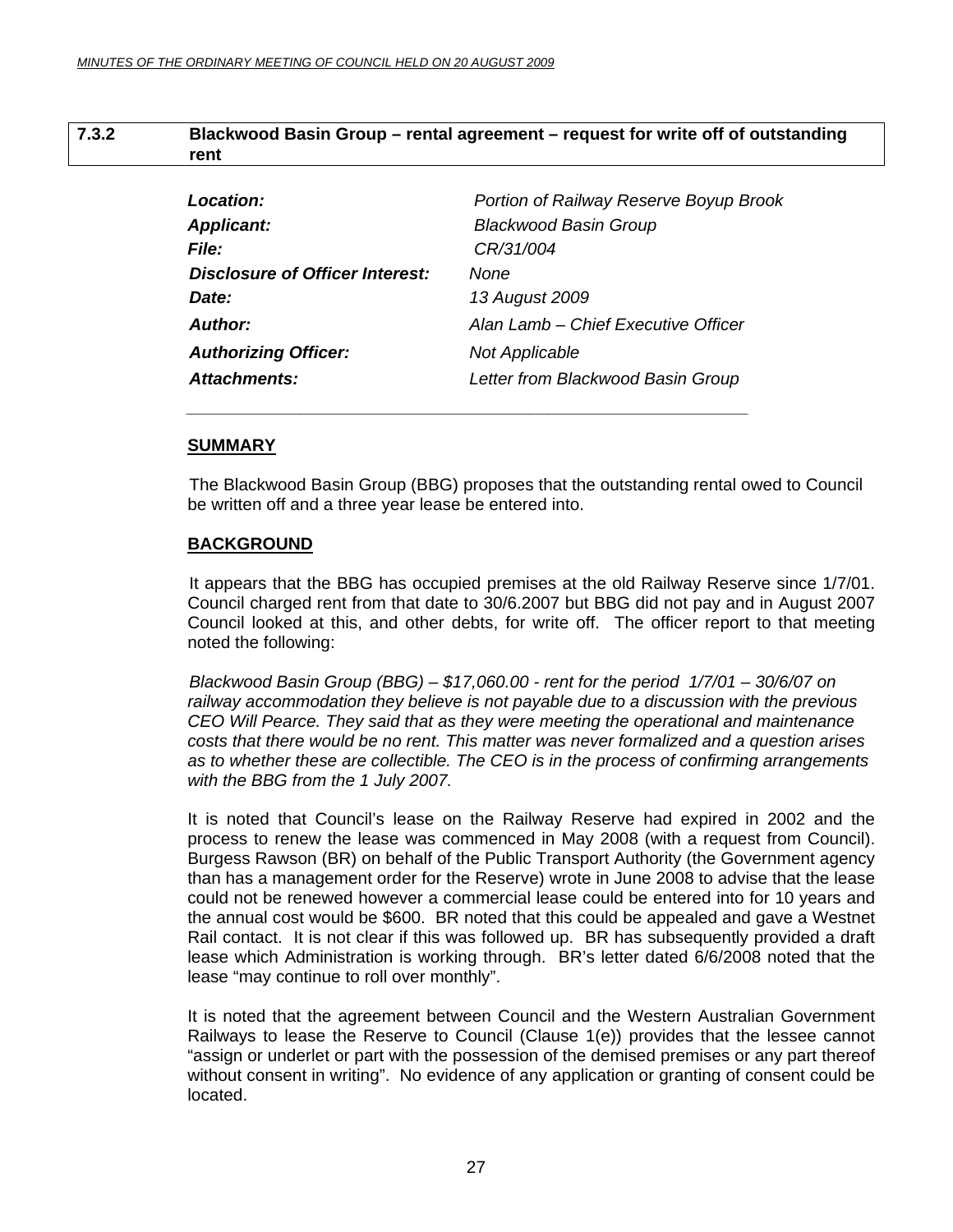BBG suggests that it paid \$30,000 toward the cost of the transportable building, and has paid electricity costs, installed five reverse cycle air conditioners, replaced all carpets and linoleum, painted internally, repaired fly screens, repaired door frames and replaced security screens, installed a new secure metal shed, installed new security locks on all windows, installed security lighting externally, installed s shade sail over the area between the two buildings, and maintained and replanted the gardens. It suggests that the foregoing cost in the order of \$21,000 and so it has contributed more than \$50,000 over 14 years. It seeks to have the current debt of \$5,720 (Inc GST) written off and for a three year agreement to be entered into with the annual rental being \$2,600 (ex GST).

#### **COMMENT**

It is recommended that Council agree to write the accumulated debt off and that the BBG be offered a month by month agreement, with the rent being \$50 per week, until the lease between Council and PTA is resolved and that the requirement for rental payments be strictly enforced.

It is noted that the Railway Reserve has operated a net cost to Council for years as will be seen from the following:

| BOYUP BROOK RAILWAY RESERVE |                                             |                                      |  |       |               |         |
|-----------------------------|---------------------------------------------|--------------------------------------|--|-------|---------------|---------|
|                             | ALSO KNOWN AS THE BLACKWOOD REGIONAL CENTRE |                                      |  |       |               |         |
|                             |                                             |                                      |  |       | <b>BUDGET</b> |         |
| <b>INCOME</b>               |                                             |                                      |  |       | 2008/9        | 2009/10 |
|                             |                                             | <b>AGRICULTURE DEPT</b>              |  |       | 2600          |         |
|                             |                                             | <b>BLACKWOOD BASIN GROUP</b>         |  |       | 2600          | 2600    |
|                             |                                             | NEW TENANT FOR RAIL STATION BUILDING |  |       |               | 2600    |
|                             |                                             | <b>TOTAL</b>                         |  |       | 5200          | 5200    |
|                             |                                             |                                      |  |       |               |         |
| <b>EXPENDITURE</b>          |                                             |                                      |  |       |               |         |
|                             | <b>INSURANCE</b>                            |                                      |  |       | 95            | 338     |
|                             |                                             | <b>WATER RATES AND CONSUMPTION</b>   |  |       | 600           | 600     |
|                             | RUBBISH REMOVAL AND ESL                     |                                      |  |       | 200           | 200     |
|                             | FIRE EXTINGUISHER SERVICING                 |                                      |  |       | 30            | 30      |
| MATERIALS AND CONTRACTORS   |                                             |                                      |  | 33000 |               |         |
|                             | <b>MAINTENANCE BUILDING</b>                 |                                      |  |       |               | 6000    |
|                             | MAINTENANCE GENERAL                         |                                      |  |       |               | 350     |
|                             | WAGES                                       |                                      |  |       | 2085          | 348     |
|                             | <b>OVERHEADS</b>                            |                                      |  |       | 1852          | 316     |
|                             | PLANT OPERATING COSTS                       |                                      |  |       | 1024          | 529     |
|                             |                                             | TOTAL                                |  |       | 38886         | 8711    |
| <b>NET COST</b>             |                                             |                                      |  |       | -33686        | -3511   |

The hight cost in 2008/09 related to external painting works. The Department of Agriculture is no longer renting the old station building and the 2009/10 budget income is based on renting at the same level of income to another entity.

Whilst it is apparent that BBG has incurred some costs over the years it is noted that some items of expenditure might be viewed as things that a tenant might be permitted to do, that is things that the owner might not pay for (i.e. such as the shade cloth, air conditioning etc. It should also be noted that the Railway Reserve is a net cost to Council even if the budgeted rental income is achieved and so Council may wish to look more closely at this area of operation at a later date.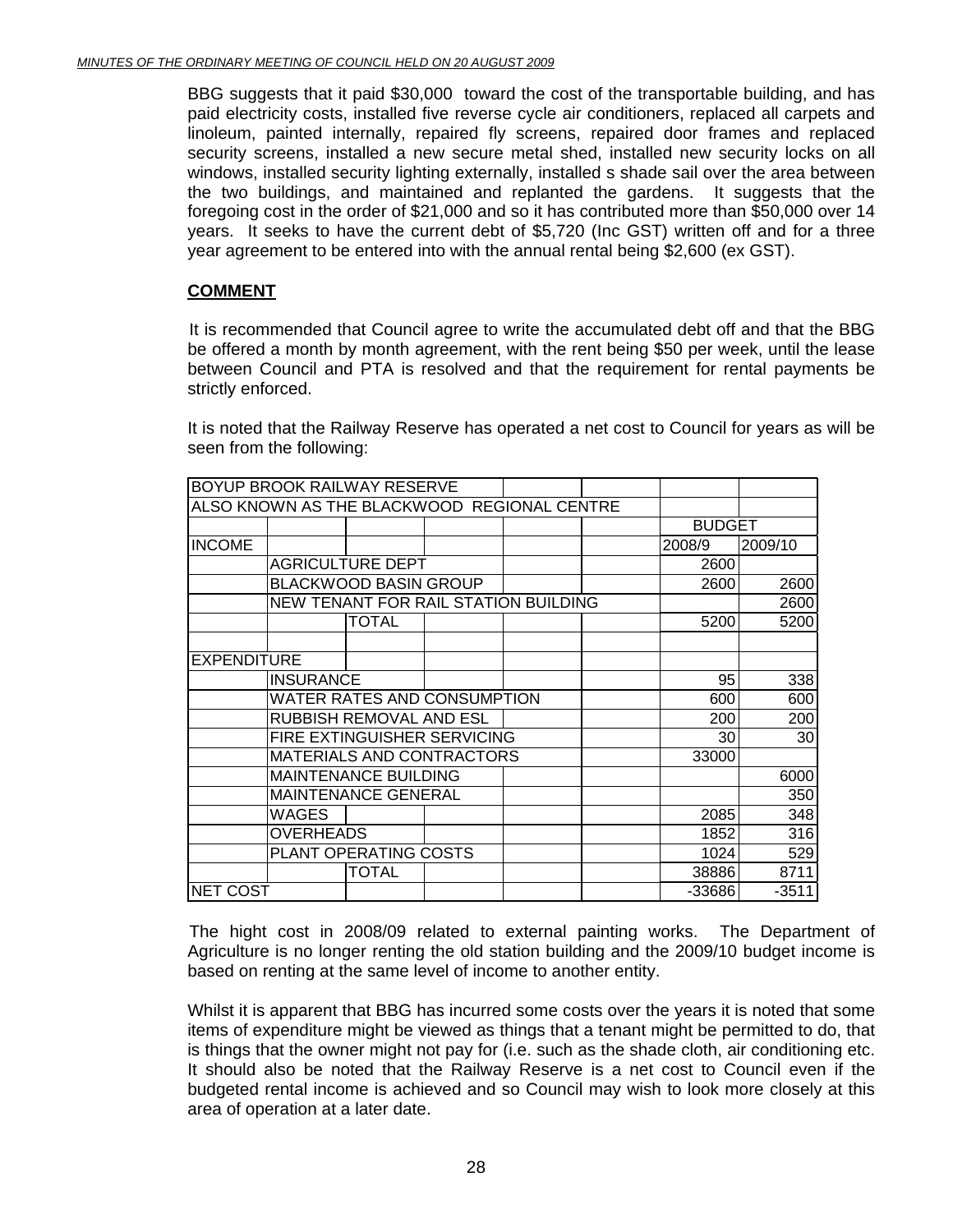#### **CONSULTATION**

The author has consulted with BBG and other members of Council staff.

#### **STATUTORY OBLIGATIONS**

Nil

#### **POLICY IMPLICATIONS**

Nil

#### **BUDGET/FINANCIAL IMPLICATIONS**

The balance brought forward from 2008/09 included BBG's outstanding debt and so the impact of writing this off will be a shortfall in the budget of the amount written off.

#### **STRATEGIC IMPLICATIONS**

Nil

#### **SUSTAINABILITY IMPLICATIONS**

- ¾ **Environmental:**  There are no known significant environmental issues.
- ¾ **Economic:**  There are no known significant economic issues.
- ¾ **Social:**  There are no known significant social issues.

#### **VOTING REQUIREMENTS**

Absolute majority

#### **COUNCIL DECISION & OFFICER RECOMMENDATION – ITEM 7.3.2**

#### **MOVED: Cr Ginnane SECONDED: Cr Broadhurst**

**That Council** 

- **1. agrees to write off the debt of \$5,720 owed by the Blackwood Basin Group in respect of rent for the premises it occupies at the Boyup Brook Railway Reserve.**
- **2. agrees to rent the premises to the Blackwood Basin Group for \$50 per week on a month by month basis until the lease between Council and Public Transport Authority is resolved and that the requirement for rental payments be strictly enforced.**

**CARRIED 7/0 – ABSOLUTE MAJORITY Res 173/09**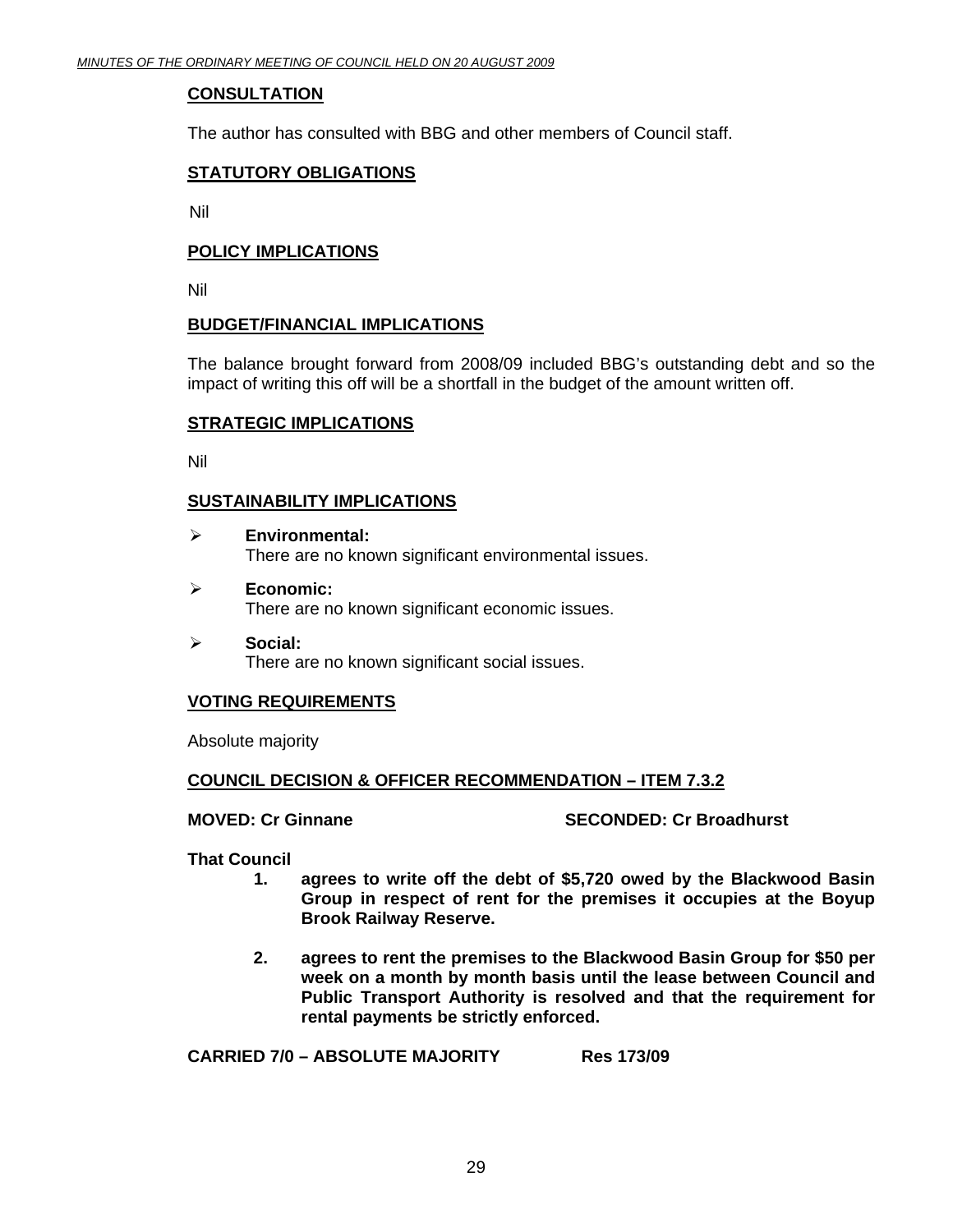#### <span id="page-29-0"></span>**Financial Interest**

4.44pm – Cr Broadhurst declared a financial interest in item 7.3.3 and left the Chambers.

| 7.3.3 Sandakan – commemorative ceremony |                                     |  |  |
|-----------------------------------------|-------------------------------------|--|--|
|                                         |                                     |  |  |
| Location:                               | N/A                                 |  |  |
| <b>Applicant:</b>                       | N/A                                 |  |  |
| <b>File:</b>                            | CR/26/006                           |  |  |
| Disclosure of Officer Interest:         | None                                |  |  |
| Date:                                   | 12 August 2009                      |  |  |
| <b>Author:</b>                          | Alan Lamb - Chief Executive Officer |  |  |
| <b>Authorizing Officer:</b>             | N/A                                 |  |  |
| Attachments:                            | Nil                                 |  |  |

#### **SUMMARY**

 Councillor Broadhurst will be travelling to Sandakan to attend the Sandakan Day ceremonies there. It is recommended that Councillor Broadhurst costs be met.

#### **BACKGROUND**

This Shire has a long standing association with the Sandakan Council and community and there have been regular reciprocal visits by Presidents, Councillors and other dignitaries over a number of years.

#### **COMMENT**

This Council has a long and strong tie to the Sandakan community through the remembrance of terrible, and largely unknown, World War 11 (WW11) events in that region. Representatives from each municipality have honoured the supreme sacrifice that Australians and the local community made during this conflict by travelling to attend each others ceremonies held to commemorate the Sandakan march and Anzac Day.

Ceremonies held in Sandakan are attended by Australian Service personnel, Parliamentarians and others. Councillor Broadhurst has made arrangements to attend the Sandakan Day service in Sandakan in August and has met all related costs

Representatives of the Sandakan Council have attended Sandakan Day ceremonies held in Boyup Brook and Council has made a practice of having at least one representative at ceremonies held in Sandakan.

It is noted that Council's policy on this matter provides that the Council Representative's partner would usually attend;

• *the Council Representative (usually the Shire President) and partner of the Shire of Boyup Brook attend either the Anzac Day Service or the Sandakan Memorial Day Service in Sandakan each year.* 

Also that cost will be met for both the Representative and partner;

It is Council policy that all reasonable and direct expenses incurred by the Shire *Representative and partner are met by the Shire.*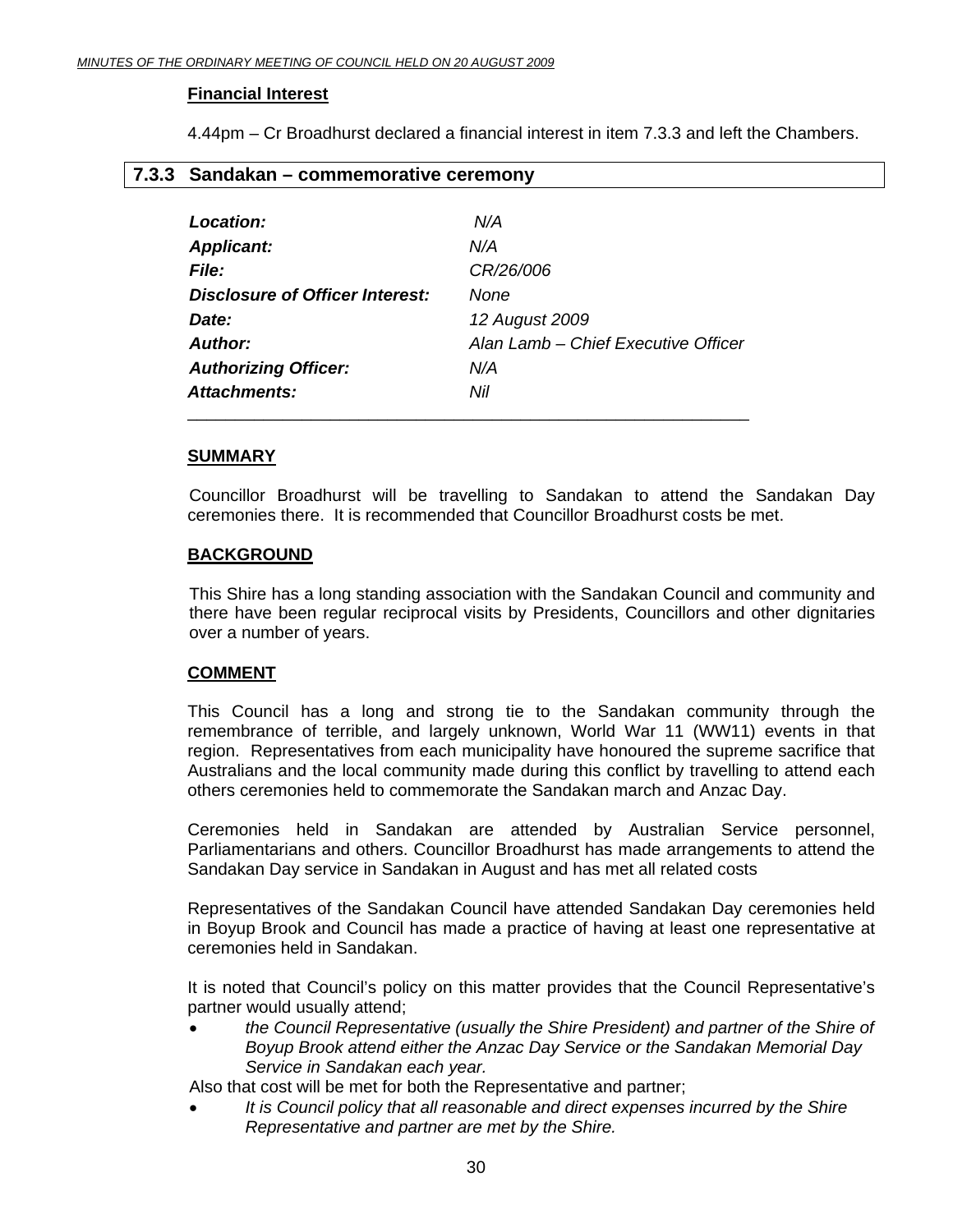The President's partner will not be attending this year's ceremony with him and so in a sense the costs saving made here could be assigned to Cr Broadhurst's travel. Costs associated with the Sandakan ceremony attendances come from "Other Conferences and Seminars" (in the area of Governance) and the provision in this area was increased from \$5,000 in 2008/09 to \$7,500 in 2009/10, and so there would be sufficient funds to meet anticipated costs.

#### **STATUTORY OBLIGATIONS**

Nil

#### **POLICY IMPLICATIONS**

Council's "Conferences Sandakan Relationship" policy has application.

| POLICY NO.                      | M.10                         |
|---------------------------------|------------------------------|
| <b>POLICY</b><br><b>SUBJECT</b> | <b>Sandakan Relationship</b> |
| <b>ADOPTION</b>                 | 19 June 2008                 |
| DATE                            |                              |
| <b>VARIATION</b>                |                              |
| <b>DATE</b>                     |                              |

#### *Objective*

*To promote and develop the Memorandum of Friendship between the Sandakan Municipal Council and the Boyup Brook Shire Council.* 

#### *Statement*

*The Memorandum of Friendship between the two Municipalities was signed in October 2007. The aims of the Memorandum are to improve the management of the two councils; to encourage commerce, trade and tourism; exchange of administration and information on culture, arts and relics of World War II; and exchange of youth and sport matters.* 

*To uphold the memorandum-* 

- *the Council Representative (usually the Shire President) and partner of the Shire of Boyup Brook attend either the Anzac Day Service or the Sandakan Memorial Day Service in Sandakan each year.*
- *Council offer financial assistance to the Boyup Brook Lions Club in their annual school scholarship programme to send a student to the Sandakan Anzac Day Ceremony.*
- *the Boyup Brook Shire Council invite representatives from the Sandakan Municipal Council and two High School students, nominated by the Sandakan Municipal Council, to attend the Boyup Brook Sandakan Memorial service each year.*

*It is Council policy that all reasonable and direct expenses incurred by the Shire Representative and partner are met by the Shire.* 

*To assist Council and the Community to monitor the success of the relationship in respect to the aims of the Memorandum of Friendship the Council representative and the*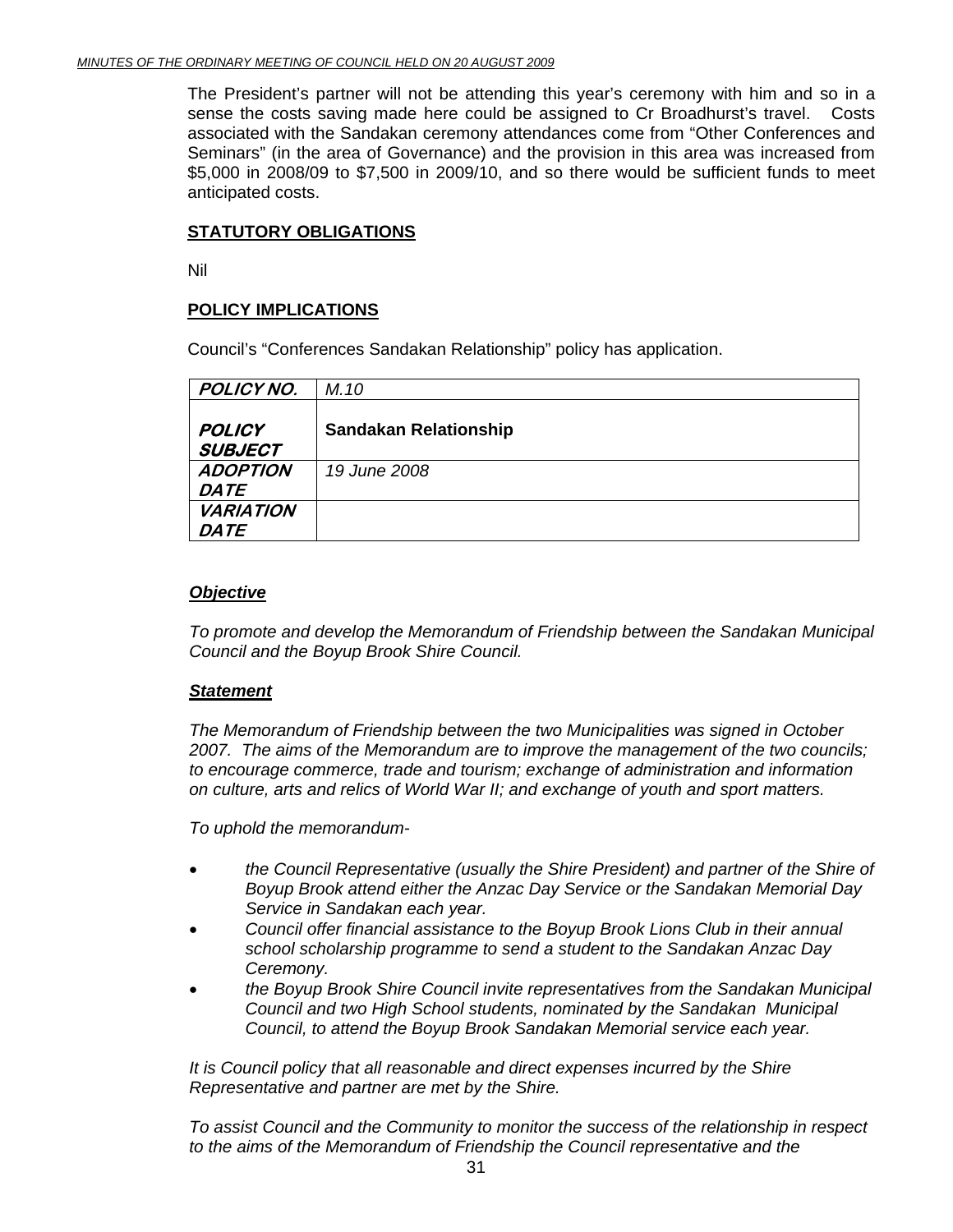*scholarship recipient provide a written report to Council outlining progress in the five key areas of the Memorandum of Friendship.* 

 *Implementation of this policy is subject to annual budget considerations.* 

#### **BUDGET/FINANCIAL IMPLICATIONS**

It has not been possible to identify costs associated with Cr Broadhurst's travel for the purposes of this report however they are expected to be known on the Council meeting day. Based on the cost of previous attendances at Sandakan ceremonies (costs associated with the most recent attendance were less than \$1,100) it is expected that the costs will be less than \$1,200 and expenditure at this level will be within budget estimates.

#### **STRATEGIC IMPLICATIONS**

Nil

#### **SUSTAINABILITY IMPLICATIONS**

¾ **Environmental** 

There are no known environmental issues at this stage.

- ¾ **Economic**  .There are no known economic issues at this stage.
	-
- ¾ **Social**

Council forged a link with Sandakan some years ago and the significance of the WW11 tragedy that occurred there has become a part of both the Sandakan and Boyup Brook community's focus. CR Broadhurts's visit is expected to strengthen the links between the two communities.

#### **VOTING REQUIREMENTS**

Absolute Majority

#### **COUNCIL DECISION & OFFICER RECOMMENDATION – ITEM 7.3.3**

**MOVED: Cr O'Hare SECONDED: Cr Ginnane** 

**That Council support Councillor Broadhurst's trip to Sandakan to attend Sandakan Day functions and that travel, accommodation and ancillary costs be met to a maximum of \$1,200.** 

#### **CARRIED 5/1 - ABSOLUTE MAJORITY Res 174/09**

4.49pm – Cr Muncey left the Chambers. 4.50pm – Cr Muncey returned to the Chambers.

4.50pm – Cr Broadhurst returned to the Chambers.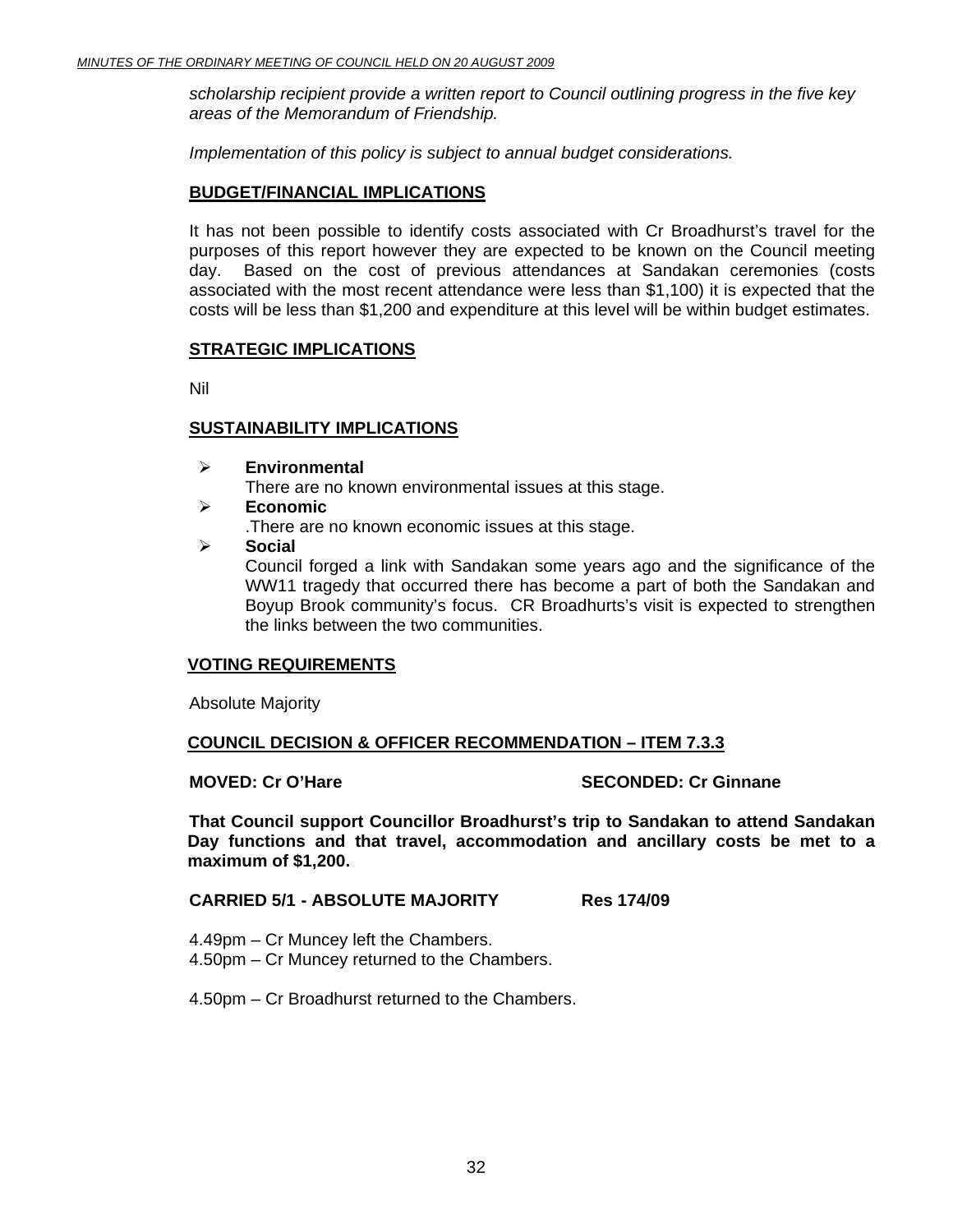#### <span id="page-32-0"></span>**Behind Closed Doors**

#### **MOVED: Cr Ginnane SECONDED: Cr Lamshed**

**That in accordance with Section 5.23 (2) (b) of the Local Government Act 1995 the next part of the meeting be closed to members of the public to allow the Council to consider a matter dealing with the personal affairs of the CEO.** 

**CARRIED 7/0 Res 175/09** 

#### **Financial Interest**

4.51pm – CEO declared a financial interest in item 7.3.4 and left the Chambers. 4.51pm – MWKS, MF & EA left the Chambers.

#### **7.3.4 Chief Executive Officer – Annual Performance Review**

| Location:                       | <b>Boyup Brook district</b>        |
|---------------------------------|------------------------------------|
| <b>Applicant:</b>               | N/A                                |
| <b>File:</b>                    | P/F                                |
| Disclosure of Officer Interest: | None                               |
| Date:                           | 3 August 2009                      |
| Author:                         | Cr Roger Downing - Shire President |
| <b>Authorizing Officer:</b>     | N/A                                |
| Attachments:                    | Nil                                |

#### **COUNCIL DECISION – MOVE INTO COMMITTEE**

#### **MOVED: Cr Ginnane SECONDED: Cr Lamshed**

That the Council move into a committee of the whole under clause 15.6 of the Standing Orders, Local Law No.1.to allow members free discussion on the matter.

#### **CARRIED 7/0 Res 176/09**

#### **SUMMARY**

 The purpose of this item is to bring the matter of the Chief Executive Officer's (CEO) Annual Performance Review (APR) back before Council in order to complete the process and put forward the review panel's recommendations.

#### **BACKGROUND**

 The CEO commenced service 18 August 2008 and the contract of employment provided for annual reviews as follows:

#### *8. PERFORMANCE REVIEWS*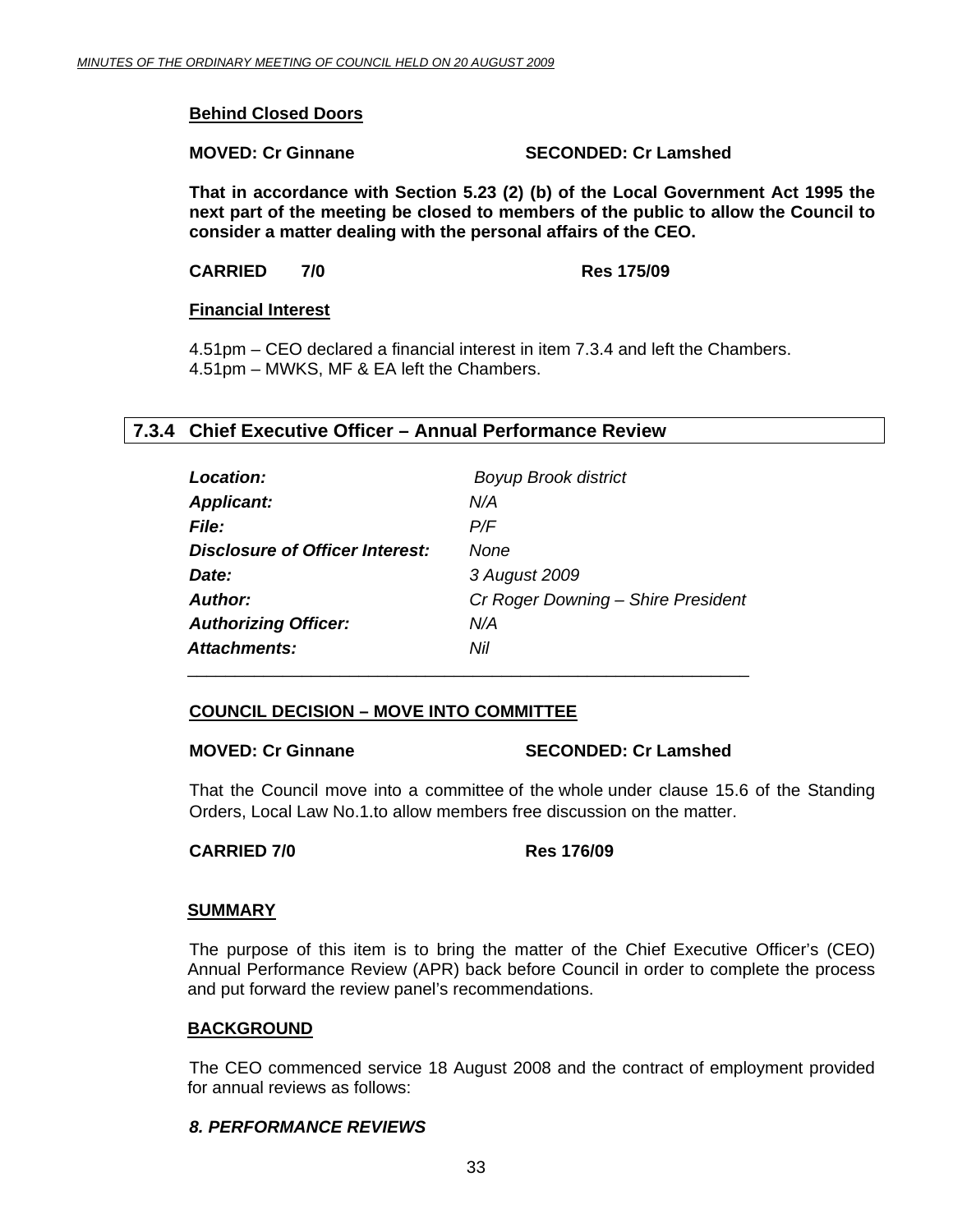*(1) The Council shall ensure that a review of the CEO's performance is conducted annually or more frequently if the Council or the CEO perceives there is a need to do so. (2) The Council shall give the CEO a minimum of ten working days notice in writing that a performance review is to be conducted to enable the CEO sufficient time to prepare. (3) Where an external facilitator is to be used, both parties shall agree to the nominated facilitator.* 

*(4) The CEO shall prepare and submit to the council and/or facilitator an assessment of his/her own performance prior to the assessment by the council.* 

*(5) The final report on the performance of the CEO is to be forwarded to the Council for it to consider and decide whether to accept or reject the report.* 

#### *12.7 Annual review*

*(1) The Remuneration Package shall be reviewed annually by the Council.* 

*(2) In a review under sub-clause (1):* 

*(a) there is no obligation on the Local Government to increase the salary or amount of the Remuneration Package; and* 

*(b) the Local Government shall not reduce the salary or the Remuneration Package.* 

The contract also provides for the term of the agreement as follows;

#### **4. TERM OF EMPLOYMENT**

*Subject to the terms and conditions contained in this Contract, the Local Government will employ Mr Alan Lamb, in the position of the Local Government's CEO, for a term of 3 years, commencing on 18th August, 2008 and expiring on 18th August 2011.* 

The contract further provides for the following performance criteria;

#### **7 PERFORMANCE CRITERIA**

- (1) *Subject to sub-clause [\(2\),](#page-33-0) the following performance criteria apply to this Contract:* 
	- *(a) provide accurate and timely advice to the Council;*
	- (b) work in collaboration with the Council;
	- (c) provide innovative and visionary leadership;
	- (d) establish effective networks;
	- (e) maintain a work environment that facilitates the development of people and encourages them to perform at a high level;
	- (f) ensure the effective and accountable application of financial and physical resources;
	- (g) develop and implements change management strategies to enhance service delivery;
	- (h) initiate the development, implementation and review of effective policies.
- <span id="page-33-0"></span>(2) *These performance criteria may be varied and any other criteria may be included by agreement between the parties at any time during the term of this Contract.*

The Local Government Act provides that meetings are to be open to the public also that some matters may be dealt with behind closed doors (see Statutory Obligations). Council may close to members of the public a part of a meeting dealing with matters affecting employees.

At its June meeting Council passed the following resolutions: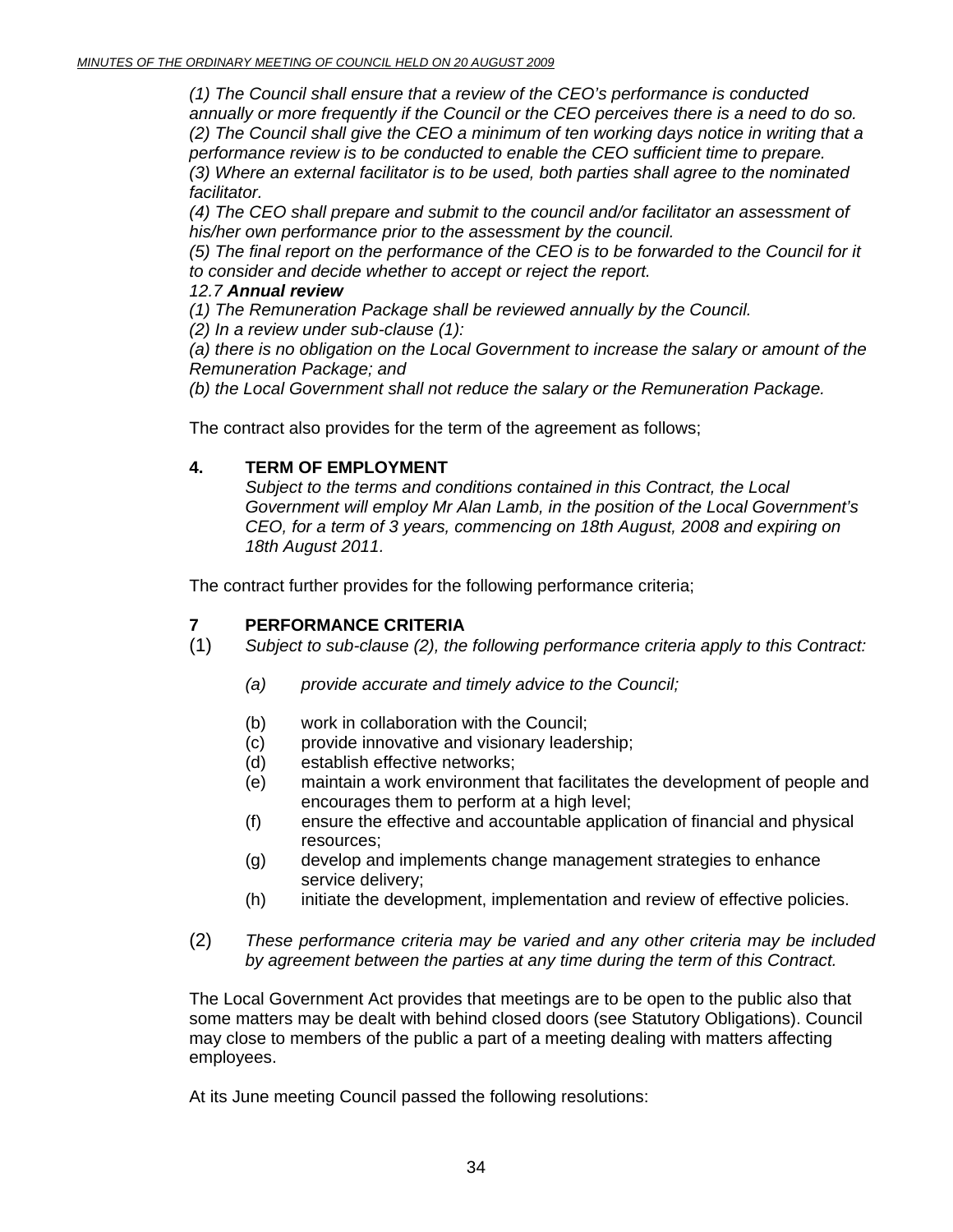- 1*. That Council commence the process of the Chief Executive Officer's Annual Performance Review by requesting that the Shire President write to the officer notifying of the review in accordance with the employment contract.*
- *2. That Cr Downing, Cr Lamshed, Cr Muncey and Cr Broadhurst be appointed to conduct the Chief Executive Officer's annual performance review and report back to Council.*

### **COMMENT**

 A copy of the review panel's report was distributed to all Councillors. The report noted that the Chief Executive Officer had performed to a "very satisfactory" level.

The report recommended that the following performance criteria apply for the next year:

- a) Provide accurate and timely advice to the Council
- b) Work in collaboration with the Council
- c) Provide innovative and visionary leadership
- d) Maintain a work environment that facilitates the development of people and encourages them to perform at a high level
- e) Develop and implement change management strategies to enhance service delivery
- f) Compliance with relevant legislation, indicated by an annual Compliance Audit report with no or minimal compliance issues
- g) Effective and accountable application of financial and physical resources, indicated by an annual Financial Audit, with no or minimal qualifications
- h) A draft of the forthcoming Annual Budget to be placed before the Council by 1 June each year
- i) A draft review of the Strategic Plan to the Council by April 2010
- j) Completion of draft 10 year plans for Works (construction and maintenance), Buildings (construction and maintenance), Plant (replacement and maintenance) and Financial (that links to all other plans) for consideration by the Council by April 2010

The report also recommended that Clause 12.7 Annual review be amended to read as follows;

- (1) The Remuneration Package shall be reviewed annually by the Council.
- (2) In a review under sub-clause (1):
- (a) subject to a satisfactory performance review, the Remuneration Package shall be increased by the movement in CPI for the past year
- (b) the Local Government shall not reduce the salary or the Remuneration Package.

The report further recommended that the term of the contract be extended two years and that Clause 4 Term of Employment be amended to read as follows;

 Subject to the terms and conditions contained in this Contract, the Local Government will employ Mr Alan Lamb, in the position of the Local Government's CEO, for a term of 5 years, commencing on 18th August, 2008 and expiring on 18th August 2013.

### **STATUTORY OBLIGATIONS**

Section 5.23 of the Local Government Act has application.

#### *5.23. Meetings generally open to the public*

(1) Subject to subsection (2), the following are to be open to members of the public — (a) all council meetings; and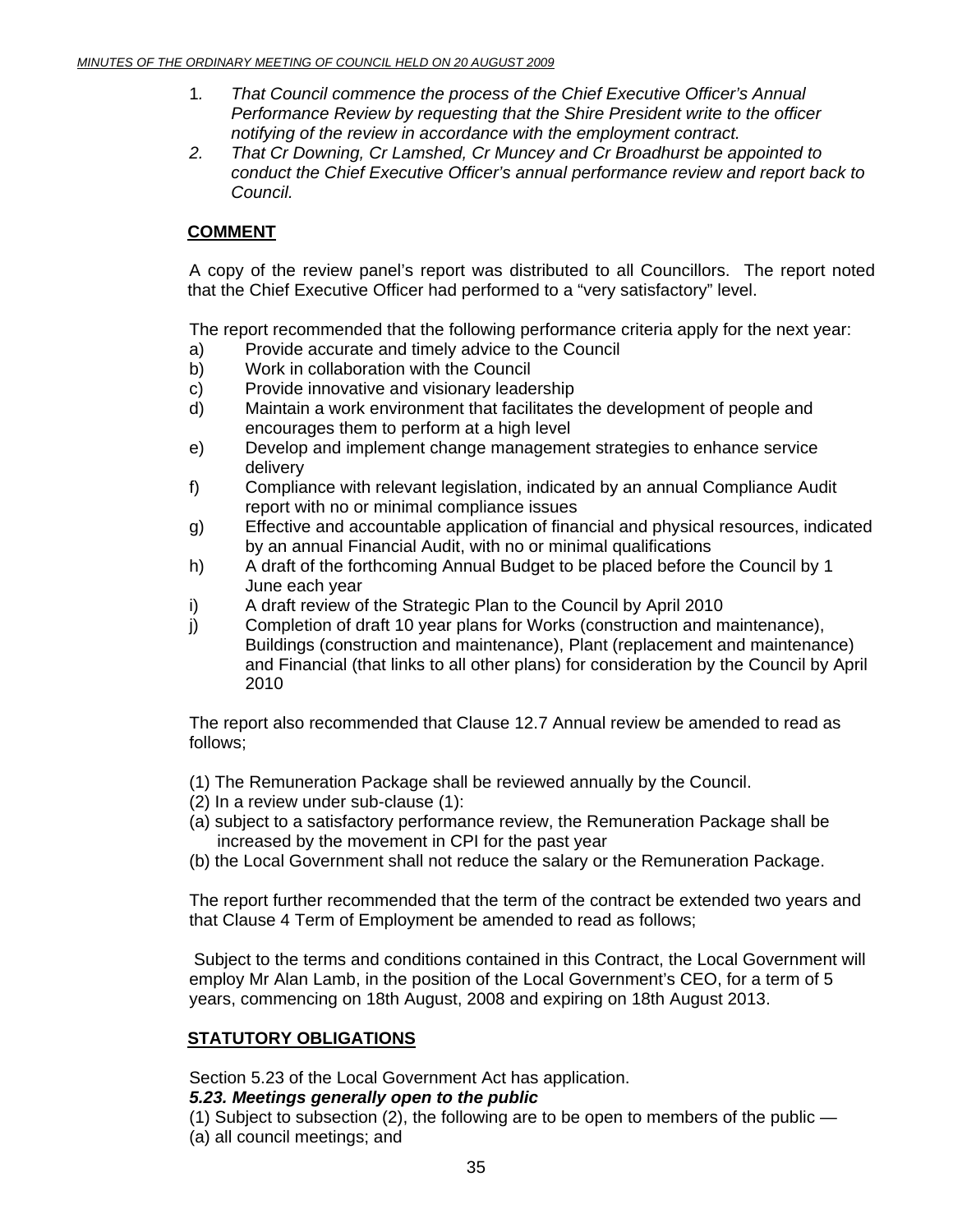(b) all meetings of any committee to which a local government power or duty has been delegated.

(2) If a meeting is being held by a council or by a committee referred to in subsection (1)(b), the council or committee may close to members of the public the meeting, or part of the meeting, if the meeting or the part of the meeting deals with any of the following (a) a matter affecting an employee or employees;

(b) the personal affairs of any person;

(c) a contract entered into, or which may be entered into, by the local government and which relates to a matter to be discussed at the meeting;

(d) legal advice obtained, or which may be obtained, by the local government and which relates to a matter to be discussed at the meeting;

(e) a matter that if disclosed, would reveal —

(i) a trade secret;

(ii) information that has a commercial value to a person; or

(iii) information about the business, professional, commercial or financial affairs of a person,

where the trade secret or information is held by, or is about, a person other than the local government;

(f) a matter that if disclosed, could be reasonably expected to —

(i) impair the effectiveness of any lawful method or procedure for preventing,

detecting, investigating or dealing with any contravention or possible contravention of the law;

(ii) endanger the security of the local government's property; or

(iii) prejudice the maintenance or enforcement of a lawful measure for protecting public safety;

(g) information which is the subject of a direction given under section 23(1a) of the *Parliamentary Commissioner Act 1971*; and

(h) such other matters as may be prescribed.

(3) A decision to close a meeting or part of a meeting and the reason for the decision are to be recorded in the minutes of the meeting.

### **POLICY IMPLICATIONS**

Nil

### **BUDGET/FINANCIAL IMPLICATIONS**

Nil, relevant provisions were made in the 2009/10 budget.

#### **STRATEGIC IMPLICATIONS**

Nil

#### **SUSTAINABILITY IMPLICATIONS**

- ¾ **Environmental** 
	- There are no known environmental issues at this stage.
- ¾ **Economic**

There are no known economic issues at this stage.

¾ **Social** 

There are no known social issues at this stage.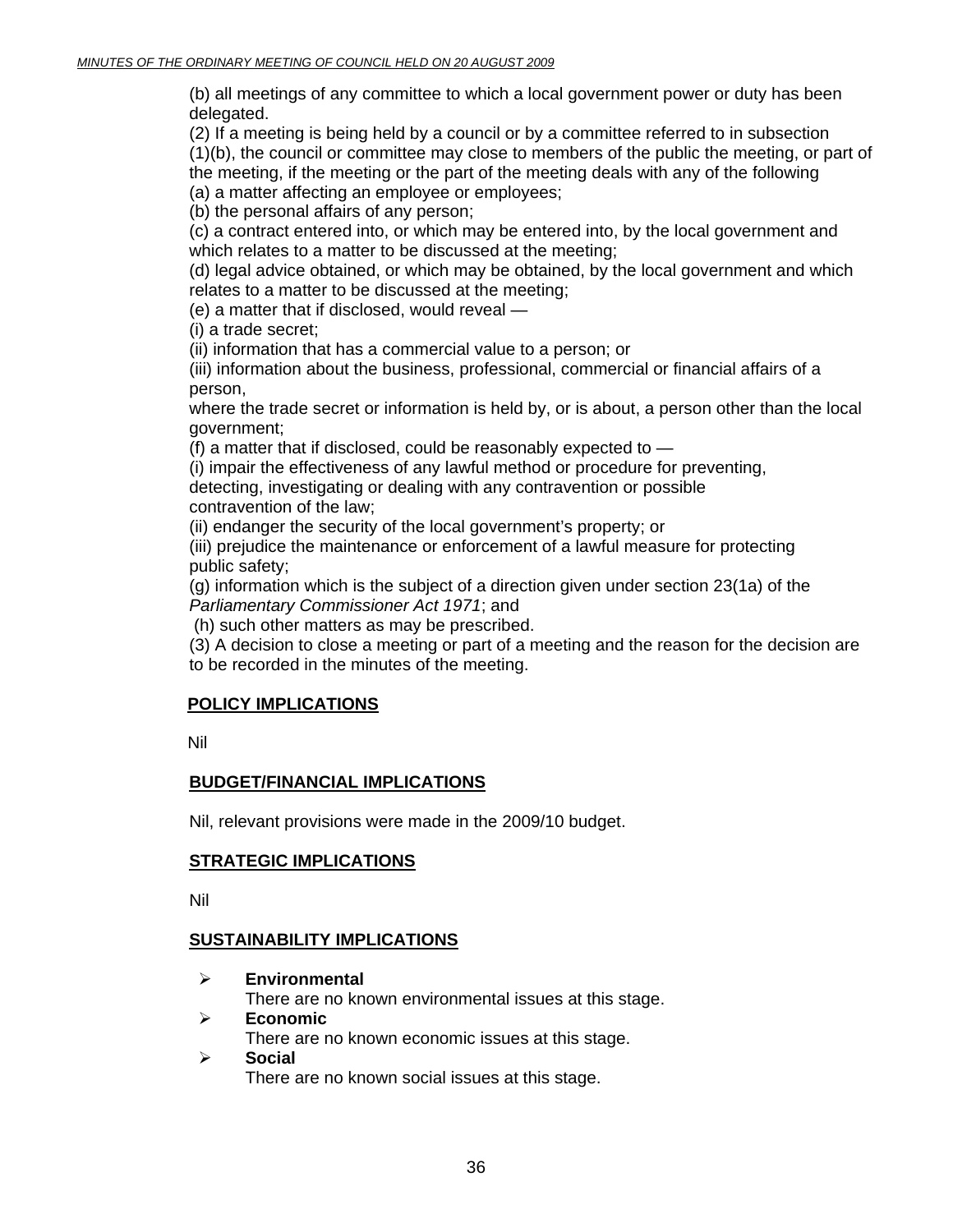#### **VOTING REQUIREMENTS**

Absolute Majority

#### **COUNCIL DECISION – MOVE OUT OF COMMITTEE**

**MOVED: Cr Ginnane SECONDED: Cr Muncey** 

That the Council moves out of committee of the whole under clause 15.6 of the Standing Orders, Local Law No.1.

#### **CARRIED 7/0 Res 177/09**

#### **MOVED: Cr Muncey SECONDED: Cr Broadhurst**

**In accordance with Section 5.23 (2) of the Local Government Act 1995 the next part of the meeting is open to the members of the public, the time being 5.08pm.** 

#### **CARRIED 7/0 Res 178/09**

#### **REVIEW PANEL RECOMMENDATION – ITEM 7.3.4**

**That in relation to the Chief Executive Officer's annual review and contract of employment;** 

**The following performance criteria apply for the next year:** 

- **a) Provide accurate and timely advice to the Council**
- **b) Work in collaboration with the Council**
- **c) Provide innovative and visionary leadership**
- **d) Maintain a work environment that facilitates the development of people and encourages them to perform at a high level**
- **e) Develop and implement change management strategies to enhance service delivery**
- **f) Compliance with relevant legislation, indicated by an annual Compliance Audit report with no or minimal compliance issues**
- **g) Effective and accountable application of financial and physical resources, indicated by an annual Financial Audit, with no or minimal qualifications**
- **h) A draft of the forthcoming Annual Budget to be placed before the Council by 1 June each year**
- **i) A draft review of the Strategic Plan to the Council by April 2010**
- **j) Completion of draft 10 year plans for Works (construction and maintenance), Buildings (construction and maintenance), Plant (replacement and maintenance) and Financial (that links to all other plans) for consideration by the Council by April 2010**
- *2.* **Clause 12.7 Annual review be amended to read as follows;**

**(1) The Remuneration Package shall be reviewed annually by the Council.** 

**(2) In a review under sub-clause (1):** 

**(a) subject to a satisfactory performance review, the Remuneration Package shall be increased by the movement in CPI for the past year** 

**(b) the Local Government shall not reduce the salary or the Remuneration Package.**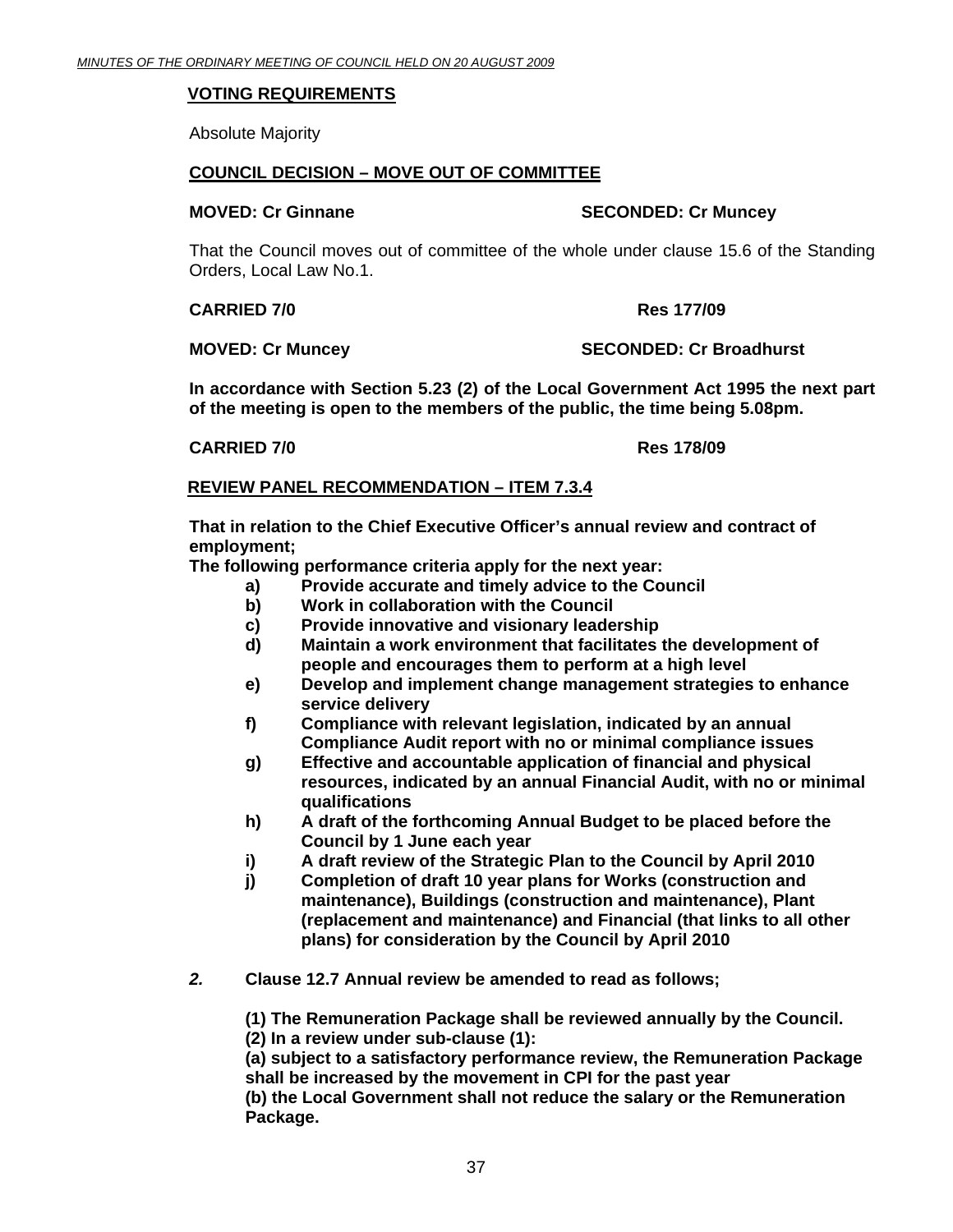**3. The term of the contract be extended two years and that Clause 4 Term of Employment be amended to read as follows;** 

 **"Subject to the terms and conditions contained in this Contract, the Local Government will employ Mr Alan Lamb, in the position of the Local Government's CEO, for a term of 5 years, commencing on 18th August, 2008 and expiring on 18th August 2013."** 

**COUNCIL DECISION – ITEM 7.3.4**

#### **MOVED: Cr Marshall SECONDED: Cr Muncey**

**That in relation to the Chief Executive Officer's annual review and contract of employment;** 

**The following performance criteria apply for the next year:** 

- **a) Provide accurate and timely advice to the Council**
- **b) Work in collaboration with the Council**
- **c) Provide innovative and visionary leadership**
- **d) Maintain a work environment that facilitates the development of people and encourages them to perform at a high level**
- **e) Develop and implement change management strategies to enhance service delivery**
- **f) Compliance with relevant legislation, indicated by an annual Compliance Audit report with no or minimal compliance issues**
- **g) Effective and accountable application of financial and physical resources, indicated by an annual Financial Audit, with no or minimal qualifications**
- **h) A draft of the forthcoming Annual Budget to be placed before the Council by 1 June each year**
- **i) A draft review of the Strategic Plan to the Council by April 2010**
- **j) Completion of draft 10 year plans for Works (construction and maintenance), Buildings (construction and maintenance), Plant (replacement and maintenance) and Financial (that links to all other plans) for consideration by the Council by April 2010**
- **k) Asset Management plan completed.**
- *4.* **Clause 12.7 Annual review be amended to read as follows;**

**(1) The Remuneration Package shall be reviewed annually by the Council. (2) In a review under sub-clause (1):** 

**(a) subject to a satisfactory performance review, the Remuneration Package shall be increased by the movement in CPI for the past year (b) the Local Government shall not reduce the salary or the Remuneration Package.** 

**5. The term of the contract be extended two years and that Clause 4 Term of Employment be amended to read as follows;** 

 **"Subject to the terms and conditions contained in this Contract, the Local Government will employ Mr Alan Lamb, in the position of the Local Government's CEO, for a term of 5 years, commencing on 18th August, 2008 and expiring on 18th August 2013."** 

**CARRIED 7/0 - ABSOLUTE MAJORITY Res 179/09**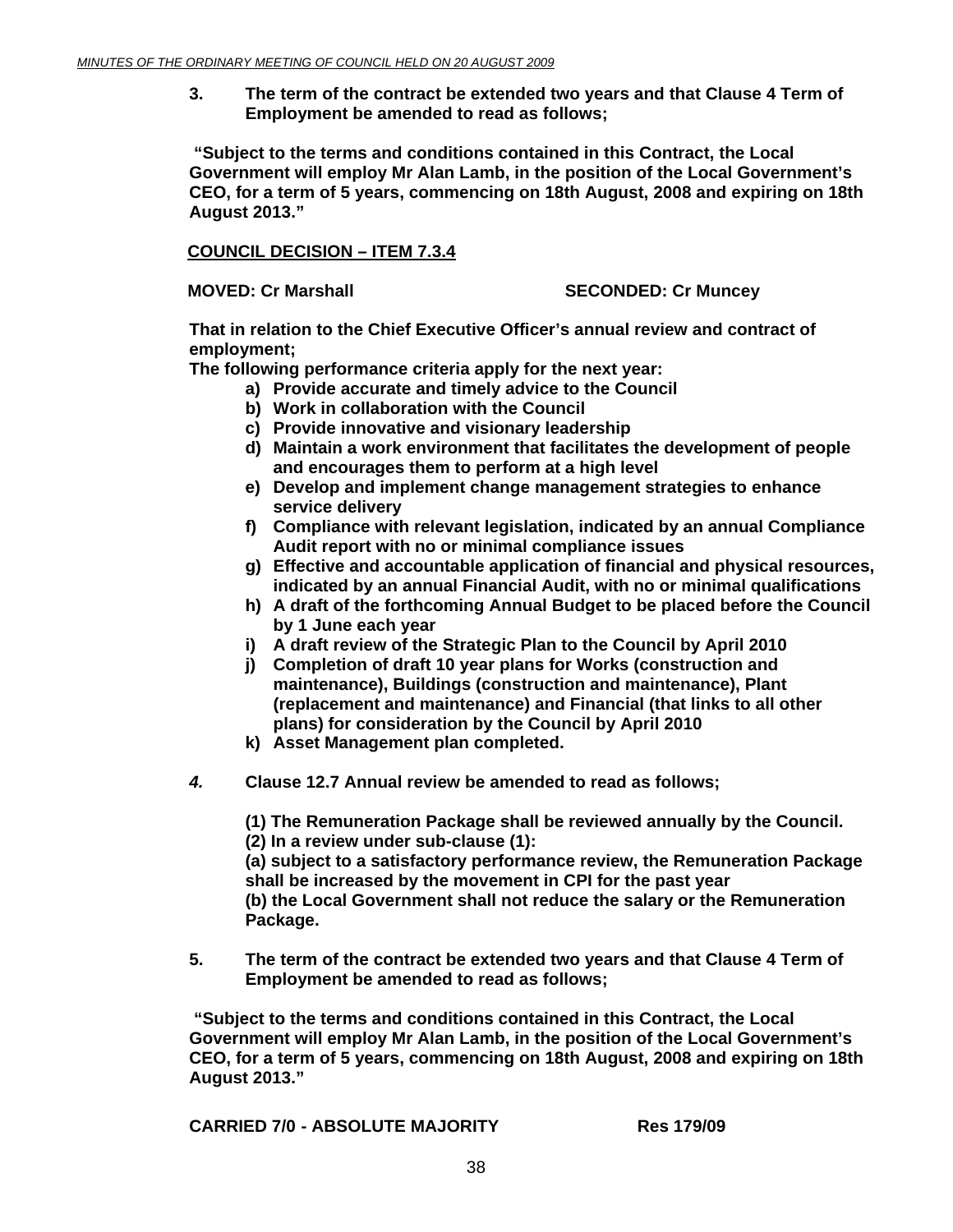<span id="page-38-0"></span>5.08pm – CEO, MWKS, MF & EA returned to the Chambers.

#### **Proximity Interest**

Cr Muncey declared a proximity interest in item 7.3.5 on the basis that he resides in the same street as the applicant.

5.09pm – Cr Muncey left the Chambers.

#### **7.3.5 Home Occupation Lot 15 Lee Steere Drive, Boyup Brook**

 *\_\_\_\_\_\_\_\_\_\_\_\_\_\_\_\_\_\_\_\_\_\_\_\_\_\_\_\_\_\_\_\_\_\_\_\_\_\_\_\_\_\_\_\_\_\_\_\_\_\_\_\_\_\_\_\_\_\_\_* 

| Location:                              | Lot 15 Lee Steere Drive                      |
|----------------------------------------|----------------------------------------------|
| <b>Applicant:</b>                      | C & N Dalton                                 |
| <b>File:</b>                           | AS975                                        |
| <b>Disclosure of Officer Interest:</b> | none                                         |
| Date:                                  | $12^{th}$ August 2009                        |
| <b>Author:</b>                         | Geoffrey Lush - Council's Consultant Planner |
| <b>Authorizing Officer:</b>            | Alan Lamb - Chief Executive Officer          |
| <b>Attachments:</b>                    | 1 Application                                |

#### **SUMMARY**

This report is to consider an application for Home Occupation at Lot 15 Lee Steere Drive.

The application is specifically to allow the owner to park a single prime mover and B-Train on the property for security reasons and ease of access to the vehicle.

Following the advertising of the application a number of objections have been received by Council.

#### **BACKGROUND**

 The application is to operate a transport business from an existing residence. The business comprises of a home office and a single B Double Road Train. The details of this are contained in Attachment 1.

#### **COMMENT**

The proposal can only be considered as a Home Occupation as all other uses are prohibited in this zone.

A home occupation, by definition, does not result in a loss of residential amenity (see definition within statutory Environment). If the application does cause injury to or prejudicially affects the amenity of the neighbourhood, then it cannot be defined as a home occupation.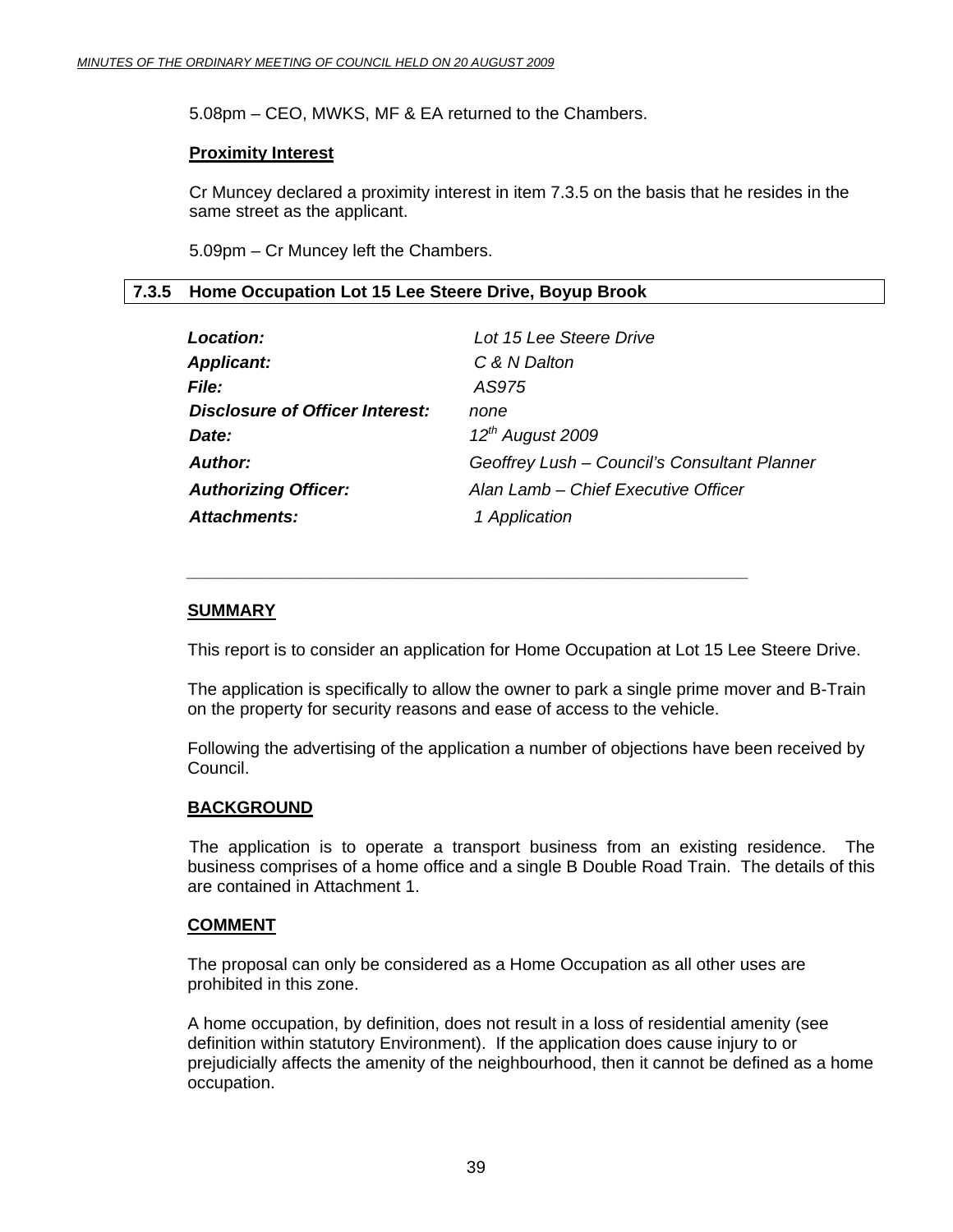Often approvals for Home Occupations are given on an annual basis. It is also possible to restrict the approval to the current operator which means that if the property is sold then the approval lapses.

The primary concern is to ensure that there is no conflict with the adjoining properties. This can be from the operating times and also traffic conflict on the local road. In this regard the acceptability of the proposal is dependent upon the management responsibility of the operator.

Clause 5.4 of the Scheme contains the objective for the Special Rural zone and states that:

> "The Special Rural Zone is intended primarily to accommodate rural residential retreats and hobby farms. Council's objective within the Special Rural zone shall be to permit the progressive rezoning and subdivision of land included within the Special Rural Policy Area (as defined on the Scheme Maps) subject to such proposals being consistent with Council's overall planning requirements and planning objectives. All development in the Special Rural Zone shall be conducted in a manner that preserves local amenity and the natural landscape or rural character of the zone."

There is an obvious concern with large commercial vehicles being kept in residential area and its operation not causing any loss of amenity or negative traffic impacts. The definition of home occupation does specifically provide for parking of "one commercial vehicle."

The Scheme also defines a "Commercial Vehicle" as a vehicle which Council considers to be used for, or engaged in, commerce. A "Transport Depot" means land and buildings used for the garaging of motor vehicles used, or intended to be used, for carrying goods or persons for hire or reward or for any consideration, or for the transfer of goods or persons from one such motor vehicle to another of such motor vehicles and includes maintenance, management and repair of the vehicles used, but not of other vehicles.

In this situation the application could be considered either as a 'Home Occupation' or as a 'Transport Depot' with the keeping of livestock overnight as a 'Rural Pursuit.'

If more than vehicle was kept than there would be no doubt that the application would be classified as a 'Transport Depot' which is a prohibited use.

The potential keeping of livestock in the trailer while parked at the property is not acceptable and is likely to create additional conflict.

#### **CONSULTATION**

The application has been advertised to the residents in Lee Steere Drive and four objections have been received.

The primary concern of the objectors relate to the proposal having a detrimental effect on their lifestyle. The parking of a prime mover and trailer is not considered compatible with the character and amenity of the location.

The keeping of a prime mover and trailer should be defined as a 'transport depot' which is not a permitted use in this zone.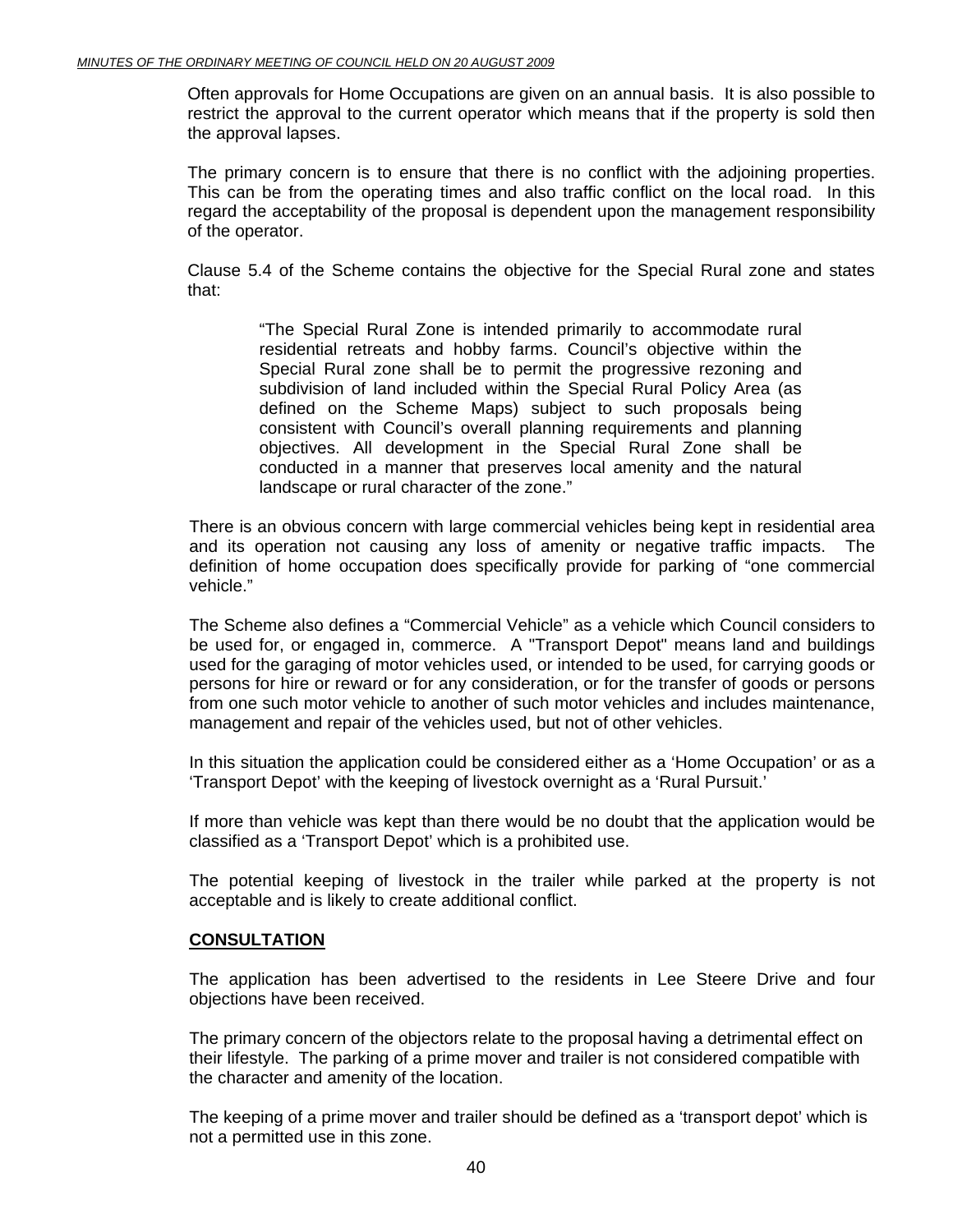The possible keeping of livestock overnight would only exacerbate this issue and should be defined as a 'Rural Pursuit.'

There is also concern that Lee Steere Drive is not suitable for extra mass vehicles. There is no footpath in this locality and so the road is used by pedestrians, bike and horse riders. As a semi residential area this is likely to lead to potential conflict with other road users.

Concern has been expressed that the application is not a 'home occupation' but rather a 'transport depot' which is not permitted under the Scheme.

Concern has also been expressed that the proposal will result in the devaluation of surrounding land.

#### **STATUTORY OBLIGATIONS**

The subject land is contained in Special Rural zone No 5.

Within this zone a Home occupation is an 'IP' use which means a use that is not permitted unless it incidental to the predominant use of the land as determined by Council.

Home Occupation is defined in the Scheme as:-

"…a business or activity carried on with the written permission of the Council within a dwelling house or the curtilage of a house by a person resident therein or within a domestic outbuilding by a person resident in the dwelling house to which it is appurtenant that:

- a) does not cause injury to or prejudicially affect the amenity of the neighbourhood including (but without limiting the generality of the foregoing) injury, or prejudicial affection due to the emission of light, noise, vibration, electrical interferences, smell, fumes, smoke, vapour, steam, soot, ash, dust, grit, oil, liquid wastes or waste products, or the unsightly appearance of the dwelling house or domestic outbuilding on the land on which the business is conducted;
- b) does not entail the employment of any person not a member of the occupier's family;
- c) does not occupy an area greater than twenty square metres;
- d) does not require the provision of any essential service main of a greater capacity than normally required in the zone in which it is located;
- e) does not display a sign exceeding  $0.2m^2$  in area;
- f) in the opinion of the Council it is compatible with the principle uses to which land in the zone in which it is located may be put and will not, in the opinion of the Council, generate a volume of traffic that would prejudice the amenity of the area;
- g) does not entail the presence of more than one commercial vehicle and does not include provision for the fuelling or repairing of motor vehicles within the curtilage of the dwelling house or domestic out-building.

A "Rural Pursuit" is also an "AA" use in Special Rural zone No 5. A "Rural Pursuit" is defined in the Scheme as:-

"means the use of land for any of the purposes set out hereunder and shall include such buildings normally associated therewith: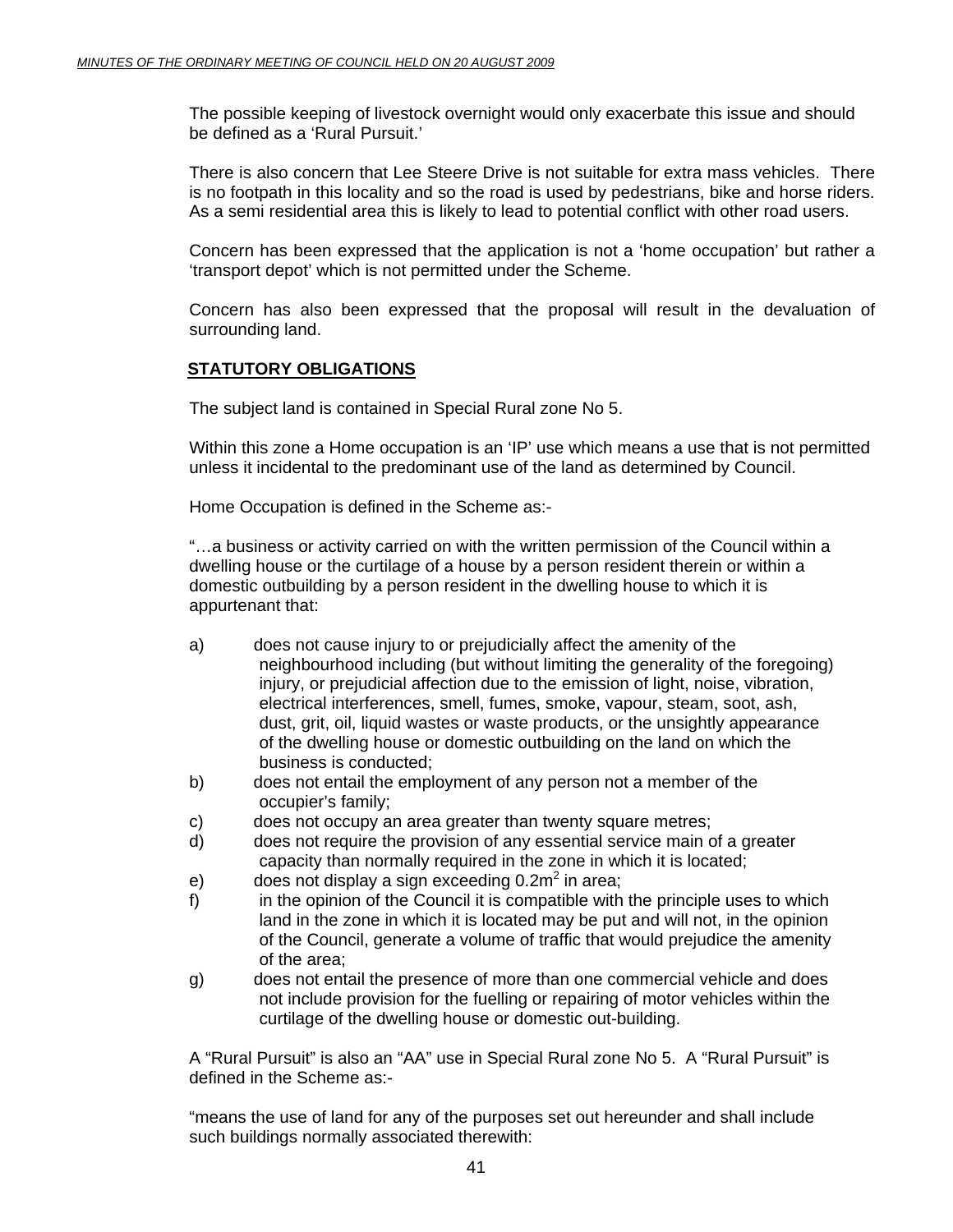- a) the growing of vegetables, fruit, cereals, or food crops;
- b) the rearing or agistment of goats, sheep, cattle or beasts of burden;
- c) the stabling, agistment or training of horses;
- d) the growing of trees, plants, shrubs or flowers for replanting in domestic, commercial or industrial gardens;
- e) the sale of produce grown solely on the lot but does not include the following except as approved by the Council:
- i) the processing, treatment or packing of produce;
- ii) the breeding, rearing or boarding of domestic pets."

#### **POLICY IMPLICATIONS**

None

#### **BUDGET/FINANCIAL IMPLICATIONS**

None

#### **STRATEGIC IMPLICATIONS**

None

#### **VOTING REQUIREMENTS**

Simple Majority

#### **COUNCIL DECISION & OFFICER RECOMMENDATION – ITEM 7.3.5**

#### **MOVED: Cr Broadhurst SECONDED: Cr O'Hare**

**That Council resolve to refuse the application to use Lot 15 Lee Steere for the purpose of a parking a 'commercial vehicle' on the property on the following grounds:** 

- **1. The proposal is likely to be detrimental to the amenity of the locality.**
- **2. The proposal is not considered to be consistent with the objectives of the Special Rural zone.**
- **3. The application is not considered to comply with the definition of 'Home Occupation' as contained in Town Planning Scheme No 2 and is therefore a prohibited use in Special Rural zone no 5.**

#### **CARRIED 4/2 Res 180/09**

Cr Marshall requested that the vote of all Councillors be recorded.

| For           | Against                              |
|---------------|--------------------------------------|
| Cr Broadhurst | Cr Roger Downing - Shire President   |
| Cr Ginnane    | Cr Peter Marshall - Deputy President |
| Cr Lamshed    |                                      |
| Cr O'Hare     |                                      |
|               |                                      |

5.18pm – Cr Muncey returned to the Chambers.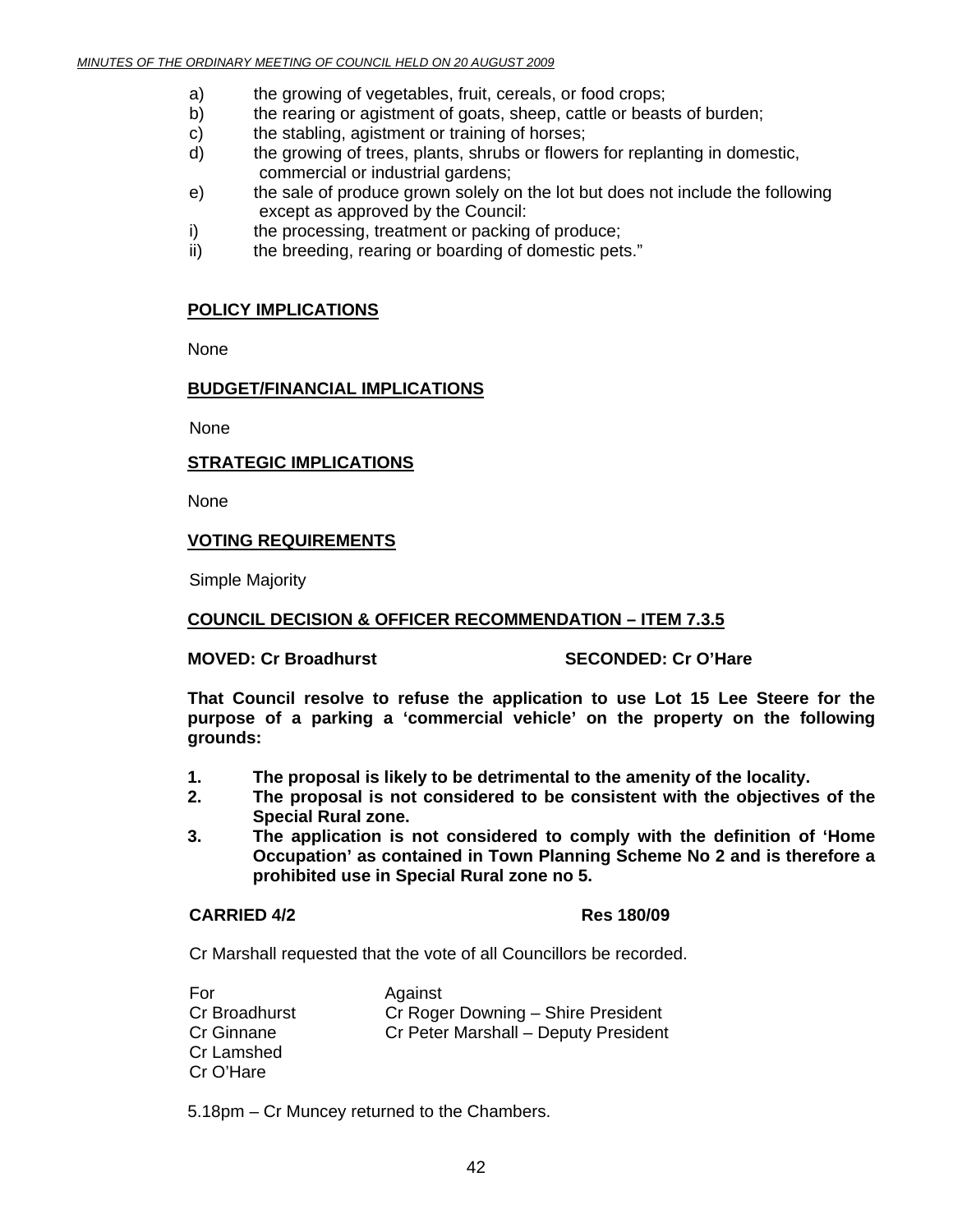#### <span id="page-42-0"></span>**8 COMMITTEE REPORTS**

#### **8.1.1 Youth Advisory Committee Minutes**

| Location:                              | N/A                                 |
|----------------------------------------|-------------------------------------|
| <b>Applicant:</b>                      | N/A                                 |
| <b>File:</b>                           | <i>IM/37/004</i>                    |
| <b>Disclosure of Officer Interest:</b> | Nil                                 |
| Date:                                  | $12^{th}$ August 2009               |
| Author:                                | Annie Jones - Youth Officer         |
| <b>Authorizing Officer:</b>            | Alan Lamb - Chief Executive Officer |
| <b>Attachments:</b>                    | Yes - Minutes                       |

 *\_\_\_\_\_\_\_\_\_\_\_\_\_\_\_\_\_\_\_\_\_\_\_\_\_\_\_\_\_\_\_\_\_\_\_\_\_\_\_\_\_\_\_\_\_\_\_\_\_\_\_\_\_\_\_\_\_\_\_\_\_\_\_\_\_\_\_\_\_\_\_\_* 

#### **BACKGROUND:**

A meeting of the Youth Adviory Committee was held on 21<sup>st</sup> July 2009 and 11<sup>th</sup> and 4<sup>th</sup> August 2009

Minutes of the meeting are laid on the table and circulated (*refer to appendix 8.1.1*)

#### **COUNCIL DECISION & OFFICER RECOMMENDATION – ITEM 8.1.1**

**MOVED: Cr Ginnane SECONDED: Cr Muncey** 

**That the minutes of the Youth Advisory Committee held on 21st July 2009 and 11th and 4th August 2009 be received.** 

**CARRIED 7/0 Res 181/09** 

#### **8.1.2 Minutes of the WA Local Government Association South West Zone**

| Location:                              | N/A                                 |
|----------------------------------------|-------------------------------------|
| <b>Applicant:</b>                      | N/A                                 |
| <i>File:</i>                           | <i>IM/37/003</i>                    |
| <b>Disclosure of Officer Interest:</b> | Nil                                 |
| Date:                                  | $12^{th}$ August 2009               |
| Author:                                | Alan Lamb - Chief Executive Officer |
| <b>Authorizing Officer:</b>            | <b>Not Applicable</b>               |
| <b>Attachments:</b>                    | Yes - Minutes                       |

#### **BACKGROUND:**

A meeting of the WA Local Government Association South West Zone was held on 24<sup>th</sup> July 2009.

 *\_\_\_\_\_\_\_\_\_\_\_\_\_\_\_\_\_\_\_\_\_\_\_\_\_\_\_\_\_\_\_\_\_\_\_\_\_\_\_\_\_\_\_\_\_\_\_\_\_\_\_\_\_\_\_\_\_\_\_\_\_\_\_\_\_\_\_\_\_\_\_\_*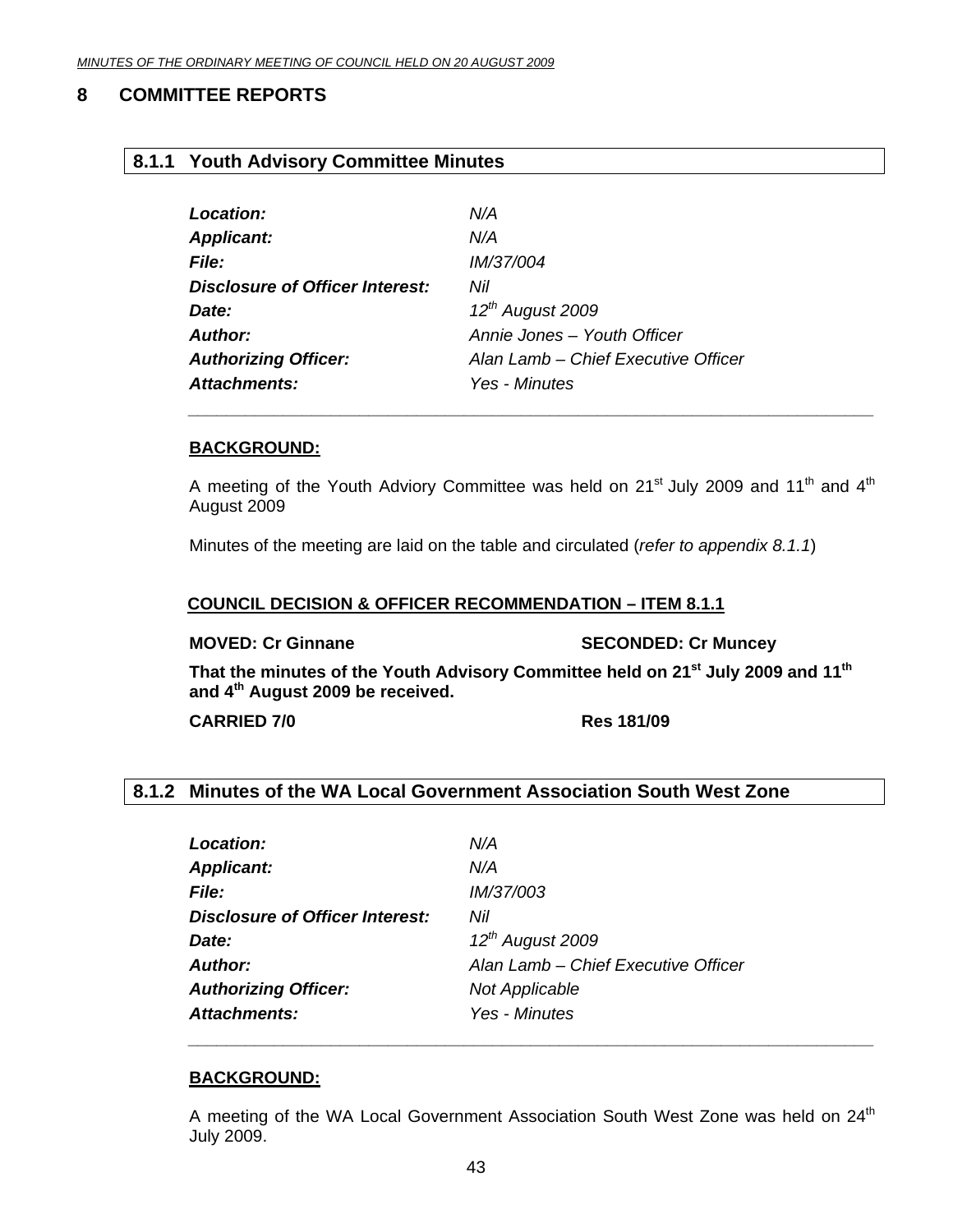<span id="page-43-0"></span>Minutes of the meeting are laid on the table and circulated (*refer to appendix 8.1.2)*

#### **COUNCIL DECISION & OFFICER RECOMMENDATION – ITEM 8.1.2**

**MOVED: Cr Muncey SECONDED: Cr O'Hare** 

**That the minutes of the WA Local Government Association South West Zone held on 24th July 2009 be received.** 

**CARRIED 7/0 Res 182/09** 

### **8.1.3 Minutes of the Blackwood River Valley Marketing Association**

| N/A                                 |
|-------------------------------------|
| N/A                                 |
| <i>IM/37/008</i>                    |
| Nil                                 |
| $12^{th}$ August 2009               |
| Alan Lamb – Chief Executive Officer |
| <b>Not Applicable</b>               |
| Yes - Minutes                       |
|                                     |

 *\_\_\_\_\_\_\_\_\_\_\_\_\_\_\_\_\_\_\_\_\_\_\_\_\_\_\_\_\_\_\_\_\_\_\_\_\_\_\_\_\_\_\_\_\_\_\_\_\_\_\_\_\_\_\_\_\_\_\_\_\_\_\_\_\_\_\_\_\_\_\_\_* 

#### **BACKGROUND:**

A meeting of the Blackwood River Valley Marketing Association was held on  $9<sup>th</sup>$  June 2009.

Minutes of the meeting are laid on the table and circulated (*refer to appendix 8.1.3)*

#### **COUNCIL DECISION & OFFICER RECOMMENDATION – ITEM 8.1.3**

#### **MOVED: Cr Broadhurst SECONDED: Cr Lamshed COVED: Cr Lamshed**

**That the minutes of the Blackwood River Valley Marketing Association held on 9th June 2009 be received.** 

**CARRIED 7/0 Res 183/09**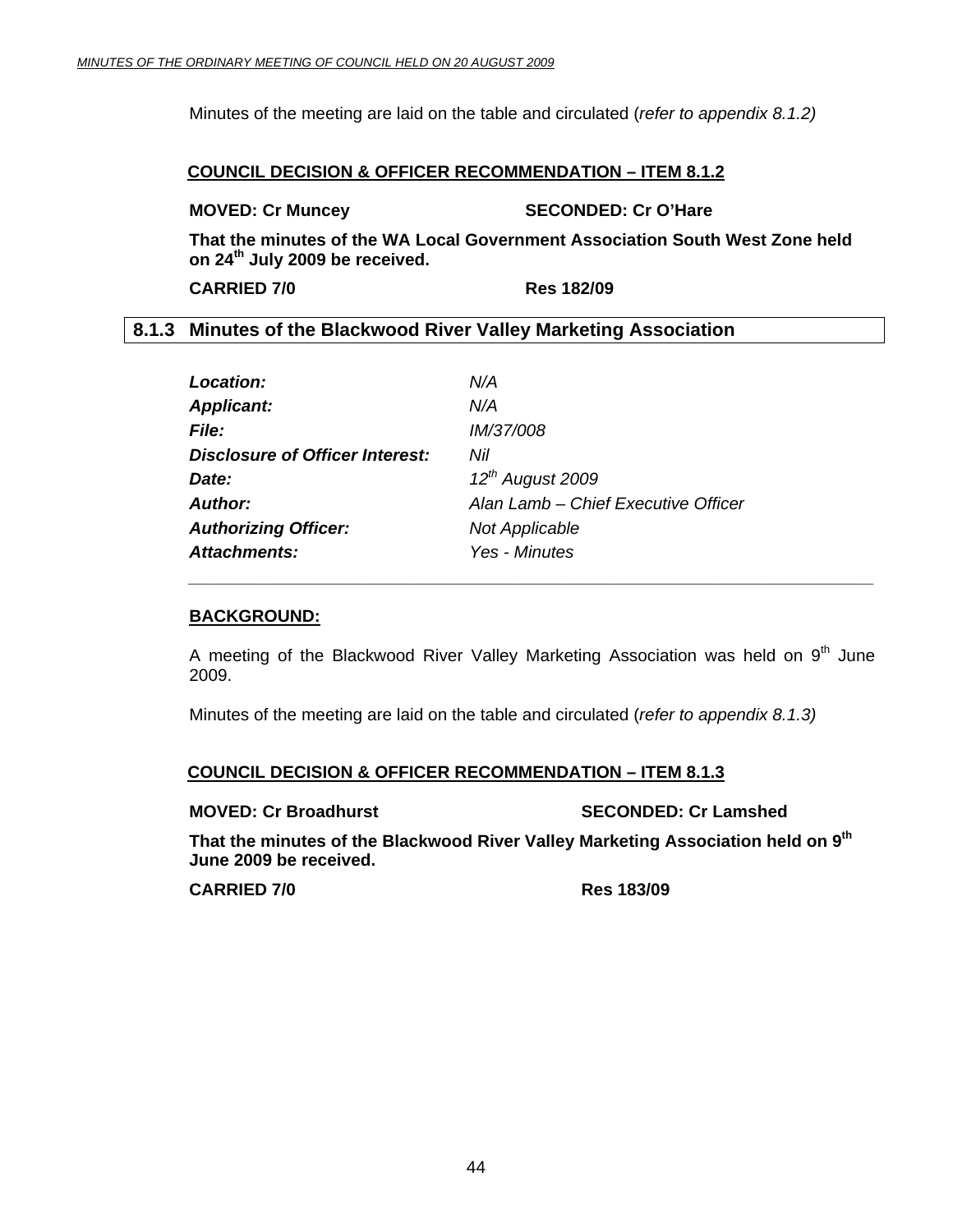#### <span id="page-44-0"></span>**8.1.4 Minutes of the Warren Blackwood Strategic Alliance**

| Location:                       | N/A                                 |
|---------------------------------|-------------------------------------|
| <b>Applicant:</b>               | N/A                                 |
| <b>File:</b>                    | GR/31/006                           |
| Disclosure of Officer Interest: | Nil                                 |
| Date:                           | $12^{th}$ August 2009               |
| Author:                         | Alan Lamb – Chief Executive Officer |
| <b>Authorizing Officer:</b>     | <b>Not Applicable</b>               |
| <b>Attachments:</b>             | Yes - Minutes                       |

 *\_\_\_\_\_\_\_\_\_\_\_\_\_\_\_\_\_\_\_\_\_\_\_\_\_\_\_\_\_\_\_\_\_\_\_\_\_\_\_\_\_\_\_\_\_\_\_\_\_\_\_\_\_\_\_\_\_\_\_\_\_\_\_\_\_\_\_\_\_\_\_\_* 

#### **BACKGROUND:**

A meeting of the Warren Blackwood Strategic Alliance was held on 4<sup>th</sup> August 2009.

Minutes of the meeting are laid on the table and circulated (*refer to appendix 8.1.4)* 

#### **COUNCIL DECISION & OFFICER RECOMMENDATION – ITEM 8.1.4**

**MOVED: Cr O'Hare SECONDED: Cr Muncey** 

**That the minutes of the Warren Blackwood Strategic Alliance held on 4th August 2009 be received.** 

**CARRIED 7/0 Res 184/09** 

#### **8.1.5 Minutes of the Heated Multi Purpose Therapeutic Pool Committee**

| N/A                                           |
|-----------------------------------------------|
| N/A                                           |
| RE/45/002                                     |
| <b>Disclosure of Officer Interest:</b><br>Nil |
| $12^{th}$ August 2009                         |
| Alan Lamb - Chief Executive Officer           |
| <b>Not Applicable</b>                         |
| Yes - Minutes                                 |
|                                               |

#### **BACKGROUND:**

A meeting of the Heated Multi Purpose Therapeutic Pool Committee was held on 22nd July 2009 and  $10<sup>th</sup>$  August 2009

Minutes of the meeting are laid on the table and circulated (*refer to appendix 8.1.5)*